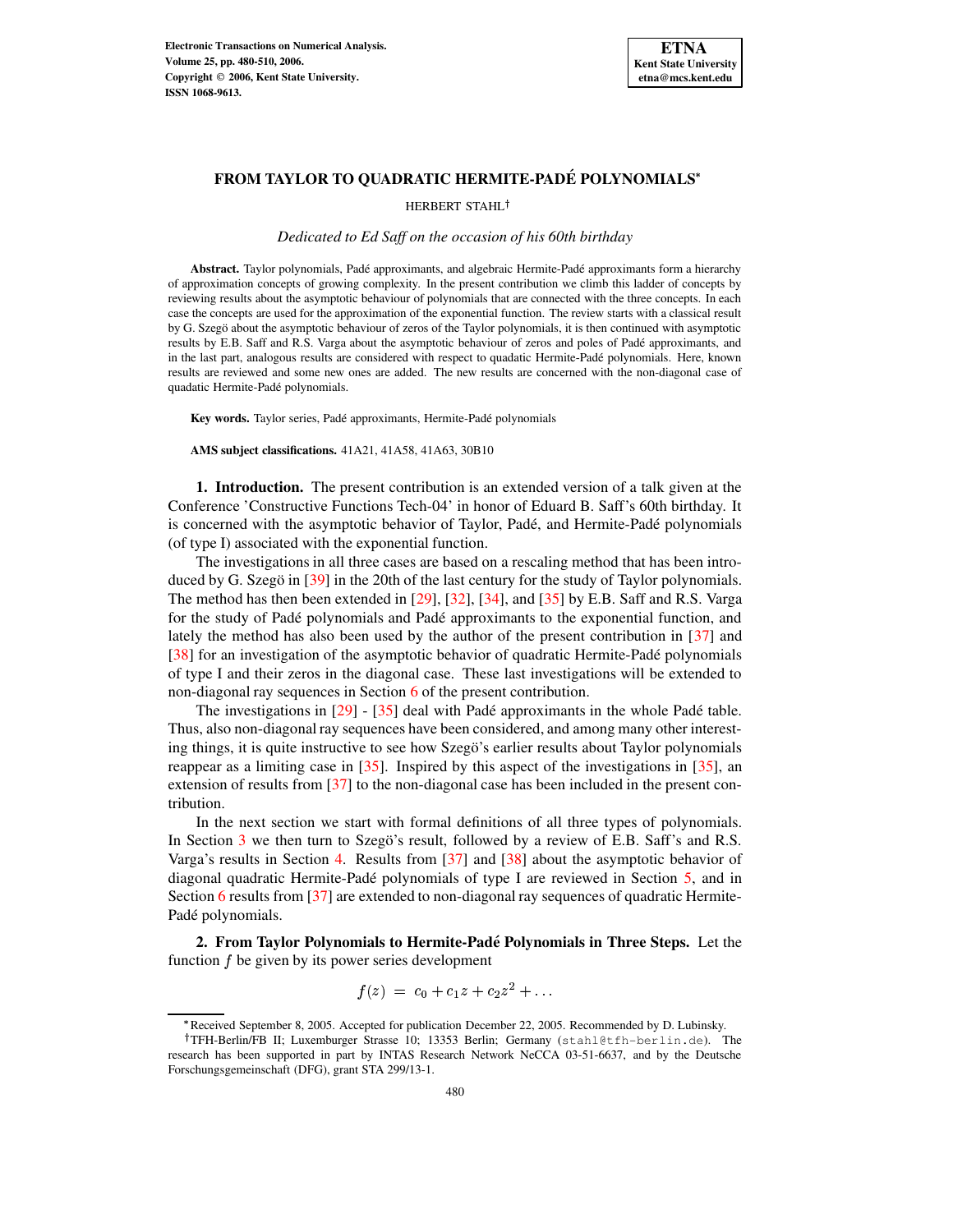481

at the origin.

**2.1. Taylor Polynomials.** For each  $n \in \mathbb{N}$  the Taylor polynomial of the function f is defined as

$$
(2.1) \t tn(z) := c0 + c1z + ... + cnzn,
$$

<span id="page-1-0"></span>and the remainder term satisfies

(2.2) 
$$
f(z) - t_n(z) = O(z^{n+1}) \text{ as } z \to 0.
$$

<span id="page-1-6"></span>The polynomial  $t_n$  is uniquely determined by relation (2.2).

<span id="page-1-1"></span>2.2. Padé Polynomials and Padé Approximants. For each pair  $(m, n) \in \mathbb{N}^2$  of indices there exist two polynomials  $p_{mn} \in \mathcal{P}_m$  and  $q_{mn} \in \mathcal{P}_n \setminus \{0\}$  such that

(2.3) 
$$
q_{mn}(z)f(z) - p_{mn}(z) = O(z^{m+n+1}) \text{ as } z \to 0
$$

and they are called Padé polynomials associated with the function  $f$  and the indices  $m$  and  $n$ . By  $\mathcal{P}_n$  we have denoted the set of all polynomials of degree at most  $n \in \mathbb{N}$ .

The existence of the pair  $(p_{mn}, q_{mn})$  of polynomials follows immediately from considering relation (2.3), which is equivalent to  $m + n + 1$  homogenous linear equations in the coefficients of the two unknown polynomials  $p_{mn}$  and  $q_{mn}$ . Padé polynomials are not unique; in any case, they can be multiplied by a non-zero constant, but more substantial non-uniqueness may exist.

<span id="page-1-5"></span><span id="page-1-2"></span>Contrary to the Padé polynomials, the Padé approximant

(2.4) 
$$
[m/n] = [m/n]_f := \frac{p_{mn}}{q_{mn}}
$$

is unique for each pair of indices  $(m, n)$ . We note that in general we have

(2.5) 
$$
f(z) - [m/n](z) \neq O(z^{m+n+1}) \text{ as } z \to 0,
$$

which shows that relation  $(2.2)$  does not generalize directly to Padé approximants. Indeed,  $(2.5)$ , the proper generalization of  $(2.2)$  is relation  $(2.3)$ , and it is called the linearized version of the error relation.

<span id="page-1-7"></span>2.3. Hermite-Padé Polynomials. Hermite-Padé polynomials appear in two versions that are known as type I and type II. There exists a duality between both types. Contrary to Taylor and Padé polynomials, where we deal with a single function  $f$ , the Hermite-Padé polynomials are associated with a whole system

<span id="page-1-4"></span>
$$
(2.6) \t f = (1, f_1, \dots, f_m), \t m \ge 1,
$$

of functions. We assume that each of the m functions  $f_i$ ,  $j = 1,...,m$ , is analytic in a neighborhood of the origin. Each set of Hermite-Padé polynomials is associated with a multi-index  $n = (n_0, ..., n_m) \in \mathbb{N}^{m+1}$  with  $m + 1$  components.

<span id="page-1-8"></span>DEFINITION 2.1. Hermite-Padé Polynomials of Type I: For any multi-index  $n =$  $(n_0,\ldots,n_m)\in\mathbb{N}^{m+1}$  there exists a vector of polynomials  $(p_0,\ldots,p_m)\in\mathcal{P}_{n_0-1}\times\mathcal{P}_{n_1-1}\times\mathcal{P}_{n_2-1}$  $\ldots \times \mathcal{P}_{n_m-1} \setminus \{(0,\ldots,0)\}$  such that

<span id="page-1-3"></span>(2.7) 
$$
\sum_{j=0}^{m} p_j(z) f_j(z) = O(z^{|n|-1}) \text{ as } z \to 0,
$$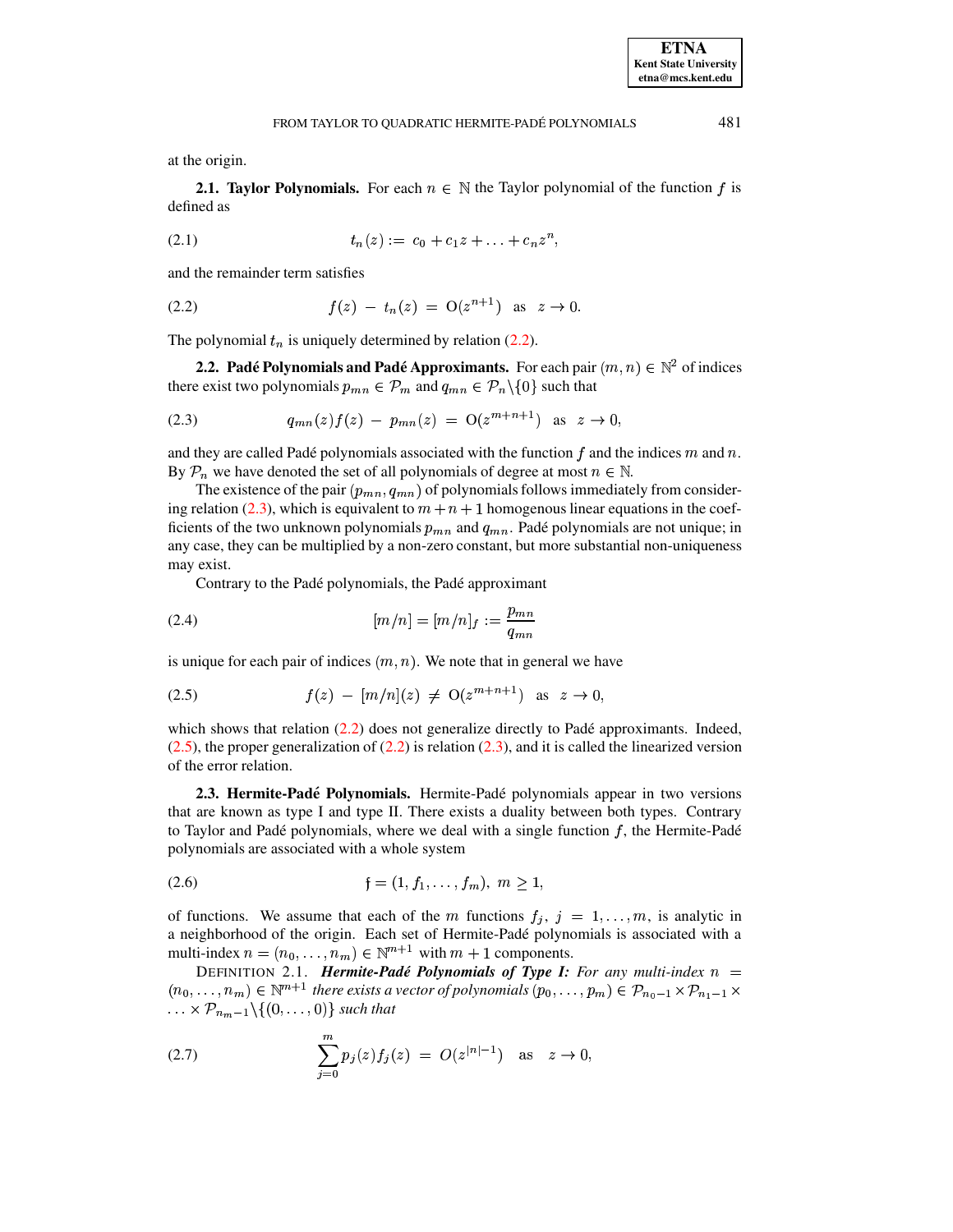*where*  $|n| := n_0 + \ldots + n_m$ . The vector  $(p_0, \ldots, p_m)$  is called Hermite-Padé form of type I, and its elements  $p_j = p_{jn}$ ,  $j = 0, \ldots, m$ ,  $n \in \mathbb{N}^{m+1}$ , are the Hermite-Padé polynomials of *type I of multi-index associated with the system of functions* `*.*

<span id="page-2-2"></span>**DEFINITION 2.2. Hermite-Padé Polynomials of Type II:** For any multi-index  $n =$  $(n_0, \ldots, n_m) \in \mathbb{N}^{m+1}$  there exists a vector of polynomials  $(\mathfrak{p}_0, \ldots, \mathfrak{p}_m) \in \mathcal{P}_{N_0} \setminus \{0\} \times$  $\mathcal{P}_{N_1} \times \ldots \times \mathcal{P}_{N_m}$  with

$$
(2.8) \t\t N_j := |n| - n_j, \ j = 0, \ldots, m,
$$

<span id="page-2-0"></span>*such that*

(2.9) 
$$
\mathfrak{p}_0(z) f_j(z) - \mathfrak{p}_j(z) = O(z^{|n|+1})
$$
 as  $z \to 0$  for  $j = 1, ..., m$ .

*The* vector  $(\mathfrak{p}_0, \ldots, \mathfrak{p}_m)$  is called *Hermite-Padé* form of type *II,* and its elements  $\mathfrak{p}_j = \mathfrak{p}_{jn}$ ,  $j = 0, \ldots, m, n \in \mathbb{N}^{m+1}$ , are the Hermite-Padé polynomials of type II of multi-index n *associated with the system of functions* `*.*

Counting the number of linear restrictions implied by relation  $(2.7)$  or by the relations in  $(2.9)$  shows that Hermite-Padé polynomials of both types always exist. But the polynomials are not unique, the situation is similar to that of Padé polynomials only that now the possibilities for non-uniqueness are more manifold.

From both relations  $(2.7)$  and  $(2.9)$ , one gets the defining relation  $(2.3)$  of the Padé polynomials as a special case if one chooses  $m = 1$ . Indeed, in [\(2.7\)](#page-1-3) one has to take  $m = 1$ ,  $f_1 = -f$ , and  $(n_0, n_1) = (n + 1, m + 1)$ , while in [\(2.9\)](#page-2-0) the choice has to be  $m = 1$ ,  $f_1 = f$ , and  $(n_0, n_1) = (m, n)$ . Thus, Hermite-Padé polynomials of both types can be seen as generalizations of Pade´ polynomials in a quite analogous way as Pade´ polynomials can be seen as a generalization of Taylor polynomials.

**2.4. Hermite-Pade´ Approximants.** The ideas behind the definition of the two types of Hermite-Pade´ polynomials are two different approximation concepts, of which each one uses one of the two types of polynomials as basic building blocks. The two concepts will be introduced next.

<span id="page-2-1"></span>Let  $f$  be a single function that is assumed to be analytic at the origin. We define a system of functions [\(2.6\)](#page-1-4) by

(2.10) `&( XLS . - . -? 

DEFINITION 2.3. *Algebraic Hermite-Pade´ Approximants: For a given multi-index*  $\mathbb{N}^{m+1}$  let  $p_0,\ldots,p_m\in\mathcal{P}_{n_0-1}\times\ldots\times\mathcal{P}_{n_m-1}\backslash\{(0,\ldots,0)\}$  be the Hermite-Padé polynomials *of type I* defined by [\(2.7\)](#page-1-3) and the system [\(2.10\)](#page-2-1). Let then the algebraic function  $y = y(z)$  be *defined by*

(2.11) 
$$
\sum_{j=0}^{m} p_j(z) y(z)^j \equiv 0.
$$

*From the m branches of y we select the branch*  $y = y_n$  *which has the highest contact with* f at the origin. This branch  $y_n$  is called the algebraic Hermite-Padé approximant to f of *degree* <sup>&</sup>lt; *associated with the multi-index .*

The Padé approximants defined in  $(2.4)$  are algebraic Hermite-Padé approximants of degree  $m = 1$ , and in an analogous sense the Taylor polynomials can be seen as algebraic approximants of degree  $m=0$ . Thus, the different concepts of approximants considered so far form a hierarchy of increasing complexity and generality.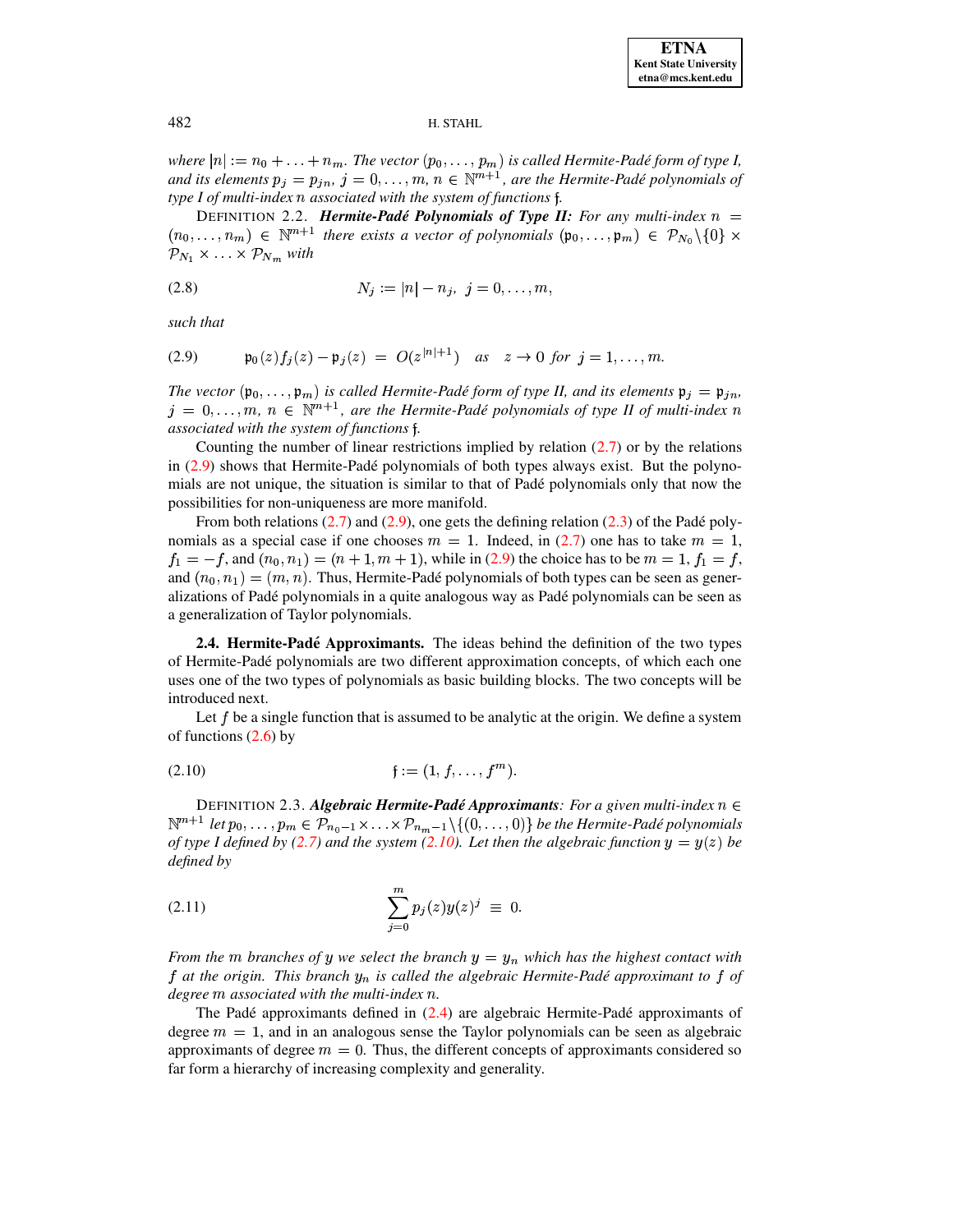### FROM TAYLOR TO QUADRATIC HERMITE-PADÉ POLYNOMIALS 483

Like the Hermite-Padé polynomials of type I lead to algebraic Hermite-Padé approximants, so in an analogous way the Hermite-Padé polynomials of type II lead to simultaneous rational Hermite-Padé approximants. Now, we start from a system [\(2.6\)](#page-1-4) with  $f_0 \equiv 1$  and  $m$ independent functions  $f_1, \ldots, f_m$  that are assumed to be analytic in a neighborhood of the origin.

DEFINITION 2.4. *Simultaneous Rational Hermite-Pade´ Approximants: For a given*  $m$ ulti-index  $n \in \mathbb{N}^{m+1}$  let  $\mathfrak{p}_0, \ldots, \mathfrak{p}_m$  be the Hermite-Padé polynomials of type II define by *[\(2.9\)](#page-2-0). Then the vector of rational functions*

<span id="page-3-0"></span>
$$
(2.12) \qquad \qquad \left(\frac{\mathfrak{p}_1}{\mathfrak{p}_0}(z),\ldots,\frac{\mathfrak{p}_m}{\mathfrak{p}_0}(z)\right)
$$

*with common denominator polynomial*  $\mathfrak{p}_0$  *is called simultaneous rational (Hermite-Padé) approximant* to the (reduced) system of functions  $\mathfrak{f}_{red} = (f_1, \ldots, f_m)$  associated with the  $multi-index n.$ 

For  $m = 1$ , in [\(2.12\)](#page-3-0) we have the Padé approximant to  $f_1$  with numerator and denominator degrees  $(n_0, n_1)$ .

Although algebraic Hermite-Pade´ and simultaneous rational approximants are two rather different concepts, they have at least one aspect in common: in both cases the approximant has  $m$  simultaneous components. In case of simultaneous rational approximants the assertion is immediate; in case of algebraic Hermite-Padé approximants, the components are the  $m$ branches of the algebraic function  $y_n$ . If the function f in [\(2.10\)](#page-2-1) has branch points, then a very interesting question is whether and how far the  $m$  branches of the algebraic approximants  $y_n$  follow branches of the function f around its branch points.

**2.5. Historic Remarks.** Padé's thesis [\[21\]](#page-29-3) is generally seen as the birth certificate of Padé approximants. Of course, important aspects of the concept had already been studied earlier in the framework of continued fractions, most notably the investigations by G. Frobenius in [\[10\]](#page-29-4). Now-a-days, the situation is somewhat reversed, and large parts of the analytic theory of continued fractions are seen as part of the theory of Pade´ approximation. A great part of Padé's research were concerned with the exponential function, which incidentally is also the central topic of the present contribution.

The research by G. Frobenius  $[10]$  is seen as an important forerunner of Padé's contributions since there already the emphasis has been put on the whole table of approximants, and there the algorithmically important identities between neighboring approximants or between numerators and denominators of neighboring approximants have been studied for the first time.

The introduction of Hermite-Padé polynomials is perhaps most famous for its role in C. Hermite's proof of the transcendency of the number  $e$  (cf. [\[11\]](#page-29-5)). A very readable account of this historic achievement is contained in the appendix of  $[13]$ . In the further development of the theory of Hermite-Pade´ polynomials one can distinguish two different lines of research: One direction is concerned with systems of special functions, like the exponential, the binomial, or the logarithmic function, etc. We mention here the publications [\[16\]](#page-29-7), [\[17\]](#page-29-8), and [\[18\]](#page-29-9) by K. Mahler and the publications [\[12\]](#page-29-10) and [\[5\]](#page-29-11) by authors who are closely connected with Mahler's research. In the other direction one is concerned with polynomials associated with general classes of functions and systems of functions. The situation is comparable with that of the theory of orthogonal polynomials, where also a split into the same two orientations can be observed. As representatives for the second direction we mention the studies of Angelesco and Nikishin systems, and for an introduction to this direction of research we mention the book  $[19]$  or the survey articles  $[1]$ .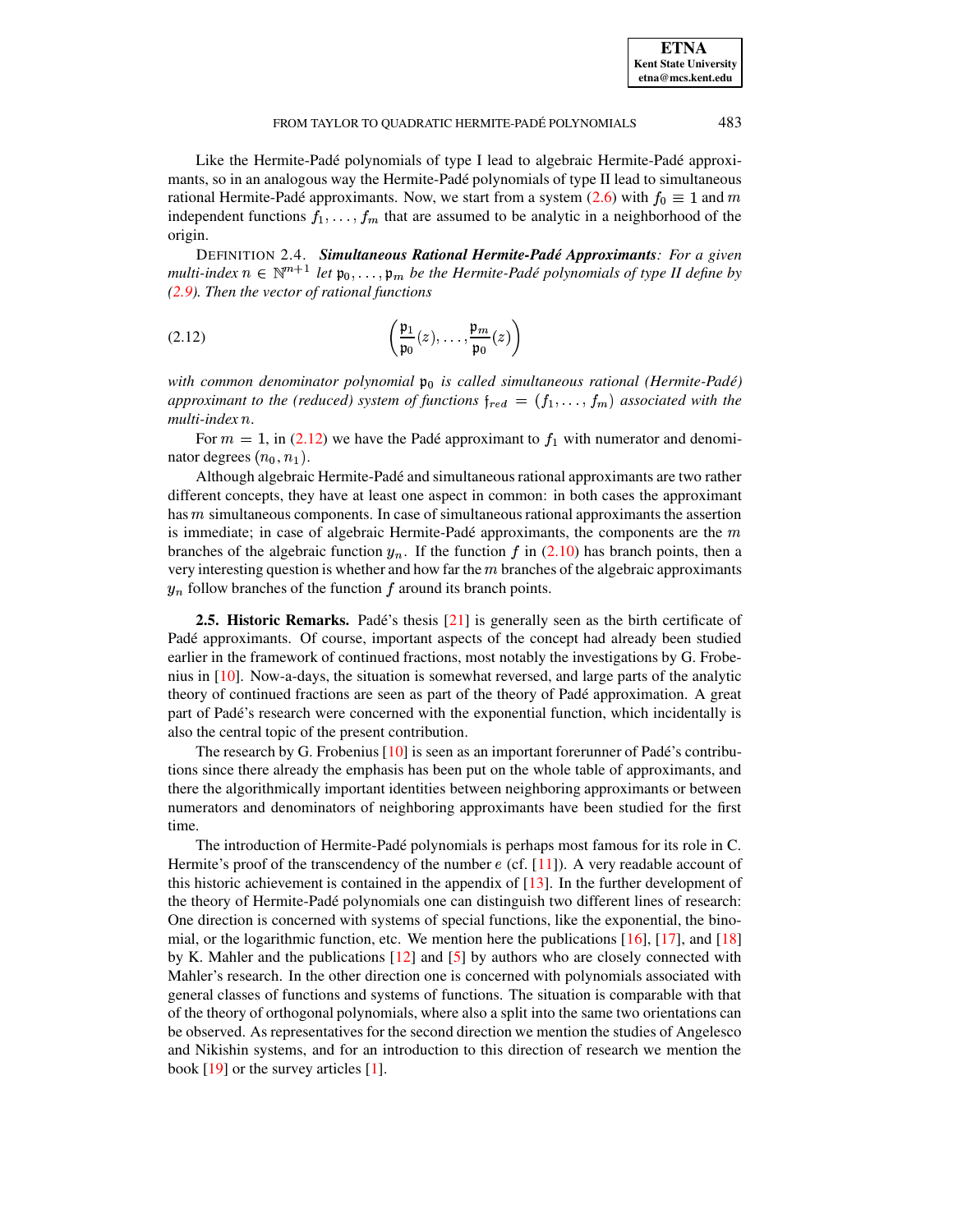<span id="page-4-0"></span>3. Szergö's Result. In an investigation published in [39] G. Szegö has studied the asymptotic distribution of the zeros of the Taylor polynomials

(3.1) 
$$
t_n(w) = 1 + z + \ldots + \frac{w^n}{n!}
$$

to the exponential function  $e^w$ .

Since the exponential function is entire, and since it is different from zero everywhere in C, all zeros of the polynomials  $t_n$  tend to infinity as  $n \to \infty$ , and consequently all informative characteristics of the asymptotic distribution of the zeros gets lost during the process. In order to avoid such an unfavorable effect, G. Szegö reorganized the independent variable  $w$  in such a way that the zeros of the transformed polynomials  $T_n$  have finite cluster points in  $\mathbb C$  that are not reduced to a single point. An appropriate transformation is given by

<span id="page-4-1"></span>
$$
(3.2) \t\t\t z = z_n = \frac{w}{n}.
$$

With  $(3.2)$  the Taylor polynomial  $t_n$  transforms into

(3.3) 
$$
T_n(z) = t_n(nz) = 1 + nz + \ldots + \frac{n^n}{n!}z^n,
$$

and Stirling's formula shows that the  $n-$ th root of the leading coefficient of  $T_n$  converges to a value different from 0 and  $\infty$ . Actually, it converges to e, i.e., we have

(3.4) 
$$
\lim_{n \to \infty} \sqrt[n]{\frac{n^n}{n!}} = \lim_{n \to \infty} e^{\frac{2n}{n}} \sqrt{\frac{1}{2n\pi}} = e
$$

Let  $Z_n = Z(T_n)$  denote the set of all zeros of the polynomial  $T_n$ , and let further  $W_n$ denote the set of all zeros of the transformed remainder term

(3.5) 
$$
E_n(z) := e^{nz} - T_n(z).
$$

<span id="page-4-3"></span>In  $[39]$  the following theorem has been proved.

<span id="page-4-4"></span><span id="page-4-2"></span>THEOREM 3.1. Let the curve  $S_0$  be defined by

(3.6) 
$$
S_0 := \{ z \in \mathbb{C} \mid |z| e^{1 - \text{Re}(z)} = 1 \}.
$$

Then the sets  $Z_n$  of zeros of the transformed polynomials  $T_n$  cluster on the subcurve  $S_0 \cap \overline{\mathbb{D}}$ of  $S_0$  as  $n \to \infty$ , and the sets  $W_n$  of zeros of the remainder terms (3.5) cluster on  $S_0 \setminus \mathbb{D}$  as  $n \to \infty$ .

The curve  $S_0$  is nowadays known as the Szegö curve. It is shown in Figure 3.1 together with the zeros of the polynomial  $T_{36}$  and some zeros of the remainder term  $E_{36}$ . We note that for zeros of  $E_{36}$  close to infinity the asymptotic distance between two neighboring zeros is  $2\pi/36 = 0.175$ . In Figure 3.1 the 6 zeros are not far enough away from the origin since the distance between them is still somewhat larger than 0.175.

The curve  $S_0$  can be interpreted as the intersection of the plane defined by  $\{(x, y, z) \in$  $\mathbb{R}^3 \mid z = x - 1$  in  $\mathbb{R}^3$  with the logarithmic cone  $\{(x, y, z) \in \mathbb{R}^3 \mid \log |x^2 + y^2| = 2 z\}.$ A short proof of Theorem 3.1 can be based on this fact together with a clever use of Cauchy's integral formula. Many related results about the distribution of zeros of sections of power series to the exponential function and other entier functions can be found in [9].

With potential-theoretic means it is possible to describe the asymptotic density of the zeros of  $T_n$ ; cf. [25], [26]. Estimates of the speed with which the zeros of  $T_n$  converge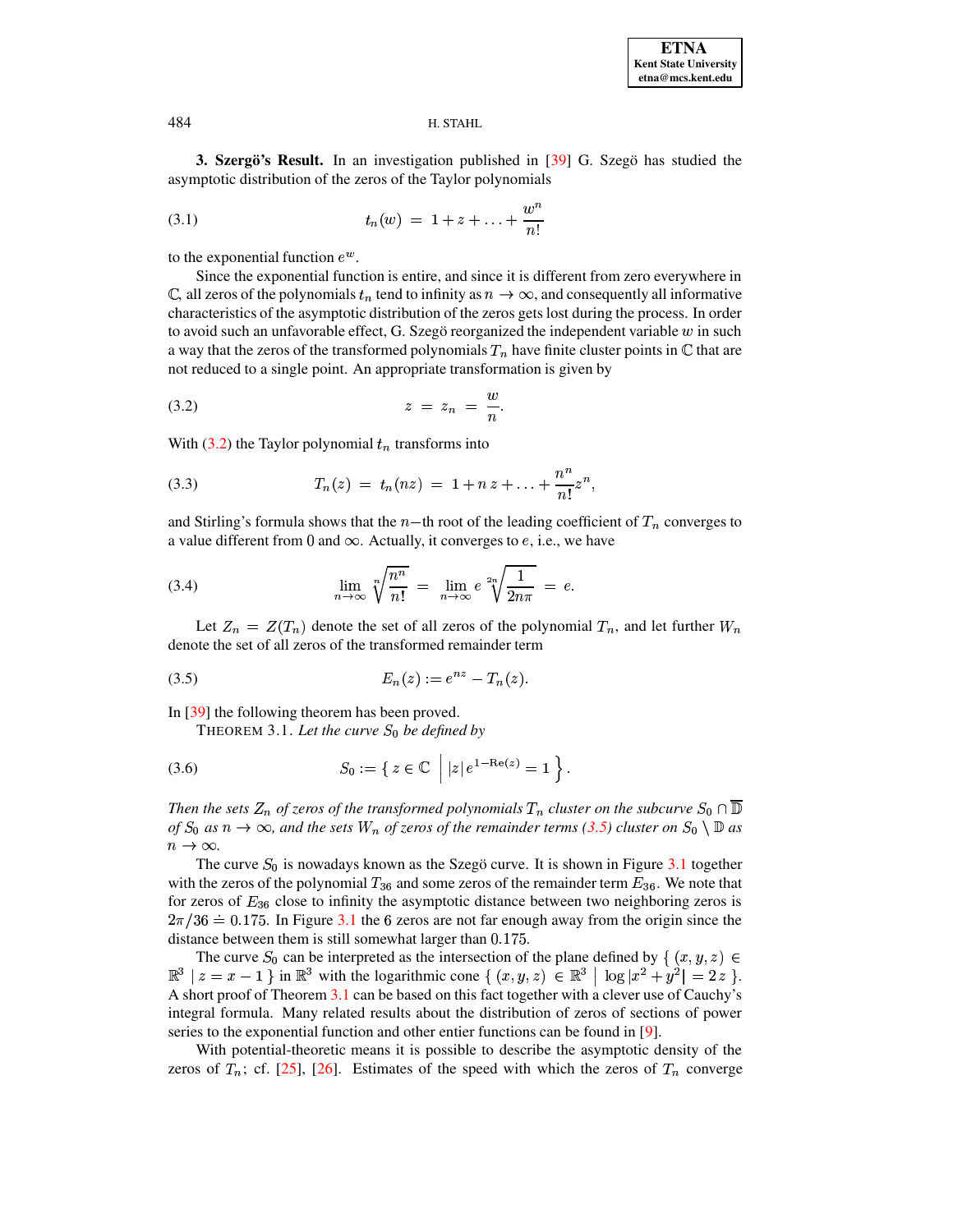FROM TAYLOR TO QUADRATIC HERMITE-PADÉ POLYNOMIALS



<span id="page-5-1"></span>FIG. 3.1. The Szegö curve  $S_0$  together with the zeros (stars) of the transformed polynomial  $T_{36}$  and 6 zeros (diamonds) of the remainder term  $E_{36}$  that has been introduced in (3.5).

towards  $S_0 \cap \overline{\mathbb{D}}$  have been proved in [4]. Recently, R.S. Varga has also investigated the discrepancy between the sets  $Z_n$  and their asymptotic distribution on  $S_0 \cap \overline{\mathbb{D}}$ , and he has spoken about this topic at the same conference in honor of E.B. Saff's 60th birthday, to which also the present contribution is dedicated.

Szegö's result, which have just been reviewed, was an important inspiration for the research by E.B. Saff and R.S. Varga about the convergence and asymptotic behavior Padé approximants and Padé polynomials, which will be reviewed in the next Section.

<span id="page-5-0"></span>4. E.B. Saff's and R.S. Varga's Results. In Subsection 2.2 it has already been noted that Padé approximants are a natural generalizations of Taylor polynomials into the field of rational functions. The Padé polynomials  $p_{mn} \in \mathcal{P}_m$ ,  $q_{mn} \in \mathcal{P}_n$ , and the Padé approximants  $[m/n]$  have been defined in (2.3) and (2.4), respectively. In case of the exponential function there exist explicit formulae for the Padé polynomials (cf.  $[35]$ , formula (1.3), or [2], Section 1.2). For instance, for the diagonal approximants  $[n/n]$ , we have

(4.1) 
$$
p_{nn}(w) = {2n \choose n} + {2n-1 \choose n-1} \frac{w}{1!} + \ldots + {n \choose 0} \frac{w^n}{n!}, q_{nn}(w) = p_{nn}(-w).
$$

Questions about convergence are basic for any type of approximants; for Padé approximants and the exponential function basic answers have already been given in Padé's thesis [21] (cf. also [22], [23], [24]). Locally uniform convergence holds true throughout  $\mathbb C$  for any sequence of numerator and denominator degrees  $(m_j, n_j)$  satisfying  $\min(m_j, n_j) \to \infty$ as  $j \to \infty$ . In case of ray sequences, we have the surprising result that the numerator and denominator polynomials  $p_{mn}$  and  $q_{mn}$  converge even individually. Indeed, we have

(4.2) 
$$
\lim_{j \to \infty} \frac{p_{m_j, n_j}(w)}{p_{m_j, n_j}(0)} = e^{\frac{1}{1+x}w}, \quad \lim_{j \to \infty} \frac{q_{m_j, n_j}(w)}{q_{m_j, n_j}(0)} = e^{\frac{-\lambda}{1+x}w}
$$

<span id="page-5-2"></span> $\mathbb{R}^2$ 

485

**ETNA Kent State University**  $etna@mcs. kent.edu$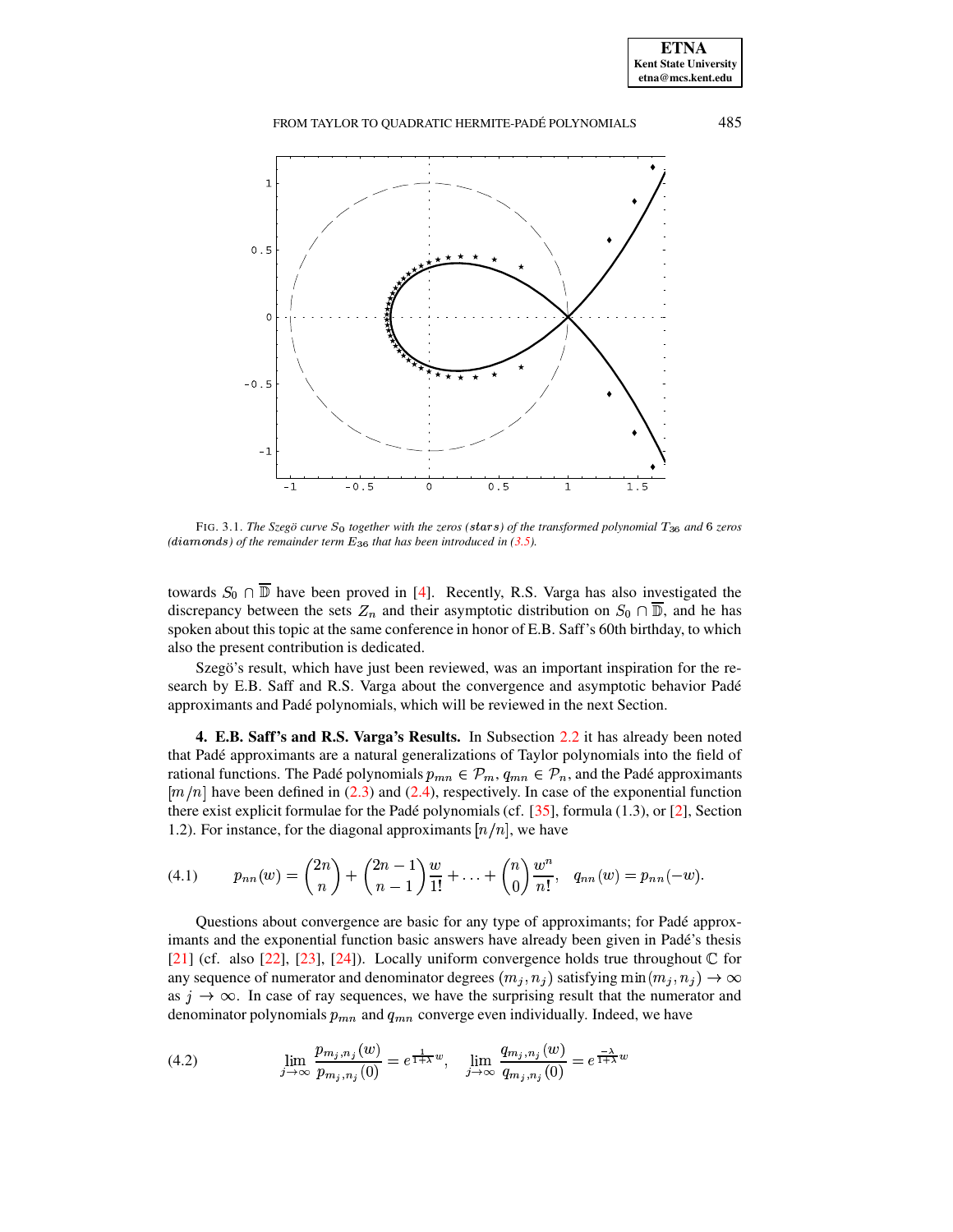<span id="page-6-0"></span>for ray sequences  $\{(m_j, n_j)\}\$ with

(4.3) 
$$
\frac{n_j}{m_j} \to \lambda \in (0, \infty) \text{ as } j \to \infty.
$$

From (4.2) it follows that all zeros of  $p_{mn}$  as well as those of  $q_{mn}$  converge to infinity if  $\min(m, n)$  tends to infinity. This is an impressive property, which is quite unusual for the general convergence theory of Padé approximants. As in the case of Taylor polynomials, one would like to know more about the specific manner in which poles and zeros of the Padé approximants tend to infinity.

In a series of papers ([29], [30], [32], [33], [34], [35]) E.B. Saff and R.S. Varga have investigated the location of zeros and poles of Taylor polynomials and Padé approximants to the exponential function. Following the example set by G. Szegö with his rescaling method, which has been reviewed in the last section, they carried out an analogous study of the asymptotic behavior of the zeros and poles of Padé approximants. We follow here in our review the treatment in  $[35]$ .

Since Padé approximants  $[m/n]$  contain  $m + n + 2$  free parameters, E.B. Saff and R.S. Varga used

$$
(4.4) \t\t\t z = \frac{w}{m+n}
$$

as new independent variable for the rescaling, which then leads to the transformed (rescaled) Padé polynomials

$$
(4.5) \tP_{mn}(z) := p_{mn}((m+n) z) \text{ and } Q_{mn}(z) := q_{mn}((m+n) z).
$$

One of the most interesting results in [35] is an explicit description of the arcs on which the zeros of the rescaled polynomials  $P_{mn}$  and  $Q_{mn}$  and also the zeros of the transformed remainder term

<span id="page-6-1"></span>
$$
(4.6) \t\t\t E_{mn}(z) := Q_{mn}(z)e^{(m+n)z} - P_{mn}(z)
$$

cluster if the sequence of indices  $\{(m,n)\} = \{(m_j,n_j)\}$  tends to infinity along a ray sequence satisfying (4.3). These arcs are the analogue of the Szegö curve  $S_0$  from (3.6) for the Padé case.

The situation is now somewhat more complicated, and we need some auxiliary definitions before we can specify the arcs of the asymptotic relations. We follow very closely the terminology introduced in Section 1 of [35].

Depending on the parameter  $\lambda$  of the ray sequence in (4.3), the two points  $z_\lambda^+, z_\lambda^- \in \partial \mathbb{D}$ are defined as

$$
(4.7) \t\t\t z_{\lambda}^{\pm} := \frac{1 - \lambda}{1 + \lambda} \pm i \, 2 \frac{+ \sqrt{\lambda}}{1 + \lambda}
$$

<span id="page-6-2"></span>and the function  $g_{\lambda}$  is defined as

(4.8) 
$$
g_{\lambda}(z) := \sqrt{1 + z^2 - 2 z \left(\frac{1 - \lambda}{1 + \lambda}\right)}.
$$

The function  $g_{\lambda}$  has branch points at  $z_{\lambda}^{+}$  and  $z_{\lambda}^{-}$ , and its natural domain of definition is the two-sheeted Riemann surface  $\mathcal{R}_{\lambda}$  defined by the relation

<span id="page-6-3"></span>(4.9) 
$$
\mathcal{R}_{\lambda}: w^{2} = 1 + z^{2} - 2 z \left( \frac{1 - \lambda}{1 + \lambda} \right).
$$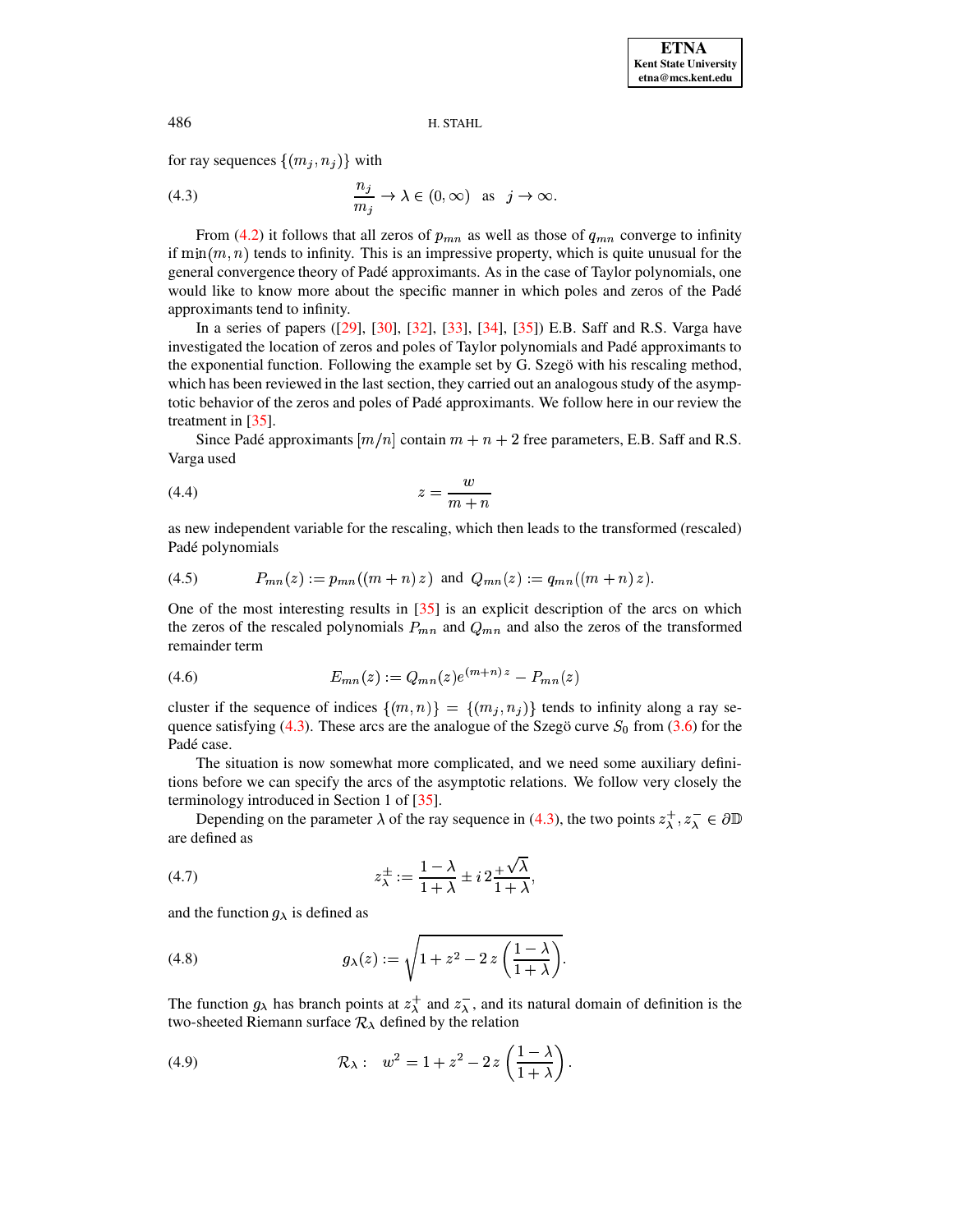### FROM TAYLOR TO QUADRATIC HERMITE-PADÉ POLYNOMIALS



<span id="page-7-0"></span>FIG. 4.1. The rescaled zeros (stars) and poles (diamonds) of the Padé approximant  $[24/8]$  and several zeros (triangles) of the remainder term (4.6) together with the arcs  $D_{1/3}$ ,  $E_{1/3}$ , and  $F_{1/3}$  defined in (4.12), (4.13), and (4.14), respectively, on which the zeros and poles cluster as  $n \to \infty$ . The figure has been taken from [35], Fig. 2, but its values have been recalculated.

Let the two half-lines  $L^{\pm}_{\lambda}$  be defined by  $L^{\pm}_{\lambda} := \{ z \in \mathbb{C} \mid \text{Re}(z) = \text{Re}(z^{\pm}_{\lambda}), \pm \text{Im}(z)$ <br>  $\geq \pm \text{Im}(z^{\pm}_{\lambda}) \}$ , then the Riemann surface  $\mathcal{R}_{\lambda}$  can be represented by two sheets  $S^{+}$  and  $S^{-}$  that a  $g_{\lambda}(0) = 1$ . It is not difficult to verify that the two expressions  $1 \pm z + g_{\lambda}(z)$  do not vanish in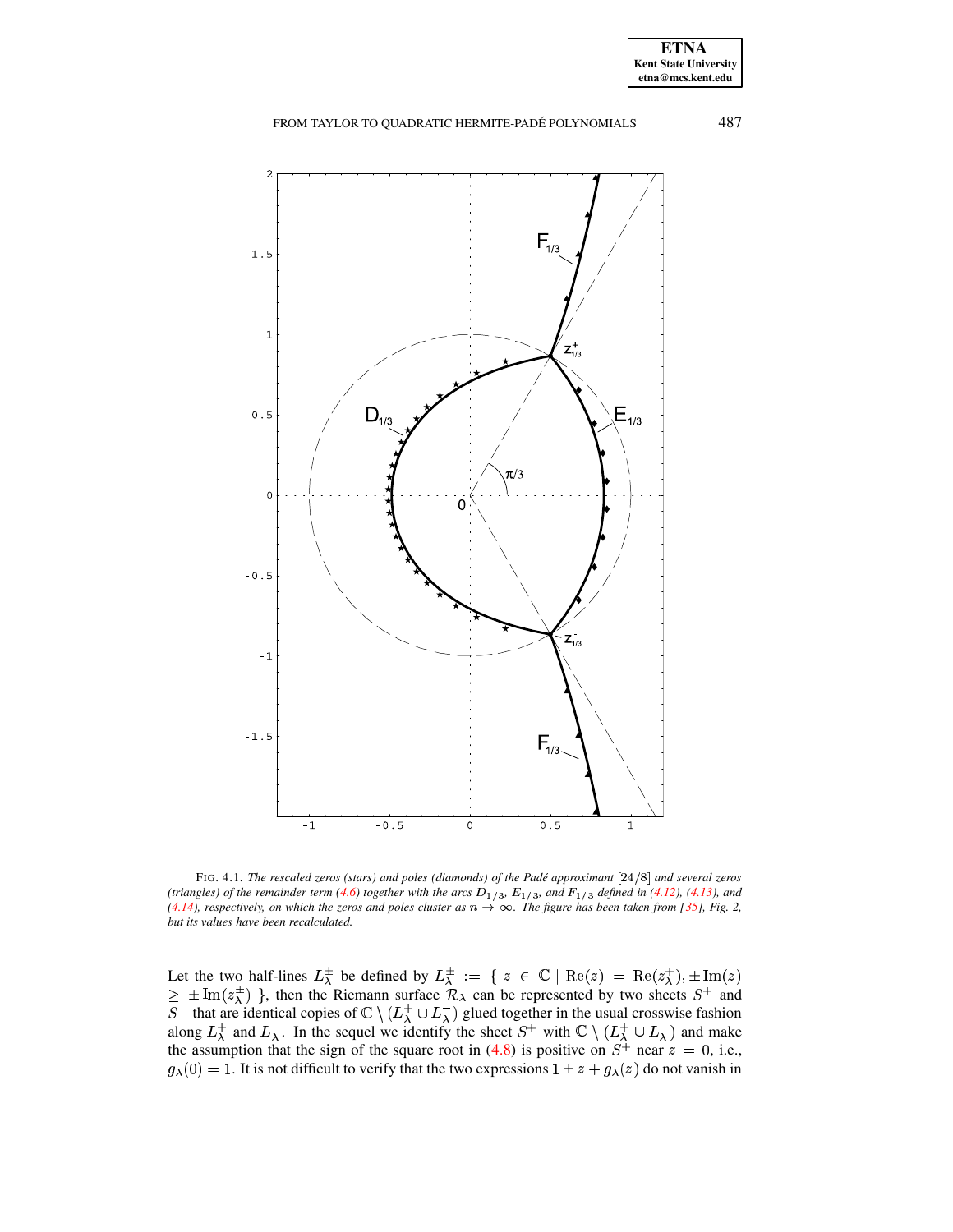$\mathbb{C}\setminus (L^+_{\lambda}\cup L^-_{\lambda})$  for  $0<\lambda<\infty$ . Consequently, the function

(4.10) 
$$
w_{\lambda}(z) := \frac{4\,\lambda^{(\lambda+1)}z\,e^{g_{\lambda}(z)}}{(1+\lambda)(1+z+g_{\lambda}(z))^{2/(\lambda+1)}(1-z+g_{\lambda}(z))^{2\lambda/(\lambda+1)}}
$$

is well defined for all  $0 < \lambda < \infty$  and  $z \in \mathbb{C} \setminus (L_{\lambda}^{+} \cup L_{\lambda}^{-})$ .

<span id="page-8-3"></span>By  $S_{\lambda}$  we denote the sector

(4.11) 
$$
S_{\lambda} = \{ z \in \mathbb{C} \mid |\arg(z)| > \cos^{-1}\left(\frac{1-\lambda}{1+\lambda}\right) \}
$$

In  $\left[35\right]$  it has been proved that

<span id="page-8-0"></span>
$$
(4.12) \t\t D_{\lambda} := \{ \ z \in \overline{\mathbb{D}} \cap \overline{S}_{\lambda} \mid |w_{\lambda}(z)| = 1 \} \text{ and}
$$

<span id="page-8-1"></span> $E_{\lambda} := \{ z \in \overline{\mathbb{D}} \setminus S_{\lambda} \mid |w_{\lambda}(z)| = 1 \}$  $(4.13)$ 

<span id="page-8-2"></span>are two analytic Jordan arcs, each connecting the two points  $z_\lambda^+$  and  $z_\lambda^-$  in  $\mathbb D$ , and further that

(4.14) 
$$
F_{\lambda} := \{ z \in \overline{\mathbb{C}} \setminus \mathbb{D} \mid |w_{\lambda}(z)| = 1 \}
$$

consists of two disjoint Jordan arcs each connecting one of the two points  $z_{\lambda}^{+}$  and  $z_{\lambda}^{-}$  with infinity. We have  $F_{\lambda} \subset \overline{S}_{\lambda} \cap \{ z \in \mathbb{C} \mid \text{Re}(z) \ge \text{Re}(z_{\lambda}^{+}) \}$  for  $0 < \lambda \le 1$  and  $F_{\lambda} \subset \{ z \in \mathbb{C} \mid \text{Re}(z) \le \text{Re}(z_{\lambda}^{+}) \} \setminus S_{\lambda}$  for  $1 \le \lambda < \infty$ . In Figure 4.1, the two arcs  $D_{\lambda}$  and  $E_{\lambda}$  are shown together with pieces of the two arcs that constitute  $F_{\lambda}$  for  $\lambda = 1/3$ . In Figure 4.2 the same arcs are shown for the symmetric case  $\lambda = 1$ .

The result from  $[35]$ , which is of central interest in the present review, is formulated in the next theorem.

<span id="page-8-4"></span>THEOREM 4.1. ([35], Theorem 2.2) Let the ray sequence  $\{[m_j/n_j]\}$  of Padé approximants satisfy (4.3) with parameter  $\lambda \in (0, \infty)$ , then the poles and zeros of the rescaled Padé approximants  $[m_j/n_j] = P_{m_j n_j}/Q_{m_j n_j}$  and the zeros of the rescaled remainder terms (4.6) have the following properties:

(i) All zeros of  $[m_j/n_j]$  cluster on  $D_\lambda$  for  $j \to \infty$ .

(ii) All poles of  $[m_j/n_j]$  cluster on  $E_\lambda$  for  $j \to \infty$ .

(iii) All zeros of the transformed remainder terms  $E_{m_j n_j}(z) = Q_{m_j n_j}(z) \times$ 

 $e^{(m_j+n_j) z} - P_{m_jn_j}(z)$  introduced in (4.6) cluster on  $F_{\lambda}$  for  $j \to \infty$ .

In Figure 4.1 the rescaled poles and zeros of the Padé approximant  $[24/8]$  are plotted together with the two arcs  $D_{1/3}$  and  $E_{1/3}$  on which these objects cluster with growing degrees. Further, those zeros of the remainder term  $E_{24,8}$  that fit to the window of Figure 4.1 are plotted together with the parts of the two arcs of  $F_{1/3}$  that belong to the same window. Note that the pair of indices (24, 8) is an element of a ray sequence with  $\lambda = 1/3$ .

The plot in Figure 4.1 shows that already for the degrees  $m = 24$  and  $n = 8$  a good agreement between the points and their asymptotic loci can be observed. The density of the poles and zeros as well as their asymptotic agreement with the arcs is poorest near the two bifurcation points  $z_{\lambda}^{+}$  and  $z_{\lambda}^{-}$ .

With some imagination one can recognize that the configuration shown in Figure 4.1 turns into that of Figure 3.1, i.e., into the Szegö curve  $S_0$  from (3.6), if  $\lambda$  tends to 0. This observation can be made solid by investigating the limit of the expression in (4.10) for  $\lambda \to 0$ , which has been done in formula ( $2.5$ ) of [ $35$ ]. In this respect, Szegö's result is a special case of the results proved by E.B. Saff and R.S. Varga in [35].

In case of diagonal Padé approximants  $[n/n]$ , we have  $\lambda = 1$ ,  $z_1^{\pm} = \pm i$ , and the union  $D_1 \cup E_1 \cup F_1$  of the arcs  $D_1$ ,  $E_1$ , and  $F_1$  from (4.12), (4.13), and (4.14) forms a configuration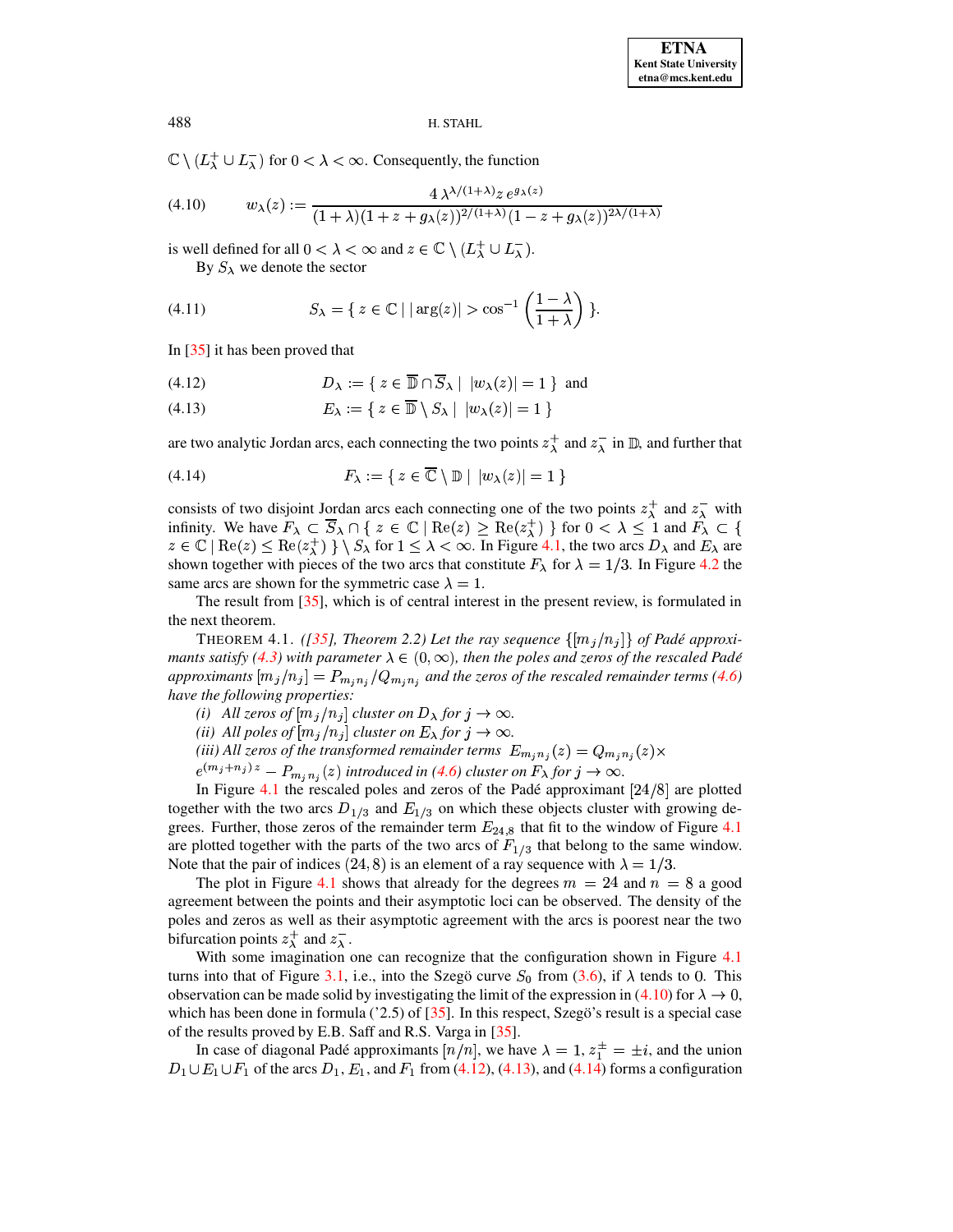FROM TAYLOR TO QUADRATIC HERMITE-PADÉ POLYNOMIALS



<span id="page-9-1"></span>FIG. 4.2. The zeros (stars) and poles (diamonds) of the rescaled Padé approximant [32/32] and some zeros (triangles) of the remainder term  $(4.6)$  together with the arcs  $D_1$ ,  $E_1$ , and  $F_1$  defined in  $(4.12)$ ,  $(4.13)$ , and  $(4.14)$ , respectively. Note that the scales of the  $x-$  and  $y-$ axes differ by a factor 1.5.

that is symmetric with respect to the  $y$  – and  $x$  – axis. In Figure 4.2, these arcs are plotted together with the zeros and poles of the rescaled Padé approximants  $[32/32]$  and some of the zeros of the rescaled remainder term  $E_{32,32}$  from (4.6).

In the symmetric case  $\lambda = 1$ , the expressions in (4.8) and (4.10) become especially simple. We have

<span id="page-9-2"></span>(4.15) 
$$
g_1(z) = \sqrt{1 + z^2}, \quad z_1^{\pm} = \pm i,
$$

<span id="page-9-3"></span>(4.16) 
$$
w_1(z) = \frac{z}{1 + \sqrt{1 + z^2}} e^{\sqrt{1 + z^2}}.
$$

Using (4.12), (4.13), and (4.14) as before, one gets the arcs  $D_1$ ,  $E_1$ , and  $F_1$  from (4.15) and  $(4.16)$  instead of  $(4.8)$  and  $(4.10)$ .

The expressions in  $(4.15)$  and  $(4.16)$  show in a transparent way that the asymptotic relations for the Padé polynomials  $P_{nn}$  and  $Q_{nn}$  contain as a main element an algebraic functions of a second degree, which is in the symmetric case  $\lambda = 1$  the rather simply constructed function  $g_1(z) = \sqrt{1 + z^2}$ . In the next section we will see that in case of quadratic Hermite-Padé polynomials the asymptotic relations are again associated with an algebraic functions, but there it is a function of third degree.

<span id="page-9-0"></span>5. Quadratic Hermite-Padé Polynomials, the Diagonal Case. We now come to the third stage of our considerations: the asymptotic behavior of quadratic Hermite-Padé polynomials. In Section 2.3 it has been shown that Hermite-Padé polynomials of both types can be seen as generalizations of Padé polynomials like the Padé polynomials are generalizations

489

**ETNA Kent State University**  $etna@mcs. kent.edu$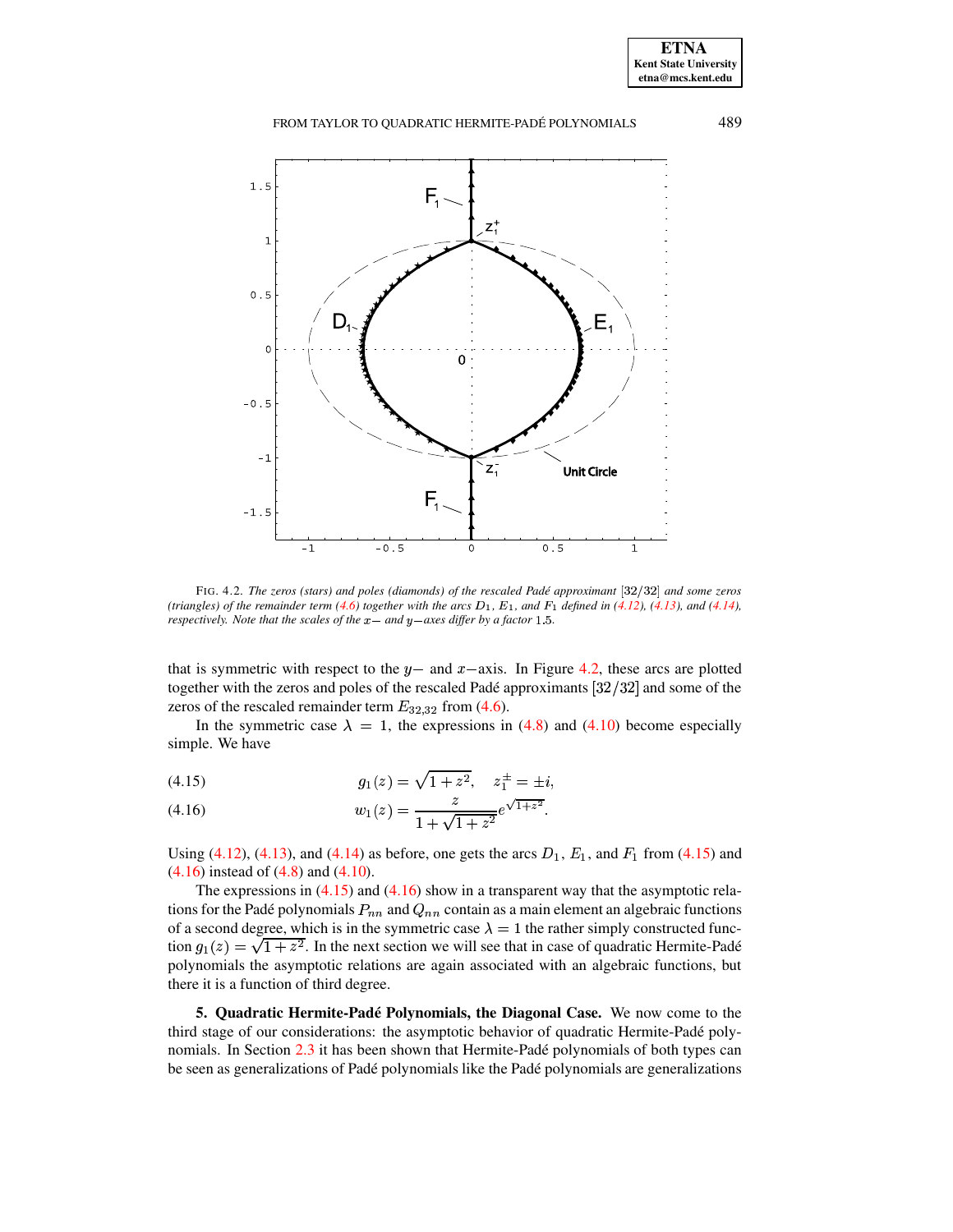of Taylor polynomials. Quadratic Hermite-Padé polynomials, which are defined by choosing  $m = 2$  in Definition 2.1 and 2.2, are the first step in this process. In [37] and [38] the asymptotic behavior of quadratic Hermite-Padé polynomials of type I has been studied for diagonal sequences of indices. Parts of these results are direct generalizations of the case  $\lambda = 1$  in  $\left[35\right]$ .

Let  $p_n$ ,  $q_n$ , and  $r_n$  denote the three quadratic Hermite-Padé polynomials  $p_{1,\overrightarrow{n}}$ ,  $p_{2,\overrightarrow{n}}$ ,  $p_{3,\vec{n}} \in \mathcal{P}_{n-1}$  of type I associated with the diagonal multi-index  $\vec{n} = (n+1, n+1, n+1) \in$  $\mathbb{N}^3$  and the exponential system  $f = (1, exp, exp^2)$  as introduced in Definition 2.1. Thus, all three polynomials  $p_n$ ,  $q_n$ ,  $r_n$  are of degree at most n, and from the defining relation (2.7) in Definition  $2.1$  we know that they satisfy the relation

<span id="page-10-0"></span>(5.1) 
$$
p_n(w) + q_n(w) e^w + r_n(w) e^{2w} = O(w^{3n+2}) \text{ as } w \to 0.
$$

The investigations in  $[37]$  and  $[38]$  are based on the rescaling method, and

$$
(5.2) \t\t\t z = \frac{w}{3n}
$$

is used as new rescaled independent variable, which then leads to the rescaled Hermite-Padé polynomials

(5.3) 
$$
P_n(z) := p_n(3n z), Q_n(z) := q_n(3n z), \text{ and } R_n(z) := r_n(3n z).
$$

<span id="page-10-1"></span>Note that the three polynomials  $p_n$ ,  $q_n$ ,  $r_n$  have together  $3n + 3$  free parameters. Together with a multiplication by  $e^{-3nz}$ , relation (5.1) transform into

$$
(5.4) \qquad E_n(z) := e^{-3nz} P_n(z) + Q_n(z) + R_n(z) e^{3nz} = O(z^{3n+2}) \quad \text{as} \quad z \to 0
$$

in the new variable  $z$ .

In Figure 5.2 the zeros of the rescaled polynomials  $P_n$ ,  $Q_n$ ,  $R_n$  are shown for  $n = 33$ together with those zeros of the remainder term  $E_{33}$  from (5.4) that lie within the window of Figure 5.2. In a certain sense the configuration in Figure 5.2 is a doubling of the configuration shown in Figure 4.2 for diagonal Padé polynomials. In Figure 5.2 also the arcs are plotted on which the zeros cluster as  $n \to \infty$ . The description of these arcs has been one of the main aims of the research in  $[37]$ .

While the definitions  $(4.12)$ ,  $(4.13)$ , and  $(4.14)$  of the asymptotic arcs for the zeros of the Padé polynomials have been formulated in analogy to Szegö's approach in  $(3.6)$  of Theorem 3.1, a different approach had to be chosen in  $[37]$ . There, the analysis relies strongly on the geometry of a Riemann surface that is associated with an algebraic function of third degree. Details will be given in Subsection 5.1.

The research in  $[37]$  and  $[38]$  was initiated by investigations of Hermite-Padé polynomials  $p_n$ ,  $q_n$ ,  $r_n$  in [3], [7], and [8]. In [3] among other things a 4-term recurrence relation and a very precise asymptotic estimate for the polynomials  $p_n$ ,  $q_n$ ,  $r_n$  and for the remainder term  $e_n$  has been proved. While in [3], like in [37], only the diagonal case has been studied, extensions to the non-diagonal case are contained in  $[7]$  and  $[8]$ . There, also interesting connections with the theory of special functions have played a prominent role. In both papers great interest has been put on the location of the zeros of the polynomials  $p_n$ ,  $q_n$ , and  $r_n$ . Especially, these last aspect has triggered the research in [37] and [38].

Recently, in  $[14]$  (cf. also  $[15]$ ) the asymptotic analysis of quadratic Hermite-Padé polynomials of type I has been incorporated into the Riemann-Hilbert approach for proving strong asymptotic relations for orthogonal polynomials, which is based on Deift's and Zhou's method of steepest descent from [6]. Further, we mention that in  $[41]$  and  $[42]$  steps of an extension of the analysis to Hermite-Padé polynomials of type I for  $m > 2$  have been done.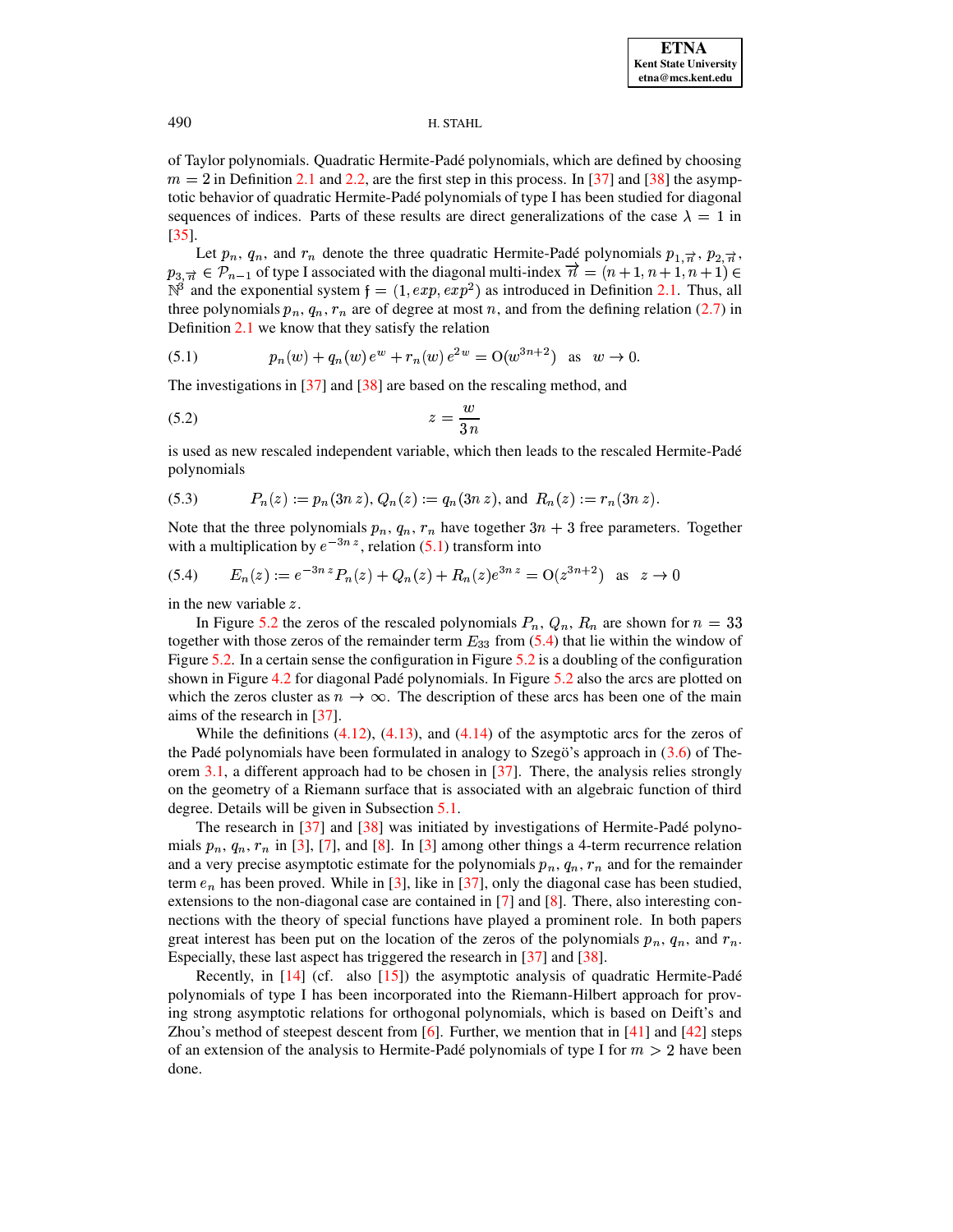| <b>ETNA</b>                  |
|------------------------------|
| <b>Kent State University</b> |
| etna@mcs.kent.edu            |

491

#### FROM TAYLOR TO QUADRATIC HERMITE-PADÉ POLYNOMIALS

<span id="page-11-0"></span>**5.1. The Riemann Surface**  $\mathcal{R}$  and the Functions  $\psi$  and h. In the present subsection we define an algebraic functions  $\psi$  of third degree together with its associated Riemann surface  $R$  in a first step, which then is followed by the definition of an harmonic function h, which will be an important element of the asymptotic relations for the rescaled Hermite-Padé polynomials  $P_n$ ,  $Q_n$ ,  $R_n$  and the remainder term  $E_n$ . In a comparison with the results reviewed in Section 4, the algebraic function  $\psi$  and the Riemann surface R are the pendants of the algebraic function  $g_{\lambda}$  from (4.8) with  $\lambda = 1$  and the Riemann surface introduced in (4.9).

<span id="page-11-6"></span><span id="page-11-2"></span>DEFINITION 5.1. The Riemann surface R together with the bijective mapping  $\psi$ :  $\rightarrow \overline{\mathbb{C}}$  and the canonical projection  $\pi : \mathcal{R} \rightarrow \overline{\mathbb{C}}$  is defined by the property that the  $\mathcal{R}$ two functions  $\psi$  and

$$
(5.5) \t z(v) := \frac{1}{3} \left( \frac{1}{v+1} + \frac{1}{v} + \frac{1}{v-1} \right) = \frac{v^2 - 1/3}{v(v^2 - 1)}, \quad v \in \overline{\mathbb{C}},
$$

<span id="page-11-1"></span>satisfy the relation

(5.6) 
$$
z \circ \psi(\zeta) = \pi(\zeta) \quad \text{for all} \quad \zeta \in \mathcal{R}.
$$

Relation (5.6) shows that locally the function  $\psi$  is the inverse of the rational function (5.5), and therefore  $\psi \circ \pi^{-1}$  is an algebraic function of third degree. The surface R has three sheets and four simple branch points  $\zeta_i$ ,  $j = 1, \ldots, 4$ , over the four base points

(5.7) 
$$
z_j = \pi(\zeta_j) := \sqrt[4]{1/3} e^{i\varphi_j} \text{ with } \varphi_j = \frac{5}{12}\pi, \frac{7}{12}\pi, \frac{17}{12}\pi, \frac{19}{12}\pi, \ j = 1, \cdots, 4.
$$

<span id="page-11-3"></span>Indeed, the derivative

(5.8) 
$$
z(v)' = -\frac{v^4 + 1/3}{v^2(v^2 - 1)^2}
$$

has four simple zeros at the roots  $v_i = \sqrt[4]{-1/3}$ ,  $j = 1, ..., 4$ , and it then is easy to check that the four points  $z_1, \ldots, z_4$  in (5.7) are defined by  $z_j = \pi \circ \psi^{-1}(v_j) = z(v_j), j = 1, \ldots, 4$ . The Riemann surface  $R$  is of genus 0.

In the sequel, points on  $\mathcal R$  will be denoted by  $\zeta$ , while the associated base points  $\pi(\zeta) \in$  $\overline{\mathbb{C}}$  will be denoted by z. For shortness we call the four points  $\zeta_i$ ,  $j = 1, \ldots, 4$ , as well as their base points  $z_j = \pi(\zeta_j)$  in (5.7) as branch points of R. From (5.5) and (5.6) one easily deduces that

<span id="page-11-4"></span>(5.9) 
$$
\psi \circ \pi^{-1}(\{0\}) = \left\{-\sqrt{1/3}, \infty, \sqrt{1/3}\right\}
$$
 and  $\psi \circ \pi^{-1}(\{\infty\}) = \{-1, 0, 1\}$ .

<span id="page-11-5"></span>In the sequel, we assume that the defining relation  $(5.4)$  of the Hermite-Padé polynomials  $P_n$ ,  $Q_n$ ,  $R_n$  is lifted to  $\mathcal R$  so that a neighborhood of the origin in  $\mathbb C$  corresponds to a neighborhood of the point  $\zeta_0$  on  $\mathcal R$  defined by

$$
\zeta_0 := \psi^{-1}(\infty).
$$

From the definition of the Riemann surface  $\mathcal{R}$  in (5.5) and (5.6) it follows that  $\mathcal{R}$  can be constructed by gluing together three sheets  $\widetilde{S}_{-1}$ ,  $\widetilde{S}_0$ ,  $\widetilde{S}_1 \subset \mathcal{R}$  in the following way: Let  $\widetilde{\Gamma}_{-1}$ and  $\tilde{\Gamma}_1 \subset \mathbb{C}$  be two disjoint Jordan arcs with the property that  $\tilde{\Gamma}_1$  connects the two branch points  $z_1$  and  $z_4$ , and  $\tilde{\Gamma}_{-1}$  connects the two branch points  $z_2$  and  $z_3$ . Let then the three sheets  $\widetilde{S}_{-1}$ ,  $\widetilde{S}_0$ , and  $\widetilde{S}_1$  be copies of  $\overline{\mathbb{C}} \setminus \widetilde{\Gamma}_{-1}$ ,  $\overline{\mathbb{C}} \setminus (\widetilde{\Gamma}_{-1} \cup \widetilde{\Gamma}_1)$ , and  $\overline{\mathbb{C}} \setminus \widetilde{\Gamma}_1$ , respectively, assume that the two sheets  $\widetilde{S}_1$  and  $\widetilde{S}_0$  are glued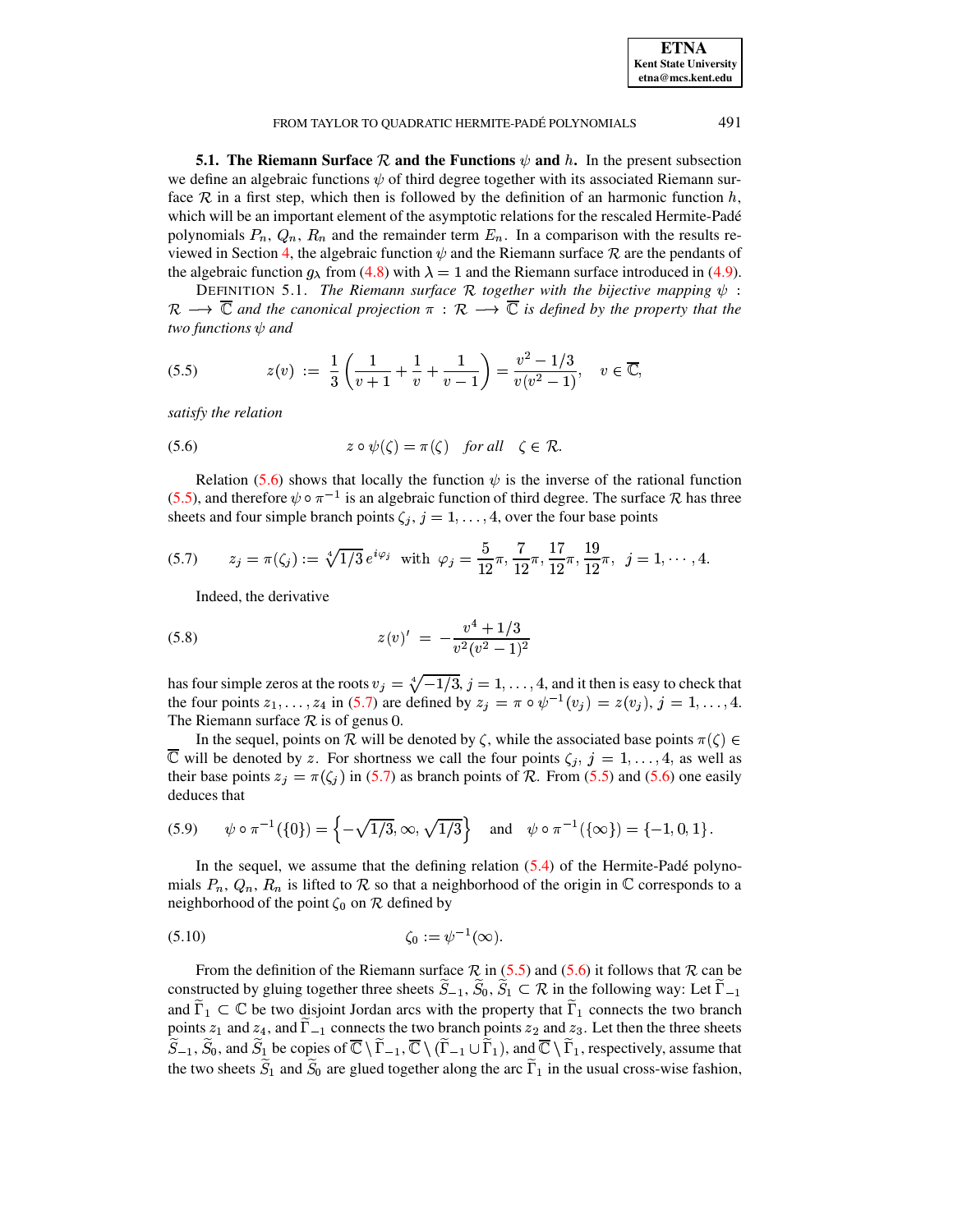and in the same way assume that the two sheets  $\tilde{S}_{-1}$  and  $\tilde{S}_0$  are glued together along the arc  $\widetilde{\Gamma}_{-1}$ . The boundary points of  $\partial \widetilde{S}_j$ ,  $j = -1, 0, 1$ , are attributed to the neighboring sheets in such a way that all three restrictions  $\pi|_{\tilde{S}_i}$ ,  $j = -1, 0, 1$ , of the canonical projection  $\pi$  are univalent. At the present moment the two arcs  $\tilde{\Gamma}_{-1}$  and  $\tilde{\Gamma}_1$  are still variable and will be fixed later.

<span id="page-12-2"></span>Having defined  $\mathcal{R}$ , which will serve as domain of definition, we are now ready to define the function  $h$ .

<span id="page-12-0"></span>DEFINITION 5.2. Let the functions  $h: \mathcal{R} \longrightarrow \overline{\mathbb{R}}$  be defined by

(5.11) 
$$
h(\zeta) := \text{Re } u \circ \psi(\zeta) \quad \text{for} \quad \zeta \in \mathcal{R} \text{ with}
$$

<span id="page-12-1"></span>(5.12) 
$$
u(v) := \frac{2 v^2}{v^2 - 1} + \log \frac{2}{3 v (v^2 - 1)}
$$

It follows from (5.9), (5.10), (5.11), and (5.12) that the function h is harmonic in  $\mathcal{R}\setminus\{\zeta_0\}$  $\cup \pi^{-1}(\{\infty\})$  and subharmonic at  $\zeta_0$ .

<span id="page-12-4"></span>5.2. The Definition of Jordan Arcs and a First Result. With the help of the function  $h$  from Definition 5.2 we define Jordan arcs that will turn out to be core pieces of the cluster sets of the zeros of the rescaled Hermite-Padé polynomials  $P_n$ ,  $Q_n$ ,  $R_n$  and the remainder terms  $E_n$  if  $n \to \infty$ .

<span id="page-12-5"></span>Starting point for our definition is the function

(5.13) 
$$
h_{\max}(z) := \max\{h(\zeta) \mid \zeta \in \mathcal{R}, \pi(\zeta) = z\} \text{ for } z \in \overline{\mathbb{C}}.
$$

From Definition 5.2 we know that h is harmonic in  $\mathbb{R}\setminus (\{\zeta_0\}\cup \pi^{-1}(\{\infty\}) )$  and subharmonic in a neighborhood of  $\zeta_0$ . From standard knowledge in potential theory (cf. [27], Chapter 2) it then follows that the function  $h_{\text{max}}$ , as the maximum of subharmonic functions, is again subharmonic in  $\mathbb{C}$ . Further, we know from the same background that  $h_{\text{max}}$  is harmonic everywhere in  $\mathbb C$  except for those loci  $z$  where at least two different branches of the multi-valued function  $h \circ \pi^{-1}$  coincide and are at the same time identical with the maximal value  $h_{\text{max}}(z)$ .

As a consequence of the subharmonicity of  $h_{\text{max}}$  it follows from the Poisson-Jensen formula of potential theory (cf.  $[27]$ , Theorem 4.5.1) that in any bounded domain in  $\mathbb C$  the function  $h_{\text{max}}$  can be represented as the sum of a harmonic function and a Green potential. These details and some of its immediate consequences are put together in the next lemma.

<span id="page-12-3"></span>LEMMA 5.3. (cf. [37], Lemma 2.6) The function  $h_{\text{max}}$  is subharmonic in  $\mathbb C$ . There exists a system  $\Gamma$  of analytic Jordan arcs such that  $h_{\max}$  is harmonic in  $\mathbb{C}\setminus\Gamma$ , but not harmonic in any neighborhood of a point  $z \in \Gamma$ . There exists a positive measure  $\nu$  on  $\Gamma$  such that for any  $R > 0$  we have

$$
(5.14) \qquad h_{\max}(z) = h_R(z) + \int_{|t| < R} \log \left| \frac{R(z-t)}{R^2 - \overline{t}z} \right| d\nu(t) \quad \text{for} \quad |z| \le R
$$

with  $h_R$  a function that is harmonic in  $\{|z| < R\}$  and satisfies

Since  $R > 0$  is arbitrary, the measure  $\nu$  in Lemma 5.3 is well defined throughout C and we have supp  $(\nu) = \Gamma$ .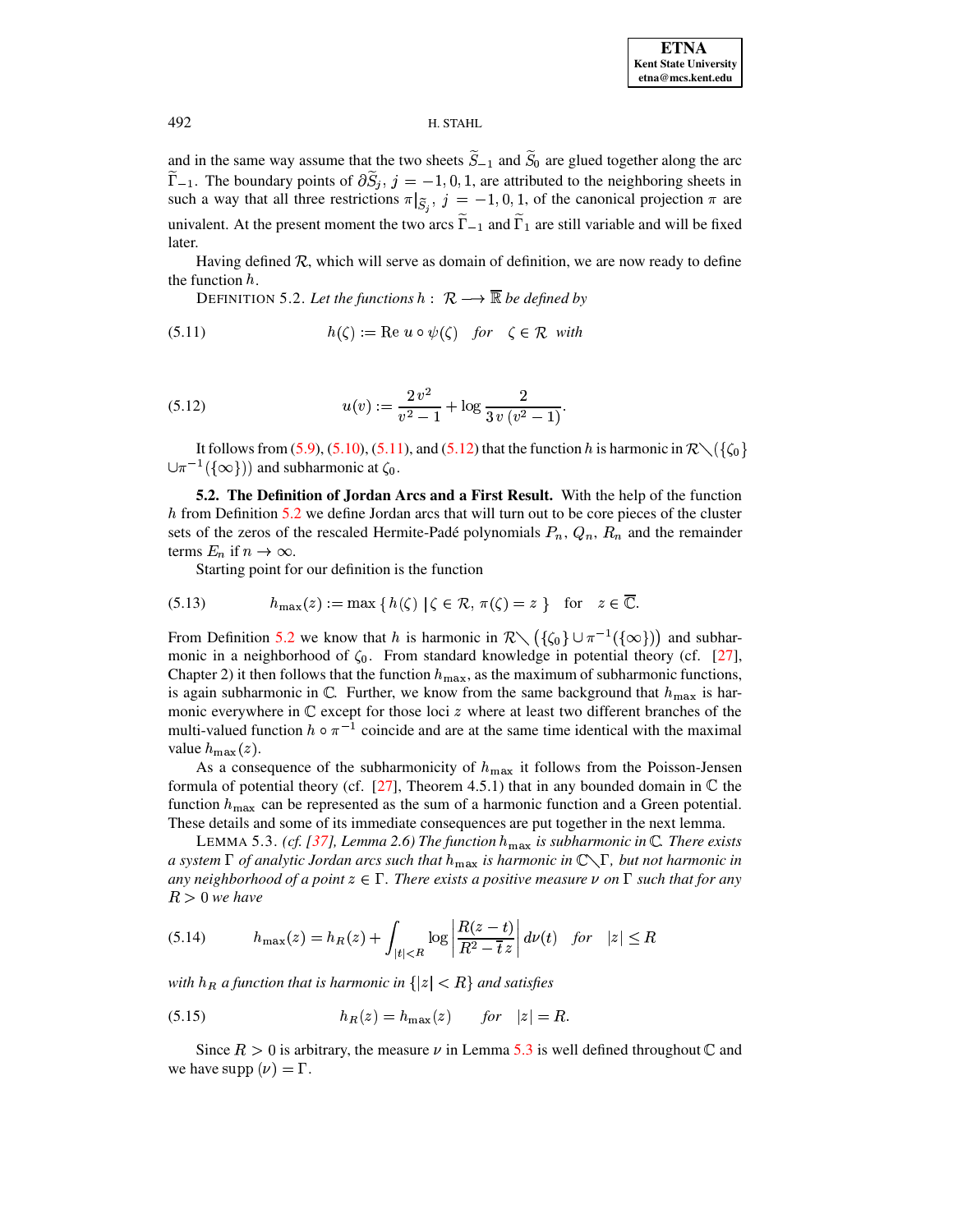**ETNA Kent State University etna@mcs.kent.edu**

# FROM TAYLOR TO QUADRATIC HERMITE-PADÉ POLYNOMIALS 493



<span id="page-13-1"></span>FIG. 5.1. The picture contains all arcs of the set  $\Gamma$  from [\(5.16\)](#page-13-0). The arcs of the set  $\Gamma$  fom Lemma [5.3](#page-12-3) are represented by full lines, while those of  $\Gamma \setminus \Gamma$  are plotted by dashed ones. Explanations of the labels are given in the *text after [\(5.16\)](#page-13-0) and in Definition [5.4](#page-14-1)*

The main topic in the present subsection is the description of the system  $\Gamma$  of arcs. In Definition [5.4,](#page-14-1) Lemma [5.5,](#page-15-0) and Theorem [5.6,](#page-15-1) below, we will see that  $\Gamma$  consists of four subsets  $S_j$ ,  $j = -1, 0, 1, \infty$ , that are the asymptotic cluster sets of the zeros of the rescaled Hermite-Padé polynomials  $P_n$ ,  $Q_n$ ,  $R_n$  and the remainder term  $E_n$ .

<span id="page-13-0"></span>It is immediate from what has been said so far that the system  $\Gamma$  of analytic Jordan arcs is contained in the larger system of intersection arcs

$$
(5.16) \qquad \qquad \widetilde{\Gamma} := \left\{ \left. z \in \overline{\mathbb{C}} \; \right| \; \text{card} \left\{ \left. h \left( \zeta \right) \; \right| \; \zeta \in \pi^{-1}(\{z\}) \right\} < 3 \right\}.
$$

Since the Riemann surface R has three sheets over  $\mathbb C$ , and since h is not identically constant on any open set, it follows that the set  $\{h(\zeta) \mid \zeta \in \pi^{-1}(\{z\})\}$  contains three different points for almost all  $z \in \mathbb{C}$ ; the only exceptions are the analytic arcs in  $\Gamma$ . These arcs are the totality of all intersection arcs of the multi-valued function  $h \circ \pi^{-1}$ .

Studying the behavior of the functions h and  $h_{\text{max}}$  in neighborhoods of the four branch points  $\zeta_1, \ldots, \zeta_4 \in \mathcal{R}$  and  $z_1, \ldots, z_4 \in \mathbb{C}$ , respectively, shows that each branch point is the end point of exactly three different subarcs from  $\overline{\Gamma}$ . Three of these arcs connect the two points  $\{z_1, z_4\}$ , and three other ones connect the two points  $\{z_2, z_3\}$ . A formal proof of this last assertion is part of the proof of Lemma 2.6 in [\[37\]](#page-30-2).

Let now  $\Gamma_{1,j}$ ,  $j = -1, 1, \infty$ , denote the three arcs that connect  $z_1$  with  $z_4$ , and  $\Gamma_{-1,j}$ ,  $j=-1,1,\infty$ , the three other arcs that connect  $z_2$  with  $z_3$ . It turns out that two arcs, which are denoted by  $\Gamma_{1,\infty}$  and  $\Gamma_{-1,\infty}$ , pass through infinity, while the other four arcs  $\Gamma_{ij}$ ,  $i, j = -1, 1,$ are contained in  $\mathbb{D}$ . All six arcs are shown in Figure [5.1.](#page-13-1) The unbounded arcs  $\Gamma_{1,\infty}$  and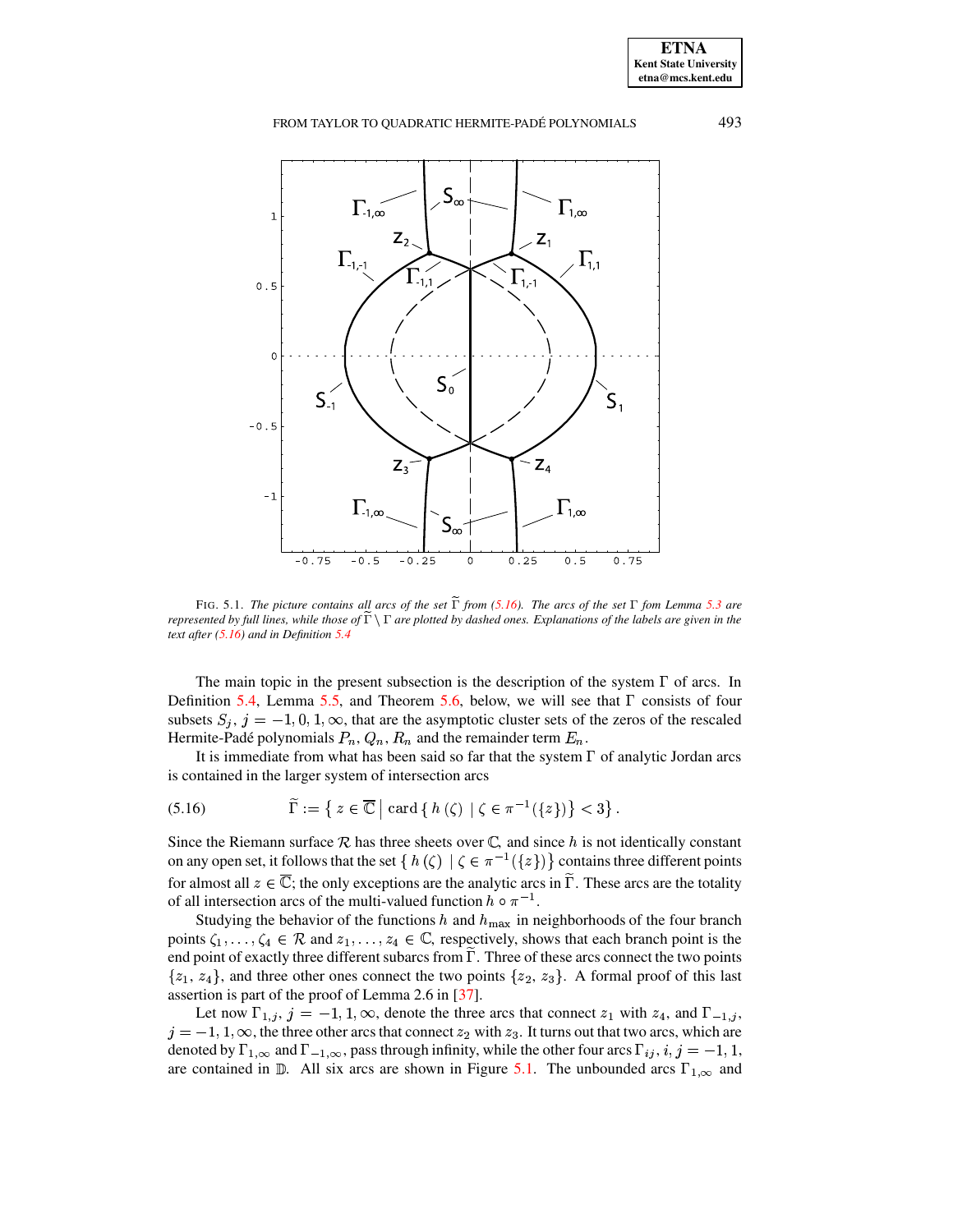



<span id="page-14-0"></span>FIG. 5.2. The zeros of the rescaled quadratic Hermite-Padé polynomials P33 (stars), Q33 (boxes), R33 (diamonds), and some of the zeros of the remainder term E<sub>33</sub> (triangles) together with the arcs on which the zeros cluster. Note that the scales of the  $x-$  and  $y-$ axes differ by a factor 1.5.

 $\Gamma_{-1,\infty}$  are represented only in part, and the two arcs  $\Gamma_{1,-1}$  and  $\Gamma_{-1,1}$  are partly represented by dashed lines; the reason for this is that along the dashed lines the values of the intersecting branches of  $h \circ \pi^{-1}$  are no longer maximal, and therefore these dashed parts of  $\Gamma_{1,-1}$  and  $\Gamma_{-1,1}$  do not belong to the set  $\Gamma$  of Lemma 5.3, but they belong to  $\Gamma$ .

The angles under which the six arcs  $\Gamma_{i,j}$   $j = -1, 1, \infty, i = -1, 1$ , end at the four branch points  $z_1, \ldots, z_4$  can be calculated from local developments of the functions h and  $\psi$ . Having calculated these initial directions, the arcs themselves can then be calculated by using the property that along each of them two branches of the function  $h \circ \pi^{-1}$  coincide.

Next, we come to the definition of the four sets  $S_j$ ,  $j = -1, 0, 1, \infty$ , that will turn out to be the asymptotic cluster sets of the zeros of the rescaled Hermite-Padé polynomials  $P_n$ ,  $Q_n$ ,  $R_n$  and the remainder term  $E_n$ .

<span id="page-14-1"></span>DEFINITION 5.4. Let the point  $y_1 \in i \mathbb{R}$  be defined by  $y_1 := \Gamma_{1,-1} \cap \Gamma_{-1,1} \cap \{ z \mid \text{Im}(z) >$  $0$  }. Then we set

$$
(5.17) \t S_1 := \Gamma_{1,1},
$$

$$
(5.18) \qquad S_{-1} := \Gamma_{-1,-1},
$$

$$
(5.19) \qquad S_0 := (\Gamma_{1,-1} \cap \{ z \mid \text{Re}(z) \ge 0 \}) \cup (\Gamma_{-1,1} \cap \{ z \mid \text{Re}(z) \le 0 \}) \cup [-y_1, y_1],
$$

$$
(5.20) \qquad S_{\infty} := \Gamma_{1,\infty} \cup \Gamma_{-1,\infty}.
$$

The sets  $S_j$ ,  $j = -1, 0, 1, \infty$ , are plotted in Figure 5.1. For the point  $y_1$  one gets as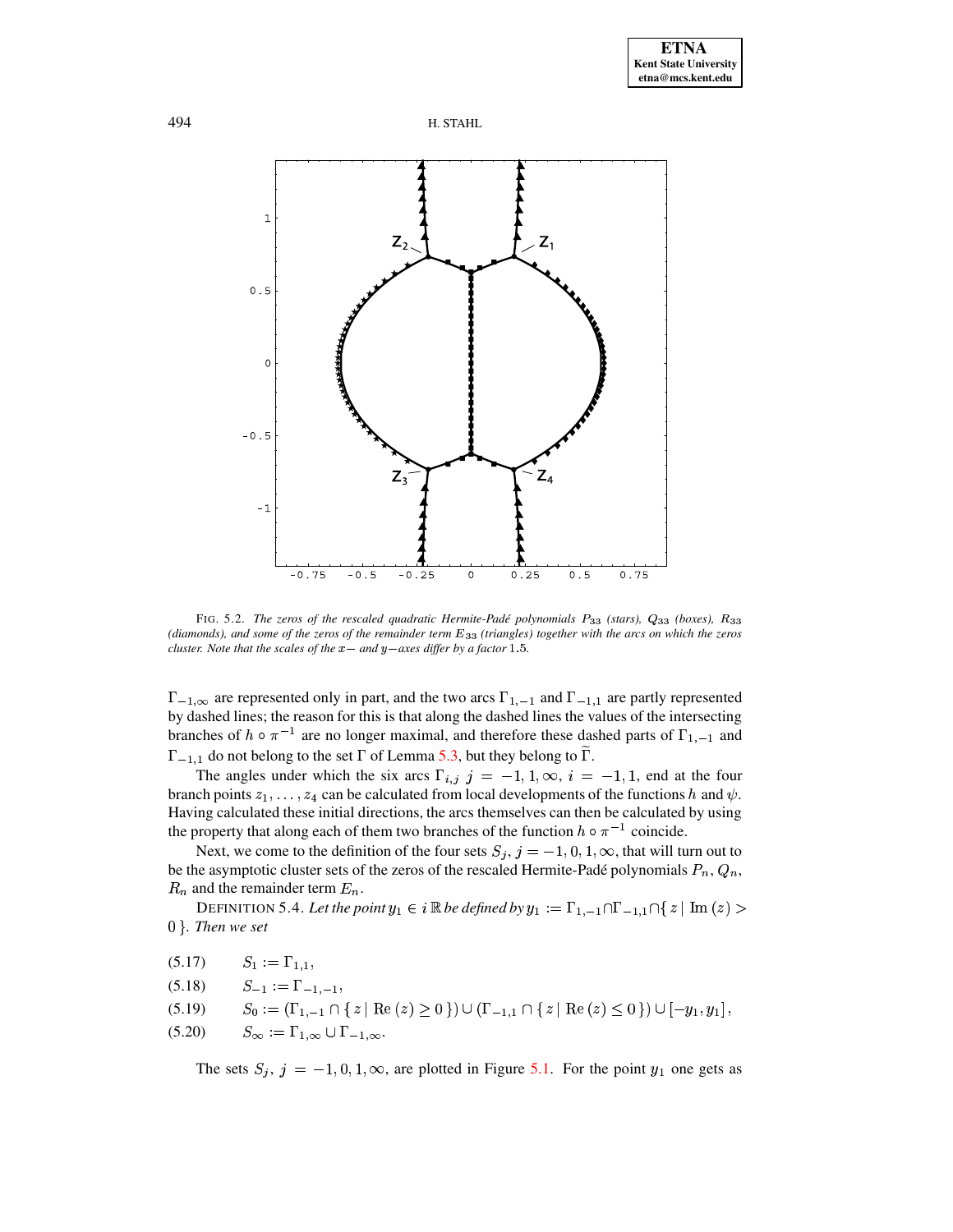**ETNA Kent State University** etna@mcs.kent.edu

<span id="page-15-0"></span>numerical value  $y_1 = 0.621391 i$ .

LEMMA 5.5. The set  $\Gamma$  form Lemma 5.2 is given by

$$
(5.21) \qquad \qquad \Gamma = S_{-1} \cup S_0 \cup S_1 \cup S_{\infty}.
$$

If the four branch points  $z_1, \ldots, z_4$  are removed from  $\Gamma \subset \overline{\mathbb{C}}$ , then  $\Gamma \setminus \{z_1, \ldots, z_4\}$  consists of four components and the closure of each of them is one of the four sets  $S_i$ ,  $j = -1, 0, 1, \infty$ .

In many respects the next theorem is the analogue to Theorem  $4.1$  for diagonal quadratic Hermite-Padé polynomials. It is also the main result of the present subsection.

<span id="page-15-1"></span>THEOREM 5.6. For the zeros of the rescaled diagonal Hermite-Padé polynomials  $P_n$ ,  $Q_n$ ,  $R_n$  and the remainder term  $E_n$  introduced in (5.4) the following assertions hold true:

(i) All zeros of the polynomial  $P_n$  cluster on  $S_{-1}$  for  $n \to \infty$ .

(ii) All zeros of the polynomial  $Q_n$  cluster on  $S_0$  for  $n \to \infty$ .

(iii) All zeros of the polynomial  $R_n$  cluster on  $S_1$  for  $n \to \infty$ .

(iv) All zeros of the remainder term  $E_n$  cluster on  $S_\infty$  for  $n \to \infty$ .

In Figure 5.2 all zeros of the rescaled Hermite-Padé polynomials  $P_{33}$ ,  $Q_{33}$ ,  $R_{33}$  and some zeros of the remainder term  $E_{33}$  are plotted together with the arcs of  $S_{-1}$ ,  $S_0$ ,  $S_1$ , and parts of the arcs of  $S_{\infty}$  on which the zeros cluster. The picture shows that already for the degree  $n = 33$  there is a very good accordance between the zeros and their asymptotic cluster sets.

A proof of Theorem 5.6 follows rather immediately from a result about strong asymptotics for the  $P_n$ ,  $Q_n$ ,  $R_n$  and  $E_n$  in Theorem 2.9 in [37]. In the present review we will not concentrate on details of the proof, instead we shall discuss some other types of asymptotic relations in the next subsection.

<span id="page-15-7"></span>**5.3. Further Asymptotic Results.** In [37] not only the asymptotic cluster sets of the zeros of the rescaled diagonal quadratic Hermite-Padé polynomials  $P_n$ ,  $Q_n$ ,  $R_n$  and the remainder term  $E_n$  have been studied. Also their asymptotic distributions, and besides of that also asymptotic relations for the polynomials and the remainder term themselves have been addressed. Again, the functions h and  $h_{\text{max}}$  are the basic input for the asymptotic relations.

We start our review with results concerning the asymptotic distributions of zeros, and for this purpose we introduce four measures  $\mu_j$ ,  $j = -1, 0, 1, \infty$ .

<span id="page-15-4"></span><span id="page-15-3"></span>DEFINITION 5.7. Let v be the measure introduced in Lemma 5.3 and  $S_j$ ,  $j = -1, 0, 1, \infty$ , the sets from Definition  $5.2$ . Based on these objects we define

$$
\mu_j := \nu|_{S_i}, \quad j = -1, 0, 1, \infty
$$

Let  $Z(p)$  be the (multi-) set of all zeros of a polynomial p with multiplicities taken account of by repetition, let further  $\nu_p$  be the zero counting measure of the polynomial p, which puts weight 1 at each zero of p taking account of multiplicities, i.e.,  $\nu_p(B) = \text{card}(Z(p) \cap B)$ for every Borel set  $B \subset \mathbb{C}$ . Let further  $\stackrel{*}{\longrightarrow}$  denote the weak convergence of measures. The next result has been proved in [37].

<span id="page-15-2"></span>THEOREM 5.8. (cf.  $[37]$ , Theorem 2.1) For the zeros of the rescaled diagonal Hermite-Padé polynomials  $P_n$ ,  $Q_n$ ,  $R_n$  and the remainder terms  $E_n$  we have the following asymptotic relations

<span id="page-15-5"></span>
$$
\frac{1}{n}\nu_{P_n} \stackrel{*}{\longrightarrow} \mu_{-1} \quad as \quad n \to \infty,
$$

$$
\frac{1}{n}\nu_{Q_n} \stackrel{*}{\longrightarrow} \mu_0 \quad as \quad n \to \infty,
$$

$$
\frac{1}{n}\nu_{R_n} \xrightarrow{\ast} \mu_1 \quad as \quad n \to \infty,
$$

<span id="page-15-6"></span>
$$
(5.26) \qquad \frac{1}{n}\nu_{E_n} \stackrel{*}{\longrightarrow} \mu_\infty + 3\,\delta_0 \quad as \quad n \to \infty,
$$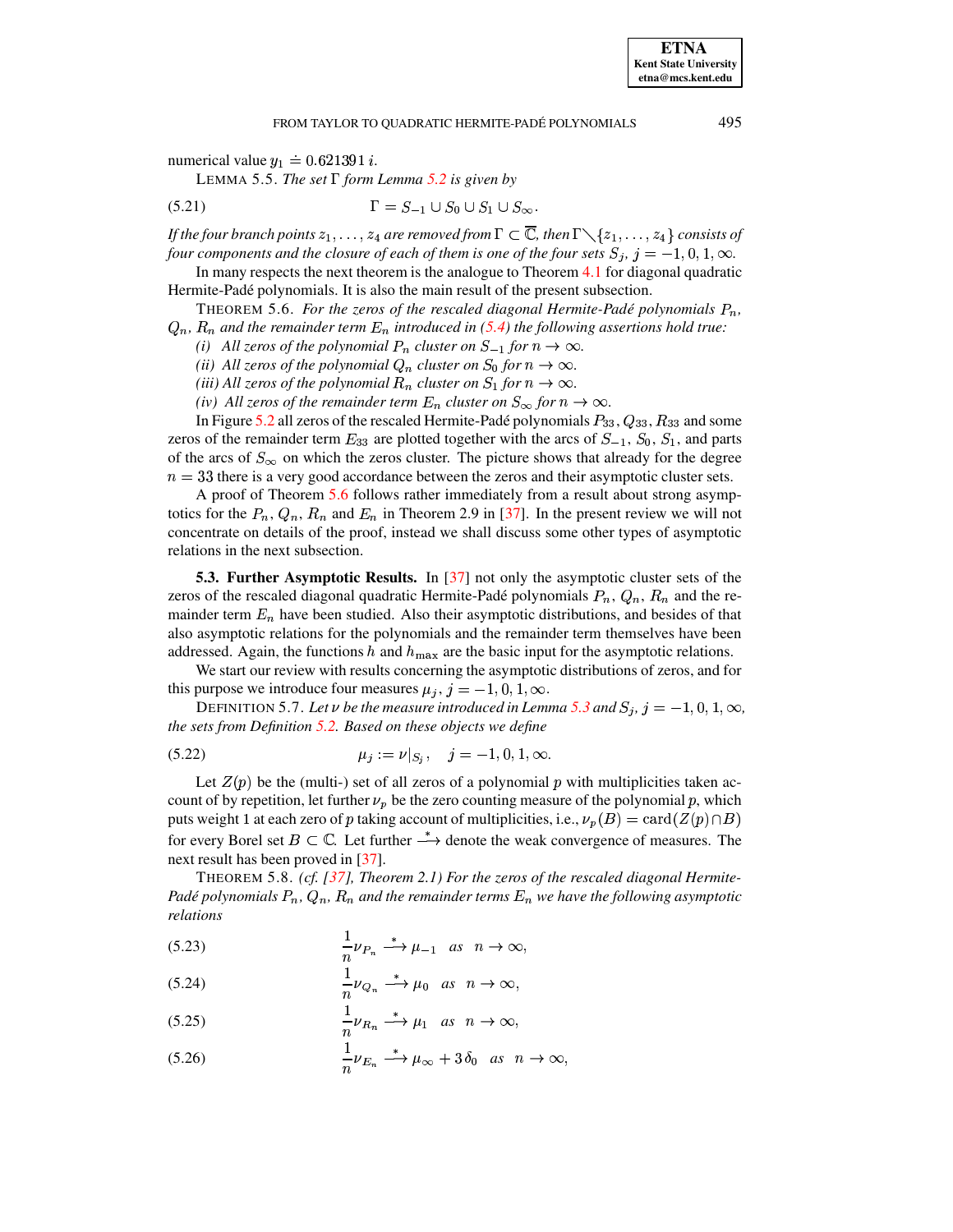# where  $\delta_0$  is the Dirac measure at  $z=0$ .

Theorem  $5.8$  complements Theorem  $5.6$  in the sense that we now not only know where the zeros of  $P_n$ ,  $Q_n$ ,  $R_n$  and of  $E_n$  cluster but also how these zeros are asymptotically distributed.

Via Lemma 5.3 and Definition 5.7 the asymptotic distributions  $\mu_j$ ,  $j = -1, 0, 1, \infty$ , can be traced back to the function  $h_{\text{max}}$ , for which we have a constructive and a numerically efficient definition. More about this can be found in  $[37]$ , Theorem 2.10 and .2.11. The next proposition is a rather immediate consequence of Lemma 5.3, and it sheds light on the analytic background of the definition of the asymptotic distributions  $\mu_i$ ,  $j = -1, 0, 1, \infty$ .

<span id="page-16-5"></span>PROPOSITION 5.9. (cf. [37], Theorem 2.8) The measures  $\mu_j$ ,  $j = -1, 0, 1, \infty$ , in (5.22) are absolutely continuous, their supports supp  $(\mu_j) = S_j$ ,  $j = -1, 0, 1, \infty$ , consist of analytic arcs, and for their densities we have the representation

<span id="page-16-0"></span>(5.27) 
$$
\frac{d\mu_j}{ds}(z) = \frac{1}{\pi} \left( \frac{\partial}{\partial n_+} h_{\text{max}}(z) - \frac{\partial}{\partial n_-} h_{\text{max}}(z) \right)
$$

for  $z \in S_i$ ,  $j = -1, 0, 1, \infty$ , where  $\partial/\partial n_+$  and  $\partial/\partial n_-$  are the normal derivatives to both sides of the arcs in  $S_i$ , ds is the line element on  $S_i$ , and orientations have to be chosen in (5.27) in such a way that all measures  $\mu_j$ ,  $j = -1, 0, 1, \infty$ , are positive.

In [38], Theorem 2.8, results about the asymptotic distributions of the zeros of  $P_n$ ,  $Q_n$ ,  $R_n$  and  $E_n$  have been proved that are a full degree more precise than those given in (5.23)  $-$  (5.26) of Theorem 5.8. These stronger relations in [38] are precise enough to distinguish asymptotically individual positions of zeros. Naturally, their formulation is more complicated and involved, and besides of the two functions h and  $h_{\text{max}}$  there are also branches of the function  $\psi \circ \pi^{-1}$  needed.

In the second part of the present subsection, we come to the asymptotic relations for the polynomials  $P_n$ ,  $Q_n$ ,  $R_n$  and the remainder term  $E_n$  themselves. We started with some auxiliary definitions.

Near infinity the multi-valued function  $h \circ \pi^{-1}$  has three branches, which we denote by  $h_{-1}$ ,  $h_0$ , and  $h_1$ , and which have the local developments

<span id="page-16-1"></span>(5.28) 
$$
h_{-1}(z) = -3 \operatorname{Re}(z) + \log|z| + O(1/z),
$$

<span id="page-16-3"></span>
$$
(5.29) \t\t\t\t\t h_0(z) = \log|z| + \log(2) + O(1/z),
$$

<span id="page-16-2"></span>(5.30) 
$$
h_1(z) = 3 \operatorname{Re}(z) + \log|z| + O(1/z),
$$

as  $z \to \infty$ . The expressions in (5.28) - (5.30) follow rather directly from the defining relations (5.5) and (5.6) in Definition 5.1. In a neighborhood of the origin  $z = 0$  the function  $h \circ \pi^{-1}$ has again three branches; here we are only interested in the branch that has a logarithmic term. We denote this branch by  $h_{\infty}$ , and remark that it corresponds to the function h near the point  $\zeta_0 \in \mathcal{R}$  that has been introduced in (5.10). For  $h_{\infty}$  we have the local development

(5.31) 
$$
h_{\infty}(z) = 3 \log |z| + O(1) \text{ as } z \to 0
$$

<span id="page-16-4"></span>DEFINITION 5.10. In the four domains

(5.32) 
$$
D_j := \overline{\mathbb{C}} \setminus S_j, \quad j = -1, 0, 1, \infty,
$$

we define four functions  $h_j$ ,  $j = -1, 0, 1, \infty$ , by harmonic continuations. In case of the first three functions  $h_{-1}$ ,  $h_0$ ,  $h_1$  we start the continuation with the three function elements (5.28), (5.29), (5.30) at infinity and continue the process throughout the domains  $D_{-1}$ ,  $D_0$ ,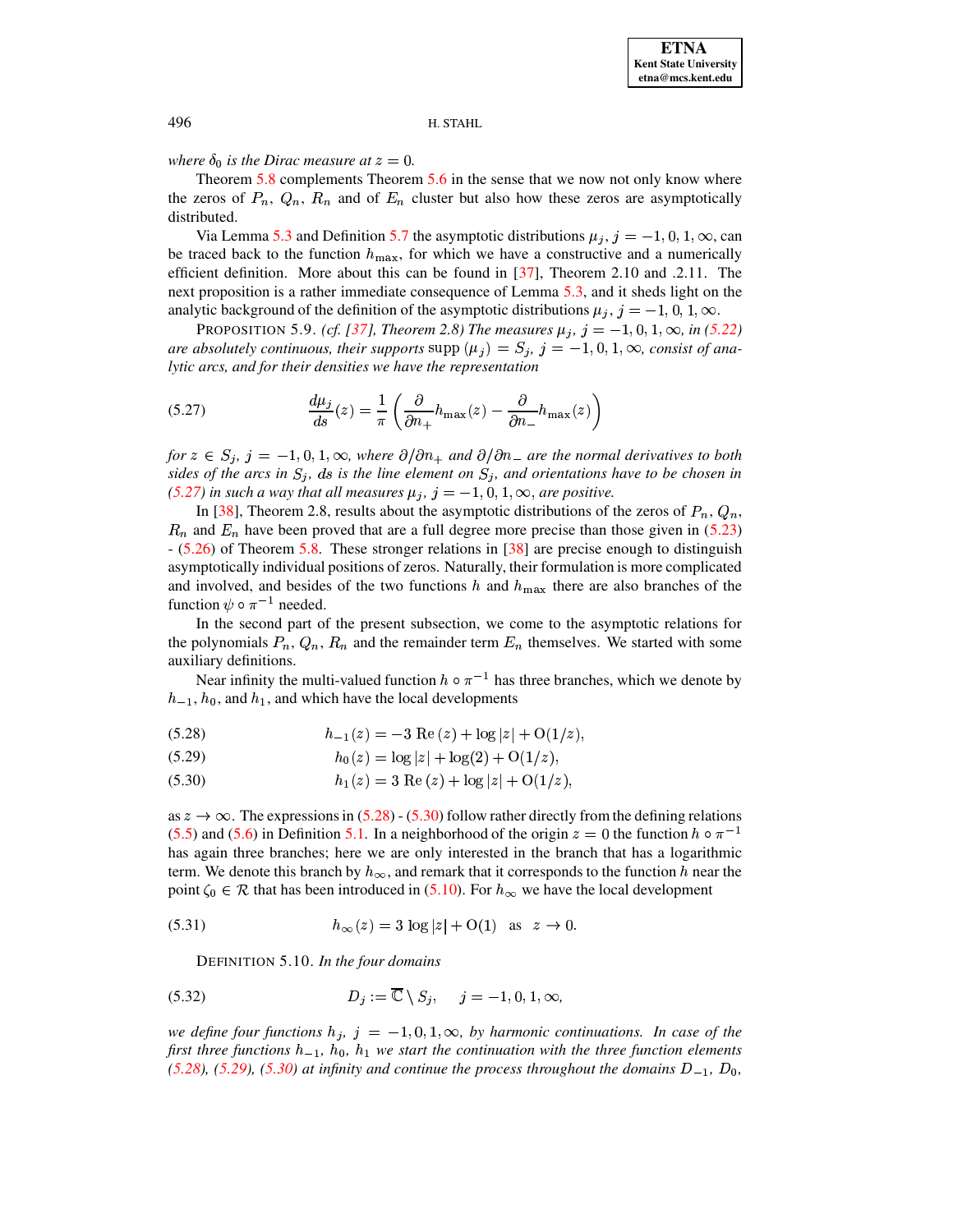$D_1$ , respectively. In the case of the function  $h_{\infty}$ , we start from the origin and use (5.31) as initial function element.

Let us remark that the four branch points  $z_1, \ldots, z_4$  belong to the two sets  $S_0$  and  $S_{\infty}$ , and hence the two functions  $h_0$  and  $h_{\infty}$  can be continued throughout the two domains  $D_0$  and  $D_{\infty}$  without any problem. In the cases of the two other functions  $h_{-1}$  and  $h_1$ , an inspection of the behavior of the function h on the Riemann surface  $R$  shows that also here the process of harmonic continuation can be carried out without hitting a branch point within one of the domains  $D_{-1}$  or  $D_1$ .

With the four functions  $h_j$ ,  $j = -1, 0, 1, \infty$ , we can formulate the asymptotic relations for the polynomials  $P_n$ ,  $Q_n$ ,  $R_n$  and the remainder term  $E_n$ .

THEOREM 5.11. (cf. [37], Theorem 2.2) For the rescaled diagonal Hermite-Padé polynomials  $P_n$ ,  $Q_n$ ,  $R_n$  and the remainder term  $E_n$  we have the following asymptotic relations:

<span id="page-17-1"></span>(5.33) 
$$
\lim_{n \to \infty} \frac{1}{n} \log |P_n(z)| = h_{-1}(z) + 3 \text{ Re}(z) \text{ for } z \in D_{-1},
$$

(5.34) 
$$
\lim_{n \to \infty} \frac{1}{n} \log |Q_n(z)| = h_0(z) \qquad \text{for } z \in D_0,
$$

(5.35) 
$$
\lim_{n \to \infty} \frac{1}{n} \log |R_n(z)| = h_1(z) - 3 \text{ Re}(z) \text{ for } z \in D_1.
$$

<span id="page-17-2"></span>(5.36) 
$$
\lim_{n \to \infty} \frac{1}{n} \log |E_n(z)| = h_{\infty}(z) \quad \text{for } z \in D_{\infty}
$$

In Theorem 2.2 of [37] a stronger version of asymptotic relations of the type  $(5.33)$  - $(5.36)$  has been proved, which however will not be discussed here.

In the next Section we extend all results that have been reviewed in the present section to the non-diagonal case of quadratic Hermite-Padé polynomials.

<span id="page-17-0"></span>6. Asymptotics for Non-Diagonal Quadratic Hermite-Padé Polynomials. The investigations by E.B. Saff and R.S. Varga in [35], which have been reviewed in Section 4, have strongly motivated the research in the present section. In  $\left[35\right]$  not only diagonal sequences, but the whole range of non-diagonal ray sequences of Padé polynomials has been studied, and among other very interesting results it has been shown how the asymptotic cluster sets of the zeros of non-diagonal Padé polynomials continuously change with the angle of the ray sequences in the Padé table. As a consequence one can see how the typical situation of diagonal Padé approximants transforms step by step into that of Taylor polynomials.

In the present section we study analogous questions for quadratic Hermite-Padé polynomials of type I, i.e., we extend the asymptotic relations that have been presented in the last section to non-diagonal ray sequences. Again, it is possible to see how the asymptotic relations of the diagonal case of quadratic Hermite-Padé polynomials transform step by step into those of Padé approximants.

It turns out that the basic structure of the asymptotic relations is very similar in a topological sense for all non-diagonal ray sequences. Therefore, we can use concepts and notations from the last section, only that several formulae have to be changed, they become, of course, somewhat more complicated and also dependent on parameters. On the other hand, the use of the earlier terminology and that of conceptional analogies allow us to give a rather short presentation of the new results.

In the next subsection we introduce general notations, which includes the introduction of the two parameters  $\lambda$  and  $\kappa$ , which specify ray sequences. In Subsection 6.2, a Riemann surface R and two functions  $\psi$  and h are introduced that generalize the corresponding objects from Subsection 5.1. In close analogy to Subsection 5.2, we define two systems  $\Gamma$  and  $\Gamma$  of Jordan arcs with the help of the function h from Subsection 6.1. As before, arcs from  $\Gamma$  will be

497

**ETNA Kent State University** etna@mcs.kent.edu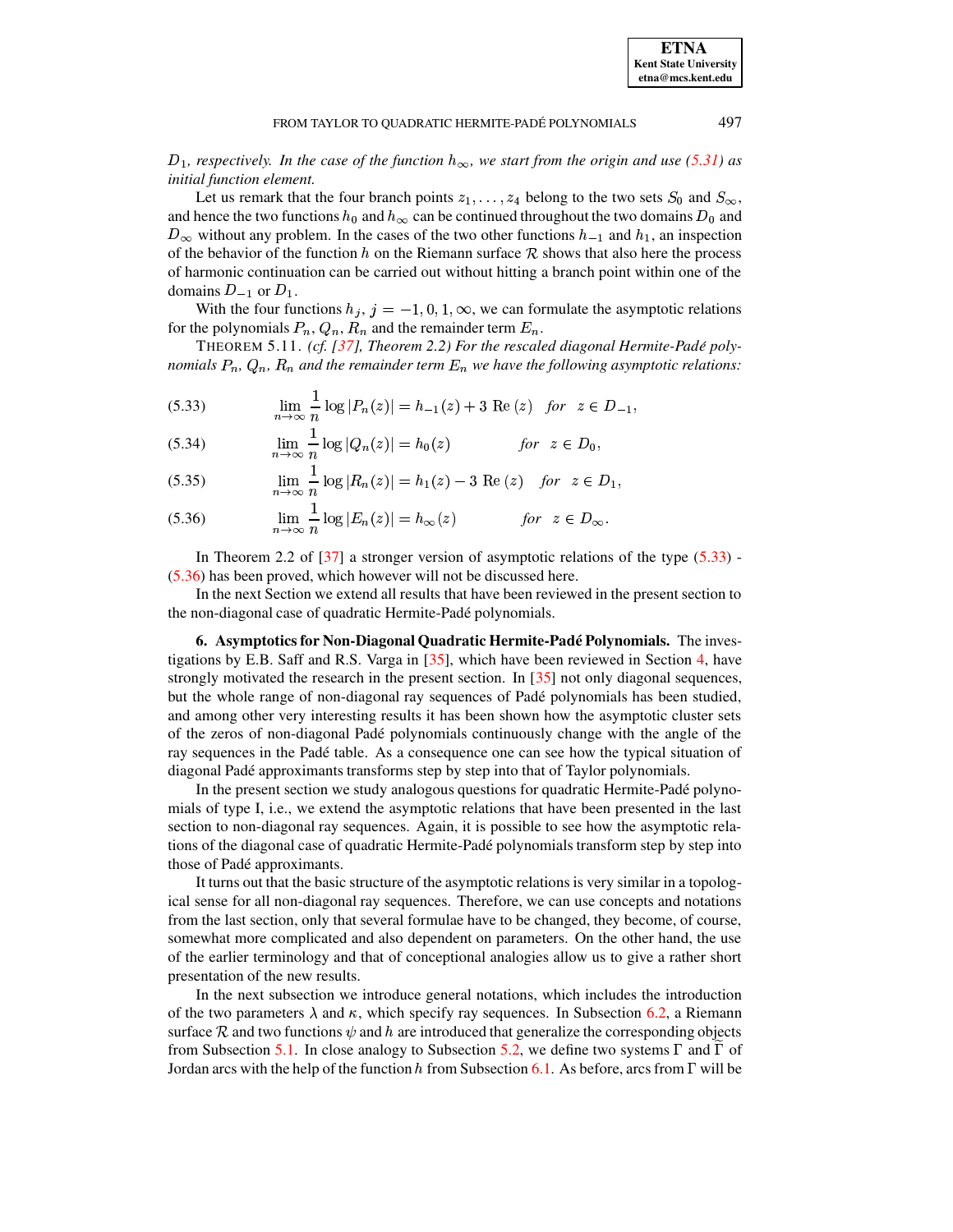



<span id="page-18-2"></span>FIG. 6.1. The zeros of the rescaled non-diagonal quadratic Hermite-Padé polynomials P33 (stars), Q33 (boxes),  $R_{11}$  (diamonds), and some of the zeros of the associated remainder term  $E_{(34,34,12)}$  (triangles) together with the arcs of the set  $\Gamma$  (full lines) from Lemma 6.3 and the arc of  $\tilde{\Gamma} \setminus \Gamma$  (dashed lines) for  $\lambda = 1$  and  $\kappa = 1/3$ . Note that the scales of the  $x-$  and  $y-$ axes differ by a factor 1.5.

the building blocks for the asymptotic cluster sets of the zeros of the non-diagonal Hermite-Padé polynomials and the associated remainder term. The description of these objects is done in Subsection  $6.3$ . In Subsection  $6.4$ , additional asymptotic results are given. Here, we use the analogy to results presented in Subsection  $5.3$  for the diagonal case of quadratic Hermite-Padé polynomials. At last, in Subsection 6.5 we describe and discuss the changes that are necessary in the proofs of [37] in order to adapt and transform them into proofs of the results stated here for the non-diagonal situation.

<span id="page-18-0"></span>6.1. Non-Diagonal Ray Sequences of Quadratic Hermite-Padé Polynomials. By  $p_m$ ,  $q_k$ ,  $r_l$  we denote the three quadratic Hermite-Padé polynomials of type I in the same way as in Section 5 only that now their degrees  $m, k, l \in \mathbb{N}$  are no longer assumed to be equal. The three polynomials  $p_m \in \mathcal{P}_m$ ,  $q_k \in \mathcal{P}_k$ ,  $r_l \in \mathcal{P}_l$  correspond to the three polynomials  $p_{1,n}$ ,  $p_{2,n}, p_{3,n}$  in Definition 2.1 with multi-index  $n := (m + 1, k + 1, l + 1) \in \mathbb{N}^3$ ,  $m = 2$ , and the exponential system  $f = (1, exp, exp^2)$ . Note that each of the three polynomials  $p_m, q_k$ ,  $r_l$  depends on all three indices  $m, k, l$ . The three polynomials satisfy the relation

<span id="page-18-1"></span>(6.1) 
$$
p_m(w) + q_k(w) e^w + r_l(w) e^{2w} = O(w^{|n|-1}) \text{ as } w \to 0,
$$

which is a rewriting of the defining relation (2.7) in Definition 2.1. We have  $|n| = m + k +$  $l+3$ .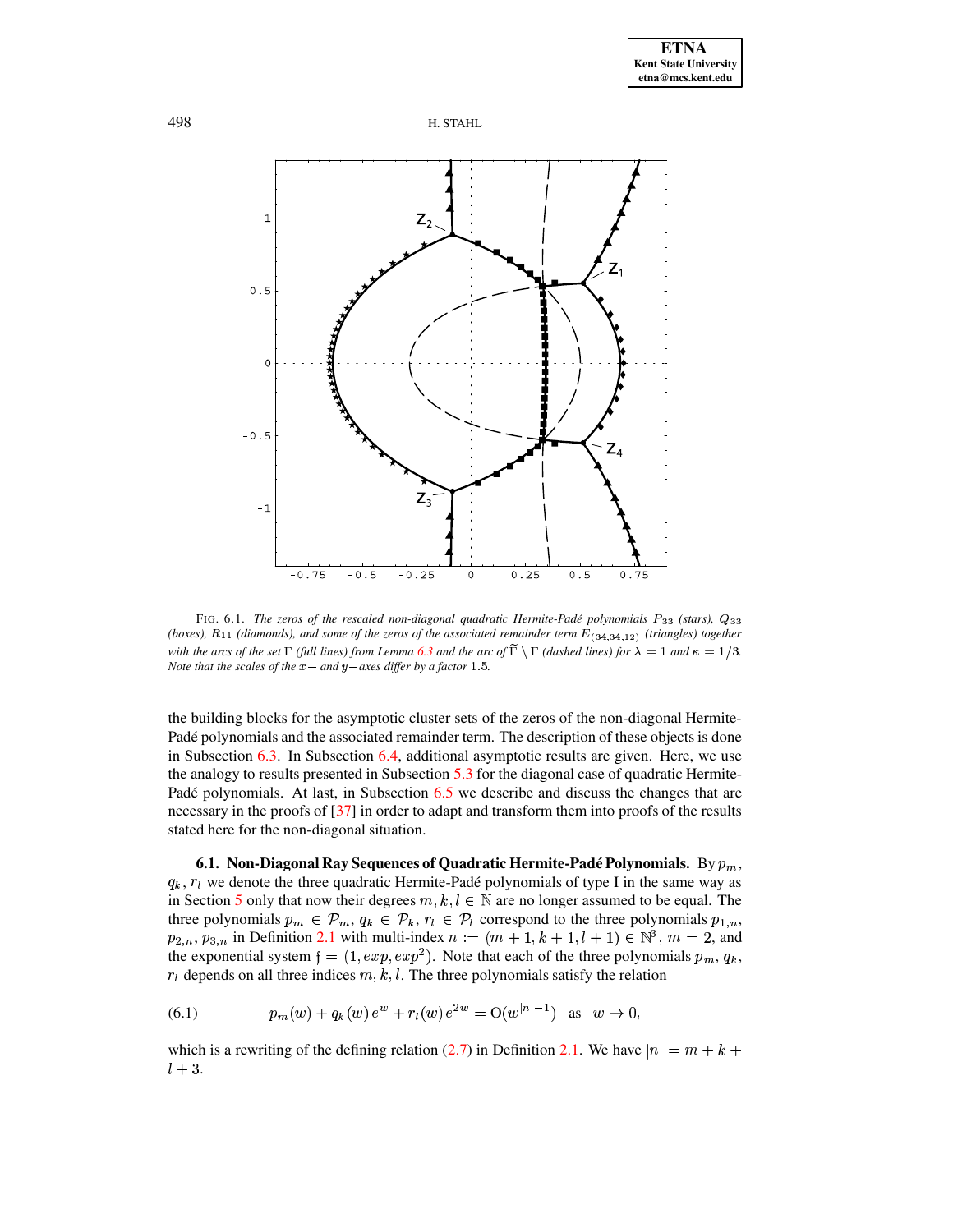

<span id="page-19-2"></span>FIG. 6.2. The zeros of the rescaled non-diagonal quadratic Hermite-Padé polynomials P33 (stars), Q33 (boxes),  $R_4$  (diamonds), and some of the zeros of the associated remainder term  $E_{(34,34,5)}$  (triangles) together with the arcs of the set  $\Gamma$  (full lines) from Lemma 6.3 and the arc of  $\widetilde{\Gamma} \setminus \Gamma$  (dashed lines) for  $\lambda = 1, \kappa = 4/33$ . Note that the scales of the  $x-$  and the  $y-$ axes differ by a factor 1.5.

<span id="page-19-0"></span>For the rescaling method we now use as new rescaled independent variable

$$
(6.2)\t\t\t\t z = \frac{w}{|n|}
$$

Note that the three polynomials  $p_m$ ,  $q_k$ ,  $r_l$  together possess  $m + k + l + 3$  free coefficient. The transformation  $(6.2)$  leads to the rescaled Hermite-Padé polynomials

<span id="page-19-1"></span>(6.3) 
$$
P_m(z) := p_m(|n|z), Q_k(z) := q_k(|n|z), \text{ and } R_l(z) := r_l(|n|z).
$$

Together with a multiplication by  $e^{-|n|z}$ , relation (6.1) transform into

$$
(6.4) \qquad E_n(z) := e^{-|n|z} P_m(z) + Q_k(z) + R_l(z) e^{|n|z} = O(z^{|n|-1}) \quad \text{as} \quad z \to 0
$$

in the new variable z. Since the two relations  $(6.1)$  and  $(6.4)$  are homogeneous, we can assume that  $P_m$  is monic, and since we also know that the exponential system  $f = (1, exp, exp^2)$  is perfect (cf.  $[18]$ ), we can make the further going assumption that

<span id="page-19-3"></span>
$$
(6.5) \t\t\t P_m(z) = z^m + \dots
$$

In the five Figures 6.1 - 6.5 the zeros of the rescaled polynomials  $P_m$ ,  $Q_k$ ,  $R_l$ , and some of the zeros of the remainder term  $E_n$  are plotted for different choices of degrees. Besides of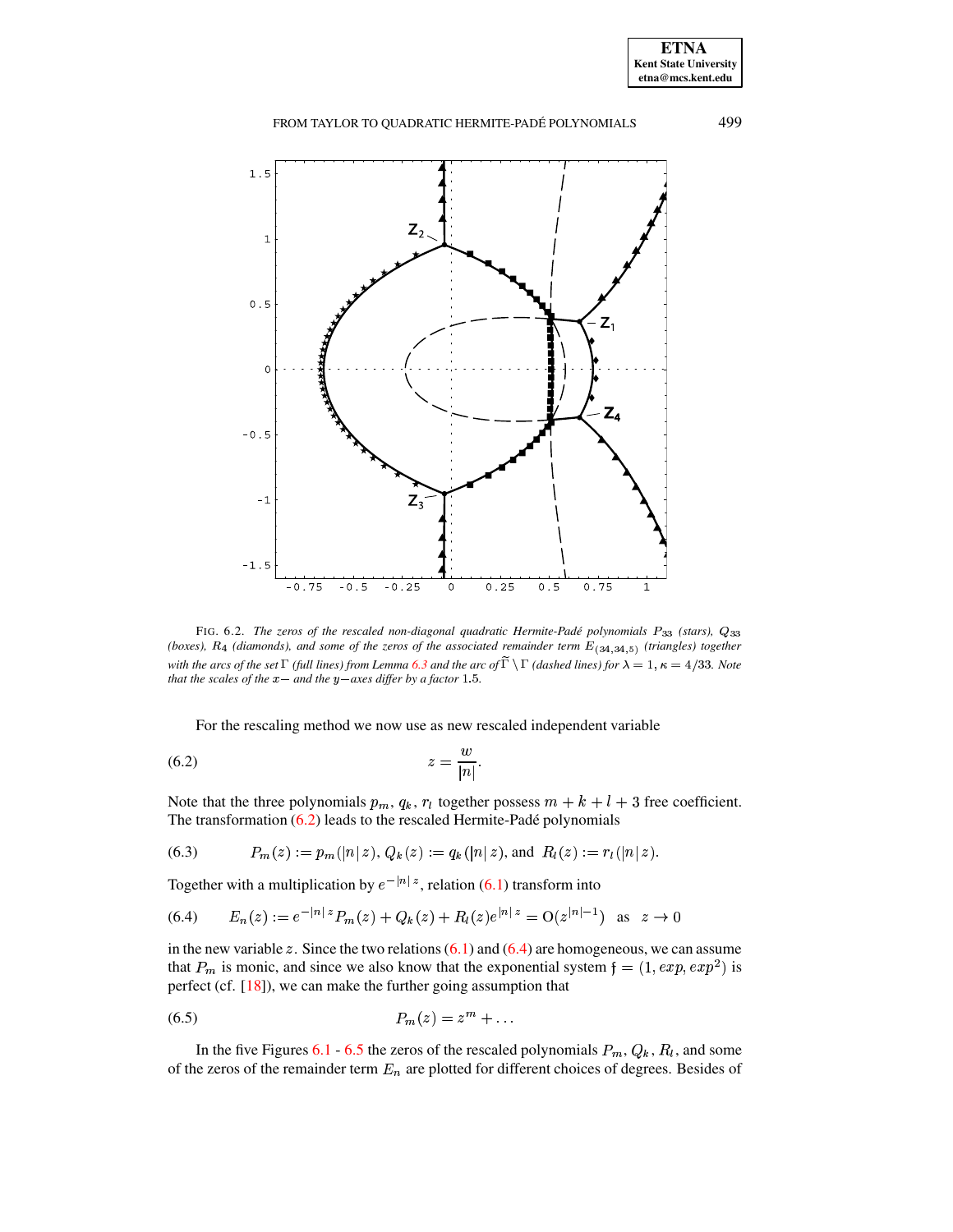



<span id="page-20-1"></span>FIG. 6.3. The zeros of the rescaled non-diagonal quadratic Hermite-Padé polynomials P<sub>9</sub> (stars), Q<sub>45</sub> (boxes),  $R_9$  (diamonds), and some of the zeros of the associated remainder term  $E_{(10,46,10)}$  (triangles) together with the arcs of the set  $\Gamma$  (full lines) from Lemma 6.3 and the arc of  $\widetilde{\Gamma} \setminus \Gamma$  (dashed lines) for  $\lambda = 5$  and  $\kappa = 1$ . Note that the scales of the  $x-$  and  $y-$ axes differ by a factor 1.5.

the zeros, there are also lines, which, however, will only be explained further below. The two first Figures 6.1 and 6.2 should be seen together with the two earlier Figures 5.2 and 4.2. The whole sequence of the Figures 5.2, 6.1, 6.2, and 4.2 illustrates how the configuration of the diagonal case of Hermite-Padé polynomials in Figure 5.2 step by step transforms into that of the diagonal case of Padé polynomials in Figure 4.2.

The three Figures  $6.3 - 6.5$  illustrate how the asymptotic relations change when the degree k of the middle polynomial  $Q_k$  is varied, while the degrees m and l of the two outer polynomial  $P_m$  and  $R_l$  are kept fixed.

<span id="page-20-2"></span>For the asymptotic analysis it is necessary that the three indices  $m, k, l \in \mathbb{N}$  tend to infinity along ray sequences  $\{(m_j, k_j, l_j)\}_{j \in \mathbb{N}}$ . In a ray sequences  $\{(m_j, k_j, l_j)\}_{j \in \mathbb{N}}$  we assume that by definition the following limits hold true:

(6.6) 
$$
m_j \to \infty
$$
,  $\frac{k_j}{m_j} \to \lambda$ ,  $\frac{l_j}{m_j} \to \kappa$  as  $j \to \infty$  with  $\lambda, \kappa \in (0, \infty)$ .

In the case of the diagonal sequence we have  $\lambda = \kappa = 1$ . If the parameters  $\lambda$  and  $\kappa$  vary through  $(0, \infty)^2$ , we cover all possible ray sequences in the table of quadratic Hermite-Padé polynomials of type I.

<span id="page-20-0"></span>**6.2.** The Riemann Surface  $R$  and two Functions  $\psi$  and h. In analogy to Subsection 5.1, a Riemann surface  $R$  and two functions  $\psi$  and h are introduced, which all three are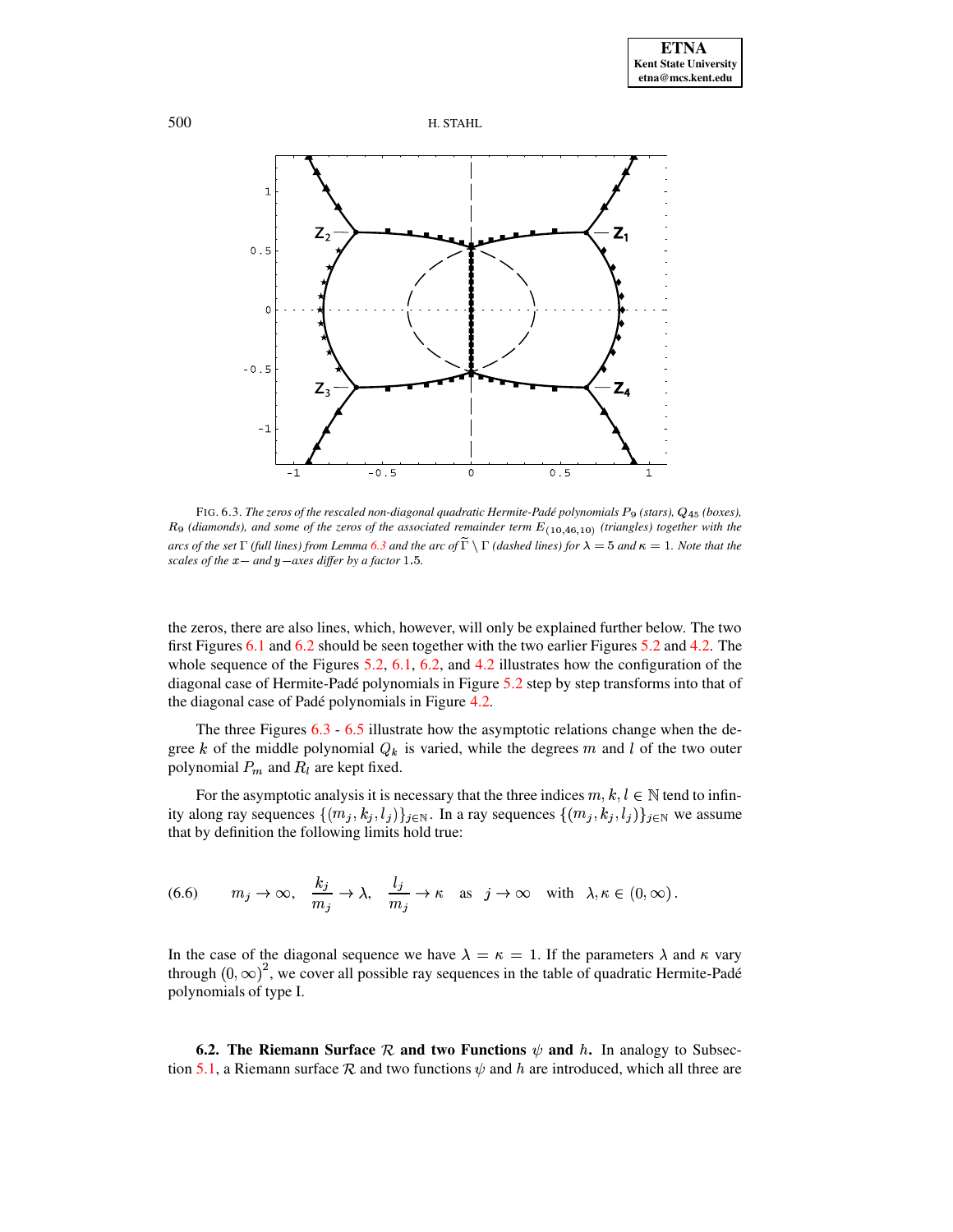# **ETNA Kent State University** etna@mcs.kent.edu

#### FROM TAYLOR TO QUADRATIC HERMITE-PADÉ POLYNOMIALS

<span id="page-21-0"></span>immediate generalizations of the corresponding objects in the Definitions 5.1 and 5.2.

DEFINITION 6.1. For  $\lambda, \kappa \in (0, \infty)$ , the Riemann surface R and the bijective mapping  $\psi: \mathcal{R} \longrightarrow \overline{\mathbb{C}}$  are defined by the property that the two functions  $\psi$  and

<span id="page-21-3"></span>(6.7) 
$$
z(v) := \frac{1}{1 + \lambda + \kappa} \left( \frac{1}{v+1} + \frac{\lambda}{v} + \frac{\kappa}{v-1} \right)
$$

$$
= \frac{(1 + \lambda + \kappa) v^2 + (\kappa - 1) v + \lambda}{(1 + \lambda + \kappa) v (v^2 - 1)}, \quad v \in \overline{\mathbb{C}},
$$

<span id="page-21-4"></span>satisfy the relation

(6.8) 
$$
z \circ \psi(\zeta) = \pi(\zeta) \quad \text{for} \quad \zeta \in \mathcal{R}
$$

with  $\pi : \mathcal{R} \longrightarrow \overline{\mathbb{C}}$  the canonical projection of the Riemann surface  $\mathcal{R}$ .

The surface R as well as the function  $\psi$  depend on the two parameters  $\lambda$ ,  $\kappa$ . It is immediate that Definition 5.1 is a special case of Definition 6.1 (one has only to choose  $\lambda = \kappa = 1$ ). Again,  $\psi \circ \pi^{-1}$  is an algebraic function of 3rd degree. For any combination of the two parameters  $\lambda, \kappa \in (0, \infty)$ , the Riemann surface  $\mathcal R$  has four branch points over the base points  $z_1, \ldots, z_4 \in \mathbb{C}$ . The dependence of the points  $z_1, \ldots, z_4$  on the two parameters  $\lambda$ ,  $\kappa$  is too complicated for making it worthwhile to give an explicit formula for the points. This is a remarkable difference to formula (5.7). The four branch points  $z_1, \ldots, z_4$  form two conjugated pairs  $\{z_1, z_4\}$  and  $\{z_2, z_3\}$ , and they can be calculated in each concrete situation by solving the equation  $z(v)' = 0$  in the v-plane and using then the mapping  $\psi$ . The procedure has been described after  $(5.7)$ .

As before, the Riemann surface  $\mathcal R$  can be broken down in three sheets  $\tilde{S}_{-1}$ ,  $\tilde{S}_0$ ,  $\tilde{S}_1$ , which are glued together along two Jordan arcs  $\tilde{\Gamma}_1$  and  $\tilde{\Gamma}_{-1}$  in the same way as this has been described after (5.10). As in (5.10) the point  $\zeta_0 \in \mathcal{R}$  is defined by

$$
\zeta_0 := \psi^{-1}(\infty),
$$

and the defining relation (6.4) of the Hermite-Padé polynomials  $P_m$ ,  $Q_k$ ,  $R_l$  is lifted from  $\mathbb C$ to a neighborhood of  $\zeta_0$  on  $\mathcal{R}$ .

<span id="page-21-2"></span>After the Riemann surface R and the function  $\psi$  have been defined for the new situation, we come to the introduction of the function  $h$  on  $\mathcal{R}$ , which is done in the same way as in Definition 5.2.

<span id="page-21-1"></span>DEFINITION 6.2. For  $\lambda, \kappa \in (0, \infty)$ , the functions  $h : \mathcal{R} \longrightarrow \overline{\mathbb{R}}$  is defined by

$$
(6.10) \quad h(\zeta) := \text{Re } u \circ \psi(\zeta) \quad \text{for} \quad \zeta \in \mathcal{R}
$$

and the function u in  $(6.10)$  is now given by  $(6.11)$ 

<span id="page-21-5"></span>
$$
u(v) := \frac{(\lambda + \kappa) v^2 + (\kappa - 1) v + (1 - \lambda)}{v^2 - 1} + \log \frac{2^{\kappa}}{(1 + \lambda + \kappa)(v + 1)v^{\lambda}(v - 1)^{\kappa}}.
$$

Again, it is immediate that the earlier Definition 5.2 is a special case of Definition 6.2. As the Riemann surface R and the function  $\psi$ , so also the function h depends on the two parameters  $\lambda$  and  $\kappa$  in an essential way. As before in Subsection 5.1, it follows from (6.7), (6.8), (6.10), and (6.11) that for all  $\lambda, \kappa \in (0, \infty)$  the function h is harmonic in  $\mathcal{R} \setminus (\{\zeta_0\} \cup$  $\pi^{-1}(\{\infty\})$  and subharmonic at  $\zeta_0$ .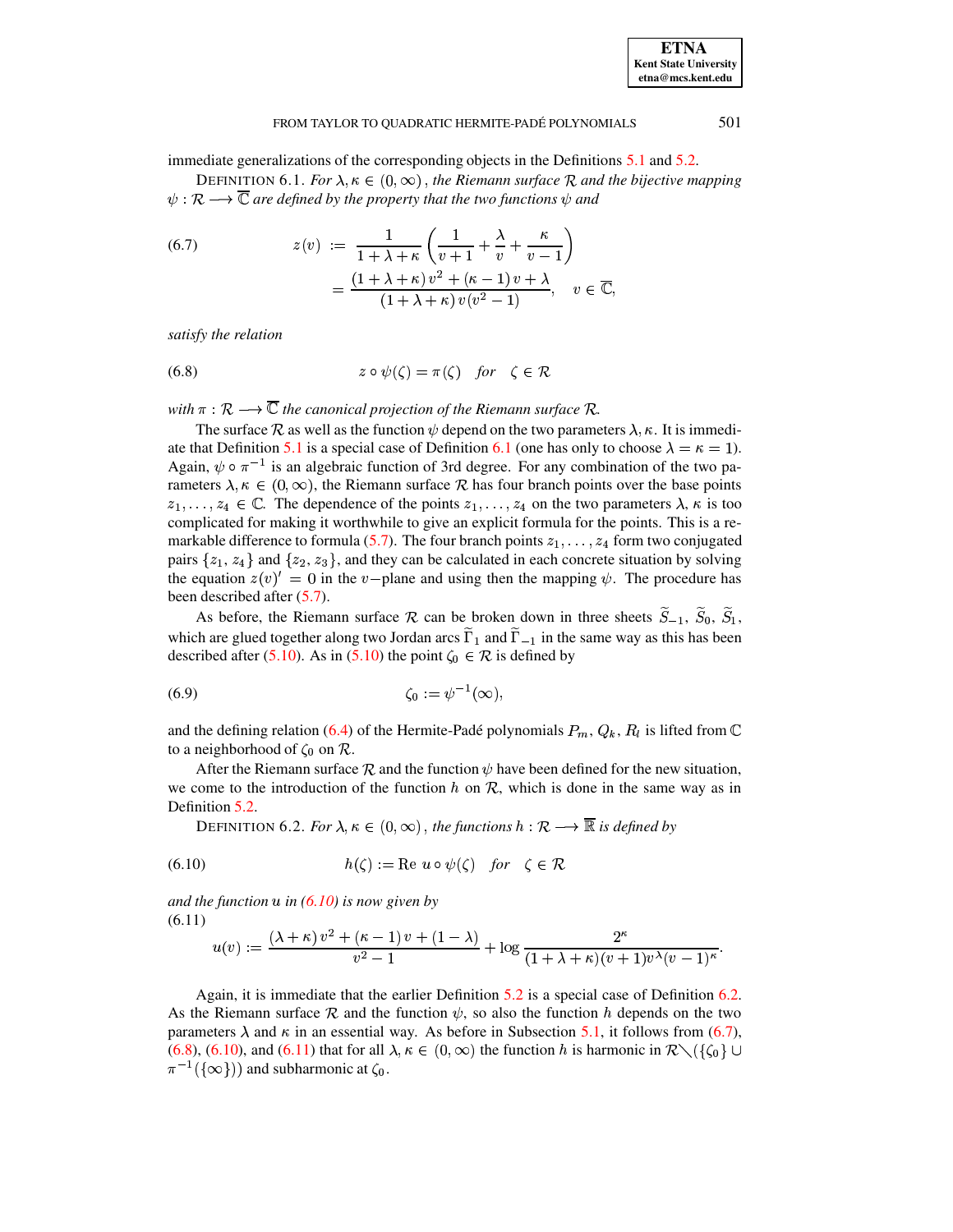



<span id="page-22-3"></span>FIG. 6.4. The zeros of the rescaled non-diagonal quadratic Hermite-Padé polynomials  $P_{30}$  (stars),  $Q_{15}$ (boxes), R<sub>30</sub> (diamonds), and some of the zeros of the associated remainder term  $E_{(31,16,31)}$  (triangles) together with the arcs of the set  $\Gamma$  (full lines) from Lemma 6.3 and the arc of  $\tilde{\Gamma} \setminus \Gamma$  (dashed lines) for  $\lambda = 1/2$  and  $\kappa = 1$ . Note that the scales of the  $x-$  and  $y-$ axes differ by a factor 1.5.

<span id="page-22-1"></span>**6.3. The Definition of Jordan Arcs and a First Result.** The definition of the asymptotic cluster sets  $S_{-1}$ ,  $S_0$ ,  $S_1$ , and  $S_{\infty}$  for the zeros of the polynomials  $P_m$ ,  $Q_k$ ,  $R_l$ , and the remainder term  $E_n$ , respectively, is central for all other asymptotic relations in the present investigation. Starting point for a definition is the function

 $h_{\max}(z) := \max\{h(\zeta) | \zeta \in \mathcal{R}, \pi(\zeta) = z\}$  for  $z \in \overline{\mathbb{C}},$  $(6.12)$ 

which now depends on the two parameters  $\lambda$  and  $\kappa$ . With the same arguments from potential theory as those mentioned after (5.13) in Subsection 5.2, it follows that  $h_{\text{max}}$  is subharmonic in  $\mathbb C$  and harmonic outside of a system  $\Gamma$  of analytic Jordan arcs. The consequences of this observation have been formulated in Lemma 5.3, and this lemma holds also true in the new situation.

<span id="page-22-0"></span>LEMMA 6.3. The conclusions of Lemma 5.3 hold true for any combination of parameters  $\lambda, \kappa \in (0, \infty)$ . The system  $\Gamma$  of analytic Jordan arcs in  $\mathbb C$  and a measure  $\nu$  with supp  $(\nu) = \Gamma$ depend now on the two parameters  $\lambda$  and  $\kappa$ .

<span id="page-22-2"></span>The analytic Jordan arcs in  $\Gamma$  belong to the larger set

(6.13) 
$$
\widetilde{\Gamma} := \left\{ z \in \overline{\mathbb{C}} \mid \text{card} \left\{ h \left( \zeta \right) \mid \zeta \in \pi^{-1}(\{z\}) \right\} < 3 \right\}
$$

of intersection arcs of the branches of the function  $h \circ \pi^{-1}$ . The arcs in  $\Gamma$  are the building blocks of the asymptotic cluster sets  $S_{-1}$ ,  $S_0$ ,  $S_1$ , and  $S_{\infty}$ , and it follows from Lemma 6.3 and (6.13) that the set  $\Gamma$  consists of those subarcs of  $\tilde{\Gamma}$  on which the intersecting branches of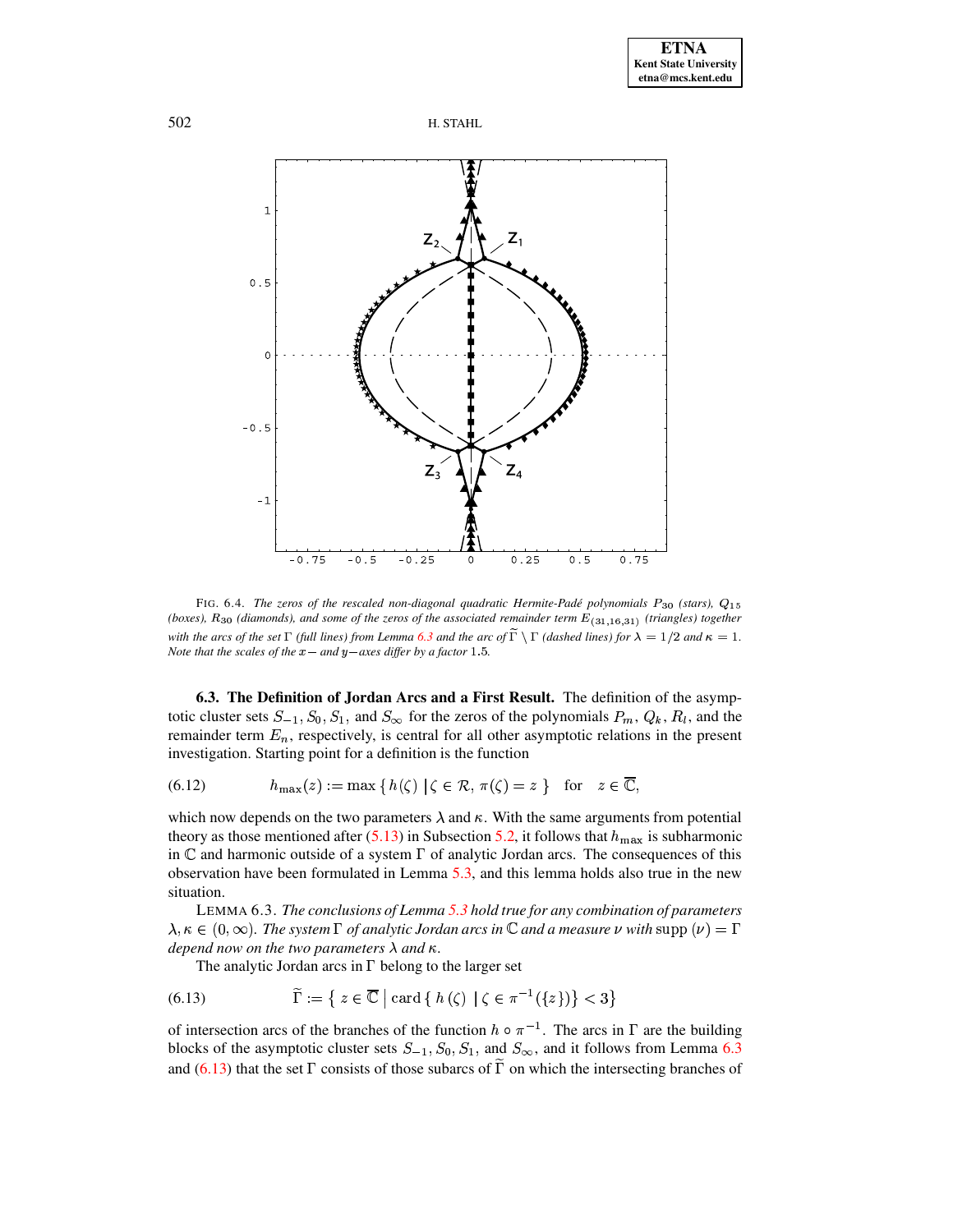FROM TAYLOR TO QUADRATIC HERMITE-PADÉ POLYNOMIALS 503



<span id="page-23-0"></span>FIG. 6.5. *The zeros of the rescaled non-diagonal quadratic Hermite-Pade´ polynomials* Ú\Ú *(stars),* <sup>±</sup> *(boxes),*  $R_{33}$  (diamonds), and some of the zeros of the associated remainder term  $E_{(34,10,34)}$  (triangles) together with the arcs of the set  $\Gamma$  (full lines) from Lemma [6.3](#page-22-0) and the arc of  $\Gamma \setminus \Gamma$  (dashed lines) for  $\lambda = 3/11$  and  $\kappa = 1$ . Note that *the scales of the*  $x$ *- and*  $y$ *-axes differ by a factor* 1.5.

 $h \circ \pi^{-1}$  have the same value as that of the function  $h_{\max}$ . Like the functions h and  $h_{\max}$ , so also the sets  $\Gamma$  and  $\Gamma$  depend on the two parameters  $\lambda$  and  $\kappa$ .

A good way of calculating the arcs of  $\Gamma$  is to start from the four branch points  $z_1, \ldots, z_4$ . There exist six Jordan arcs in  $\Gamma$  that end at these four points. They are denoted by  $\Gamma_{i,j}$ ,  $i = -1, 1, j = -1, 1, \infty$  as before. Three of them connect the two points  $z_1$  and  $z_4$ , we denote them by  $\Gamma_{1,j}$ ,  $j = -1, 1, \infty$ , and the other three connect the two points  $z_2$  and  $z_3$ , and we denote them by  $\Gamma_{-1,j}$ ,  $j = -1, 1, \infty$ . In each of the two groups, there exists one arc that passes through infinity, another one that has an intersection with  $(-\infty, 0)$ , and a third one that has an intersection with  $(0, \infty)$ . According to these three property we denote the three arcs by  $\Gamma_{i,\infty}$ ,  $\Gamma_{i,-1}$ ,  $\Gamma_{i,1}$  in each group  $i = -1, 1$ , respectively. For a better orientation one may consult Figure [5.1.](#page-13-1)

The angle with which the six arcs  $\Gamma_{i,j}$ ,  $i = -1, 1, j = -1, 1, \infty$ , end at the four points  $z_1, \ldots, z_4$  can be calculated from local developments of the branches of the function  $h \circ \pi^{-1}$ near the four points  $z_1, \ldots, z_4$ .

The two Jordan arcs  $\Gamma_{1,-1}$  and  $\Gamma_{-1,1}$  intersect in exactly two points  $y_1, y_2 \in \mathbb{C}$ , and we have  $y_1 = \overline{y}_2$ . In the symmetric situation of Section [5,](#page-9-0) these two intersection points  $y_1$ and  $y_2$  had to lie on the imaginary axis, this is no longer the case in the general situation. The intersection points  $y_1$  and  $y_2$  are important for the definition of the cluster set  $S_0$  in Definition [6.4.](#page-24-0) The set  $S_0$  is constructed in the following way: Starting from the four points  $z_1, \ldots, z_4$ , one follows the arcs  $\Gamma_{1,-1}$  and  $\Gamma_{-1,1}$  up to the two intersection points  $y_1$  and  $y_2$ . Then one stops following the arcs  $\Gamma_{1,-1}$  and  $\Gamma_{-1,1}$ , and instead one follows an intersection

**ETNA Kent State University etna@mcs.kent.edu**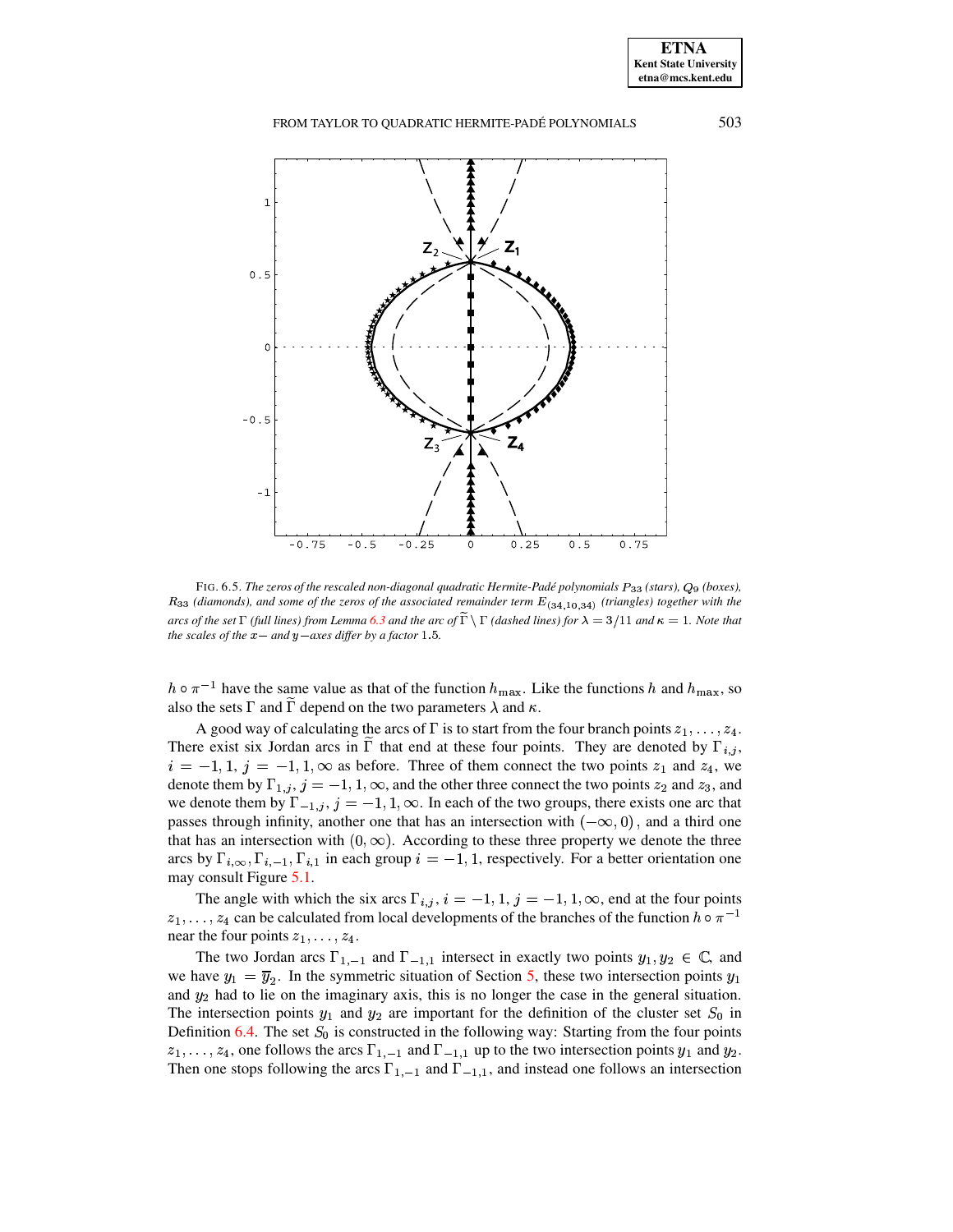arc from  $\overline{\Gamma} \setminus (\Gamma_{1,-1} \cup \Gamma_{-1,1})$  that connects the two intersection points  $y_1$  and  $y_2$ . Details are given in the next definition.

The two arcs  $\Gamma_{1,\infty}$  and  $\Gamma_{-1,\infty}$  are essential for the definition of the cluster set  $S_{\infty}$ , but contrary to the symmetric situation in Subsection 5.2, now the two arcs may have two intersection points in  $\mathbb{C}$ , which has consequences for the construction of the set  $S_{\infty}$ . If such intersection points exist, then the procedure is analogous to that applied in the definition of the set  $S_0$ .

After these preparations we can define the four asymptotic cluster sets  $S_i = S_i(\lambda, \kappa)$ ,  $j = -1, 0, 1, \infty$ , for the zeros of non-diagonal sequences of the rescaled Hermite-Padé polynomials  $P_m, Q_l, R_k$  and the associated remainder term  $E_n$ . The definition is a generalization of Definition 5.4.

<span id="page-24-0"></span>DEFINITION 6.4. For  $\lambda, \kappa \in (0, \infty)$ , let the point  $y_1 \in \mathbb{C}$  be defined by  $y_1 := \Gamma_{1,-1} \cap$  $\Gamma_{-1,1} \cap \{z \mid \text{Im}(z) > 0\}$  and set  $y_2 = \overline{y}_1$ . Then we set

(6.14) 
$$
S_1 = S_1(\lambda, \kappa) := \Gamma_{1,1},
$$

 $S_{-1} = S_{-1}(\lambda, \kappa) := \Gamma_{-1,-1}.$  $(6.15)$ 

Let  $[z_1, y_1]$  denote the section of the arc  $\Gamma_{1,-1}$  that connects the two points  $z_1$  and  $y_1$ , and let the three sections  $[z_4,y_2] \subset \Gamma_{1,-1}$ ,  $[z_2,y_1] \subset \Gamma_{-1,1}$ ,  $[z_3,y_2] \subset \Gamma_{-1,1}$  be define in an analogous way. Let, further,  $[y_1, y_2]$  be the shortest section of the arc or curve in  $\tilde{\Gamma} \setminus (\Gamma_{1,-1} \cup$  $\Gamma_{-1,1}$ ) that connects the two points  $y_1$  and  $y_2$ . With these definitions we set

$$
(6.16) \tS_0 = S_0(\lambda, \kappa) := [z_1, y_1] \cup [z_2, y_1] \cup [z_3, y_2] \cup [z_4, y_2] \cup [y_1, y_2].
$$

If the two arcs  $\Gamma_{1,\infty}$  and  $\Gamma_{-1,\infty}$  are disjoint in  $\mathbb C$ , then we set

(6.17) 
$$
S_{\infty} = S_{\infty}(\lambda, \kappa) := \Gamma_{1, \infty} \cup \Gamma_{-1, \infty},
$$

otherwise, the set  $S_{\infty}$  is put together from sections of the arcs  $\Gamma_{1,\infty}$  and  $\Gamma_{-1,\infty}$  that connect the points  $z_1, \ldots, z_4$  with the intersection points, and in addition two sections from  $\Gamma \backslash (\Gamma_{1,\infty} \cup$  $\Gamma_{-1,\infty}$ ) that connect the two intersection points with infinity. The situation is analogous to the definition of  $S_0$ , and Figure 6.4 is an illustrative example for this construction.

The next lemma can be helpful for the understanding of the definition of the sets  $S_{-1}$ ,  $S_0$ ,  $S_1$ , and  $S_{\infty}$ .

LEMMA 6.5. For every pair of parameters  $(\lambda, \kappa) \in (0, \infty)$  the following three assertions hold true:

(i) If from the set  $\Gamma$  of Lemma 6.2 the four branch points  $z_1, \ldots, z_4$  are removed, then  $\Gamma \setminus \{z_1, \ldots, z_4\}$  consists of four components, and the closure of each of these components is one of the four sets  $S_i = S_i(\lambda, \kappa)$ ,  $j = -1, 0, 1, \infty$ , from Definition 6.4.

(ii) The system  $\Gamma$  consists of those arcs in  $\tilde{\Gamma}$  on which the values of the intersecting branches of  $h \circ \pi^{-1}$  are identical with the value of  $h_{\text{max}}$ .

(iii) We have

$$
(6.18)\qquad \qquad \Gamma = S_{-1} \cup S_0 \cup S_1 \cup S_{\infty}.
$$

Examples of the union  $\Gamma = S_{-1} \cup S_0 \cup S_1 \cup S_{\infty}$  are shown (full lines) for different constellations of the parameters  $\lambda$  and  $\kappa$  in the five Figures 6.1 - 6.5. Since in these figures the whole set  $\Gamma$  has been represented by the same type of lines, the four cluster sets  $S_{-1}$ ,  $S_0$ ,  $S_1$ ,  $S_{\infty}$  have to be identified and distinguished by the type of zeros that are lying close to them. The set  $\Gamma$  is contained in  $\Gamma$ , and the arcs in  $\Gamma \setminus \Gamma$  are represented by dashed lines in the five Figures  $6.1 - 6.5$ .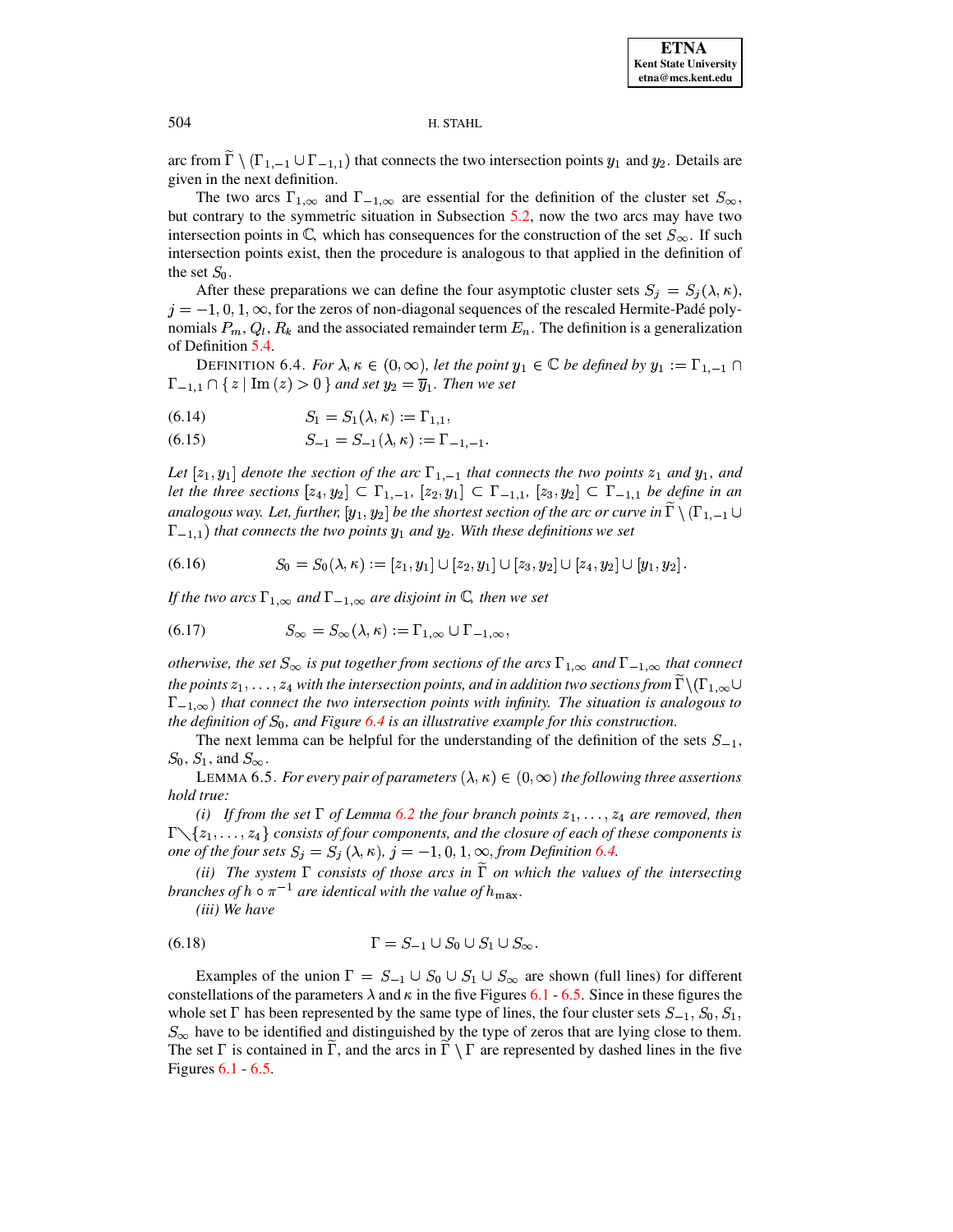#### FROM TAYLOR TO QUADRATIC HERMITE-PADÉ POLYNOMIALS

<span id="page-25-1"></span>The next theorem generalizes Theorem 5.6, and it is the analogue to Theorem 4.1, which is concerned with non-diagonal Padé polynomials.

THEOREM 6.6. Let the ray sequence of multi-indices  $\{(m_j+1, k_j+1, l_j+1)\}\$  satisfy conditions (6.6) with parameters  $\lambda, \kappa \in (0, \infty)$ , then the zeros of the rescaled quadratic Hermite-Padé polynomials  $P_{m_j}$ ,  $Q_{k_j}$ ,  $R_{l_j}$  and the associated remainder terms  $E_{n_j}$ ,  $n_j =$  $(m_j+1, k_j+1, l_j+1)$ , as introduced in (6.4) satisfy the following asymptotic relations:

(i) All zeros of the polynomials  $P_{m_j}$  cluster on  $S_{-1}(\lambda, \kappa)$  for  $j \to \infty$ .

(ii) All zeros of the polynomials  $Q_{k_i}$  cluster on  $S_0(\lambda, \kappa)$  for  $j \to \infty$ .

(iii) All zeros of the polynomials  $R_{l_j}$  cluster on  $S_1(\lambda, \kappa)$  for  $j \to \infty$ .

(iv) All zeros of the remainder terms  $E_{n_j}$  cluster on  $S_{\infty}(\lambda, \kappa)$  for  $j \to \infty$ .

The sets  $S_{-1}$ ,  $S_0$ ,  $S_1$ , and  $S_{\infty}$  have been introduced in Definition 6.4.

In the five Figures  $6.1 - 6.5$ , zeros of the rescaled non-diagonal Hermite-Padé polynomials and their associated remainder terms are plotted together with the union  $\Gamma$  of their asymptotic cluster sets  $S_{-1}$ ,  $S_0$ ,  $S_1$ , and parts of  $S_{\infty}$  for various constellations of degrees m, k, l, and consequently parameters  $\lambda, \kappa \in (0, \infty)$ . The pictures show that there is a very good accordance between the zeros and their asymptotic cluster sets already for the chosen moderate degrees. These pictures also show how the configuration of the asymptotic cluster sets  $S_{-1}$ ,  $S_0$ ,  $S_1$ , and  $S_{\infty}$  varies with the parameters  $\lambda, \kappa \in (0, \infty)$ .

Figure 6.5 deserves a special remark. In this figure the two branch points  $z_1 = 0.00225 +$ 0.58856 *i* and  $z_2 = -0.00225 + 0.58856$  *i* as well as two branch points  $z_3 = -0.00225 -$ 0.58856 *i* and  $z_4 = 0.00225 - 0.58856$  *i* are laying so close together that they cannot be distinguished in Figure 6.5. Near to these points lie also the intersection points  $y_1, y_2$  of  $\Gamma_{1,-1}$ with  $\Gamma_{-1,1}$  and the two intersection points of  $\Gamma_{1,\infty}$  and  $\Gamma_{-1,\infty}$ . These points can also not be distinguished from their neighbors. As a consequence, the sets  $S_0$  and  $S_{\infty}$  appear in Figure  $6.5$  as straight lines, but in reality there are bifurcations at both ends.

<span id="page-25-0"></span>**6.4. Further Asymptotic Results.** In the present Subsection the results from [37] that have been reviewed in Subsection 5.3 are extended to non-diagonal ray sequences. The structure of presentation is practically identical with that of Subsection  $5.3$ , and remarks from there remain valid in the new circumstances. Changes and adaptations have become necessary only because of peculiarities connected with non-diagonal ray sequences, which are characterized, as before, by the two parameters  $\lambda, \kappa \in (0, \infty)$  from (6.6).

Like in Definition 5.7, we introduce four measures  $\mu_j$ ,  $j = -1, 0, 1, \infty$ , which will be the asymptotic distributions of the zeros of the rescaled non-diagonal quadratic Hermite-Padé polynomials  $P_m$ ,  $Q_l$ ,  $R_k$  and the associated remainder terms  $E_n$ .

<span id="page-25-2"></span>DEFINITION 6.7. From Lemma 5.3 and Lemma 6.3 we know that there exists a measure v for very parameter constellation  $\lambda, \kappa \in (0, \infty)$ . With the sets  $S_j = S_j(\lambda, \kappa)$ ,  $j = -1, 0, 1, \infty$ , from Definition 6.2 we define

(6.19) 
$$
\mu_j := \nu|_{S_j}, \quad j = -1, 0, 1, \infty.
$$

The next theorem can be seen as a completion of Theorem  $6.6$  since now we have not only the cluster sets of the zeros of  $P_m$ ,  $Q_l$ ,  $R_k$ , and  $E_n$ , but also their asymptotic distributions.

THEOREM 6.8. Let the ray sequence of multi-indices  $\{(m_j+1, k_j+1, l_j+1)\}\$  satisfy conditions (6.6) with parameters  $\lambda, \kappa \in (0, \infty)$ , let  $\mu_j$ ,  $j = -1, 0, 1, \infty$ , be the four measures introduced in (6.19), and let further  $\delta_0$  be the Dirac measure at  $z = 0$ . Then for the zeros of the rescaled non-diagonal Hermite-Padé polynomials  $P_{m_j}$ ,  $Q_{k_j}$ ,  $R_{l_j}$  and the associated remainder terms  $E_{n_j}$ ,  $n_j = (m_j + 1, k_j + 1, l_j + 1)$  from (6.4) we have the following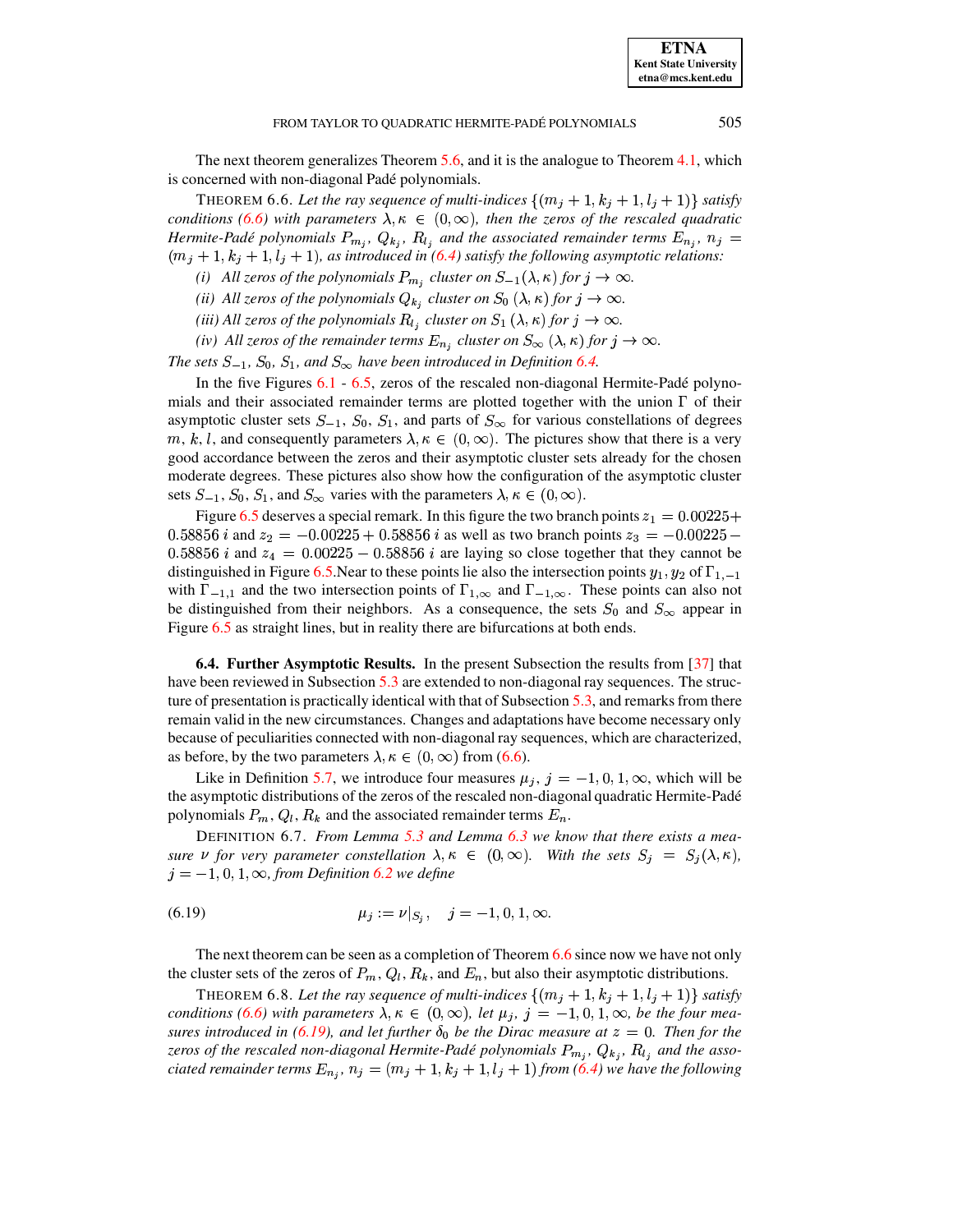asymptotic relations:

(6.20) 
$$
\frac{1}{m_j} \nu_{P_{m_j}} \stackrel{*}{\longrightarrow} \mu_{-1} \text{ as } j \to \infty,
$$

(6.21) 
$$
\frac{1}{k_j} \nu_{Q_{k_j}} \stackrel{*}{\longrightarrow} \frac{1}{\lambda} \mu_0 \text{ as } j \to \infty
$$

(6.22) 
$$
\frac{1}{l_j}\nu_{R_{l_j}} \stackrel{*}{\longrightarrow} \frac{1}{\kappa}\mu_1 \text{ as } j \to \infty,
$$

(6.23) 
$$
\frac{1}{m_j}\nu_{E_{n_j}} \stackrel{*}{\longrightarrow} \mu_{\infty} + (1 + \lambda + \kappa)\,\delta_0 \text{ as } j \to \infty.
$$

The measures  $\mu_{-1}$ ,  $\frac{1}{\lambda}\mu_0$ , and  $\frac{1}{\kappa}\mu_1$  are probability measures, while  $\mu_{\infty}$  is a measure with infinite mass.

Proposition 5.9 of Subsection 5.3 holds also in the new situation, and it provides means to calculate the density of the asymptotic distributions  $\mu_i$ ,  $j = -1, 0, 1, \infty$ .

In the second part of the present subsection, we present asymptotic relations for the In the second part of the present server of the associated remainder terms  $E_{n_j}$ .<br>rescaled non-diagonal polynomials  $P_{m_j}$ ,  $Q_{k_j}$ ,  $R_{l_j}$  and the associated remainder terms  $E_{n_j}$ . As in (5.28) - (5.29) we first consider the three branches of the multi-valued function  $h \circ \pi^$ near infinity. They are denoted by  $h_{-1}$ ,  $h_0$ , and  $h_1$ , and we have

<span id="page-26-0"></span>(6.24) 
$$
h_{-1}(z) = -(1 + \lambda + \kappa) \operatorname{Re}(z) + \log|z| + O(1/z),
$$

<span id="page-26-2"></span>(6.25) 
$$
h_0(z) = \lambda \log|z| + (\lambda - 1) + \log(\frac{(1 + \lambda + \kappa)^{\lambda} 2^{\kappa}}{(1 + \lambda + \kappa) \lambda^{\lambda}}) + O(1/z),
$$

<span id="page-26-1"></span>(6.26) 
$$
h_1(z) = (1 + \lambda + \kappa) \operatorname{Re}(z) + \kappa \log |z| + (\kappa - 1) + \log(\frac{(1 + \lambda + \kappa)^{\kappa} 2^{\kappa - 1}}{(1 + \lambda + \kappa) \kappa^{\kappa}}) + O(1/z).
$$

as  $z \to \infty$ . The expressions in (6.24 - 6.26) follow from the defining relations (6.7), (6.8),  $(6.10)$  and  $(6.11)$  in Definitions 6.1 and 6.2 in the same way as their forerunners  $(5.28 - 5.30)$ followed from the analogous relations. In a neighborhood of the origin  $z = 0$  we need the branch of the function  $h \circ \pi^{-1}$ , which possesses a logarithmic term. It is denoted by  $h_{\infty}$ , and we have

<span id="page-26-3"></span>(6.27) 
$$
h_{\infty}(z) = (1 + \lambda + \kappa) \log |z| + O(1) \text{ as } z \to 0.
$$

DEFINITION 6.9. In the four domains

$$
(6.28) \t\t D_j := \overline{\mathbb{C}} \setminus S_j, \quad j = -1, 0, 1, \infty,
$$

we defined four functions  $h_j$ ,  $j = -1, 0, 1, \infty$ , by harmonic continuations. In the cases of the first three functions  $h_{-1}$ ,  $h_0$ ,  $h_1$  we start the continuation at infinity with the three function elements (6.24), (6.25), (6.26) and continue this process throughout the domains  $D_{-1}$ ,  $D_0$ ,  $D_1$ , respectively. In the case of the function  $h_{\infty}$ , we start from the origin and use as initial function element  $(6.27)$ .

With the four functions  $h_j$ ,  $j = -1, 0, 1, \infty$ , we can formulate the asymptotic relations for the polynomials  $P_m$ ,  $Q_k$ ,  $R_l$  and the remainder term  $E_n$ .

THEOREM 6.10. Let the ray sequence of multi-indices  $\{(m_j+1, k_j+1, l_j+1)\}$  satisfy conditions (6.6) with parameters  $\lambda, \kappa \in (0, \infty)$ , then for the rescaled quadratic Hermite-Padé polynomials  $P_{m_i}$ ,  $Q_{k_i}$ ,  $R_{l_i}$  and the associated remainder terms  $E_{n_i}$ ,  $n_j = (m_j + 1, k_j + 1,$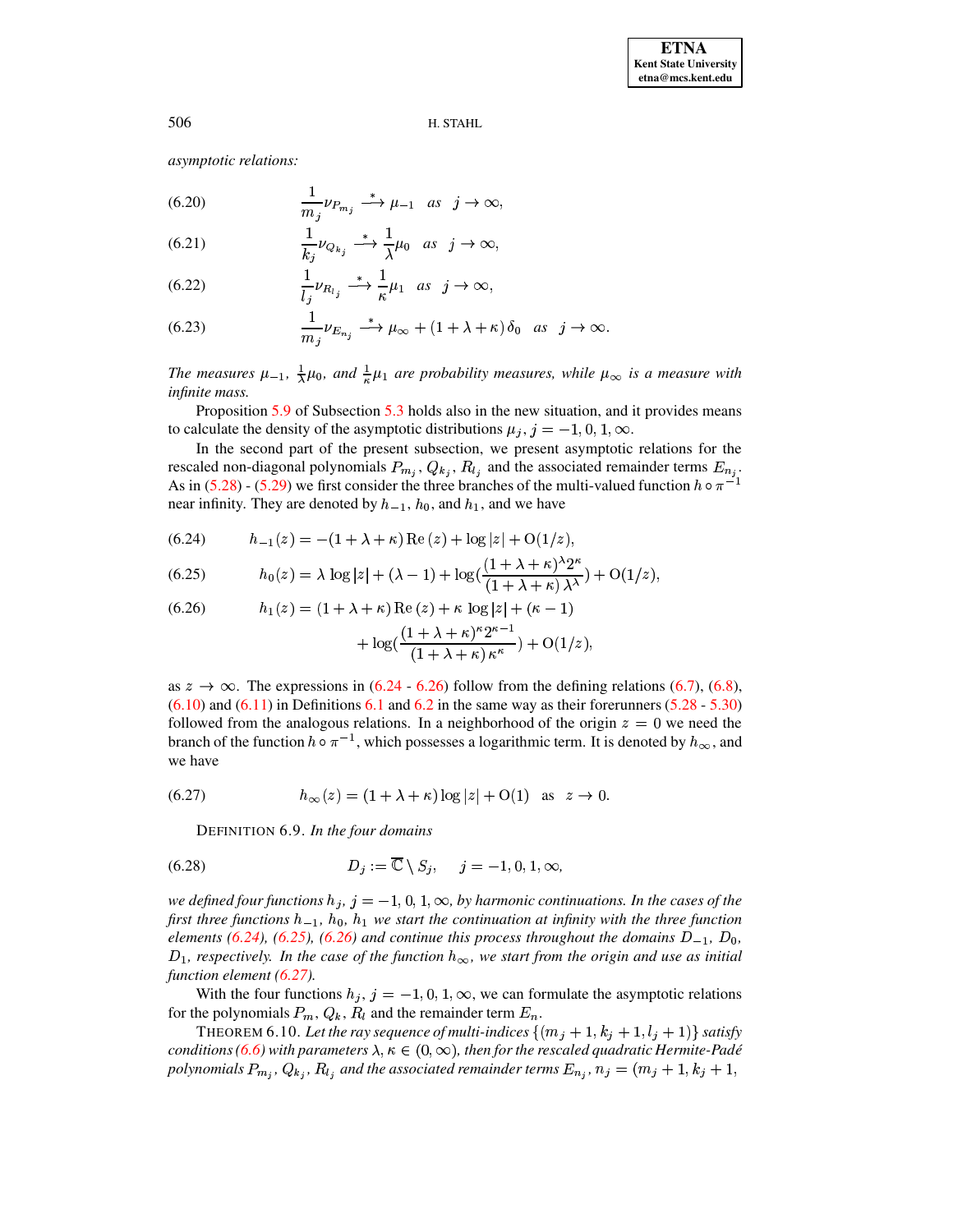$l_j + 1$ ) from (6.4) we have the following asymptotic relations:

<span id="page-27-1"></span>(6.29) 
$$
\lim_{j \to \infty} \frac{1}{m_j} \log |P_{m_j}(z)| = h_{-1}(z) + (1 + \lambda + \kappa) \operatorname{Re}(z) \text{ for } z \in D_{-1}
$$

(6.30) 
$$
\lim_{j \to \infty} \frac{1}{m_j} \log |Q_{k_j}(z)| = h_0(z) \qquad \text{for } z \in D_0,
$$

(6.31) 
$$
\lim_{j \to \infty} \frac{1}{m_j} \log |R_{l_j}(z)| = h_1(z) - (1 + \lambda + \kappa) \operatorname{Re}(z) \text{ for } z \in D_1,
$$

<span id="page-27-2"></span>(6.32) 
$$
\lim_{j \to \infty} \frac{1}{m_j} \log |E_{n_j}(z)| = h_{\infty}(z) \qquad \text{for } z \in D_{\infty}
$$

The objects on the right-hand side of  $(6.29) - (6.32)$  can be calculated efficiently. The most difficult part is perhaps the selection of the right branch of the function  $h \circ \pi^{-1}$  in each concrete situation.

<span id="page-27-0"></span>**6.5. Basic Ideas of the Proofs.** The new results of the present subsection are natural extensions of those reviewed in Section 5. The basic structure has remained very much the same, and so the proofs of the earlier results from [37] can be transplanted without principle difficulties. Having this in mind and also the limitation and readability of the present contribution, it seems to be appropriate not to repeat too many details from  $[37]$ , and instead to concentrate on the basic ideas of the proofs, which then will make plausible the necessary changes in procedure of [37].

The basic tool for the proofs in  $[37]$  is a saddle point method for the evaluation of certain integrals. The analysis starts from explicit representations for the rescaled Hermite-Padé polynomials  $P_m$ ,  $Q_k$ ,  $R_l$  and the associated remainder term  $E_n$ ,  $n = (m+1, k+1, l+1)$ , which are given for the diagonal case in Section 1.3 of [37]. For arbitrarily degrees  $m, k, l \in$ N we have

<span id="page-27-3"></span>
$$
(6.33) \qquad P_m(z) = \frac{(-1)^{l+k} 2^l m!}{i\pi (m+k+l)^m} e^{(m+k+l)z} \oint_{C_{-1}} \frac{e^{(m+k+l)z} v dv}{(v+1)^{m+1} v^{k+1} (v-1)^{l+1}},
$$

(6.34) 
$$
Q_k(z) = \frac{(-1)^{l+k} 2^l m!}{i \pi (m+k+l)^m} \oint_{C_0} \frac{e^{(m+k+l)z v} dv}{(v+1)^{m+1} v^{k+1} (v-1)^{l+1}},
$$

$$
(6.35) \qquad R_l(z) = \frac{(-1)^{l+k} 2^l m!}{i \pi (m+k+l)^m} e^{-(m+k+l)z} \oint_{C_{-1}} \frac{e^{(m+k+l)z v} dv}{(v+1)^{m+1} v^{k+1} (v-1)^{l+1}},
$$

<span id="page-27-4"></span>(6.36) 
$$
E_n(z) = \frac{(-1)^{l+k} 2^l m!}{i \pi (m+k+l)^m} \oint_{C_\infty} \frac{e^{(m+k+l)z v} dv}{(v+1)^{m+1} v^{k+1} (v-1)^{l+1}},
$$

where the integration paths  $C_{-1}$ ,  $C_0$ ,  $C_1$ ,  $C_{\infty}$  are closed curves encircling the point  $-1$ , 0, 1, or  $\infty$ , respectively. In (6.33) - (6.36) normalization (6.5) has been taken into account.

If we assume that the three degrees  $m = m_j, k = k_j, l = l_j$  belong to a ray sequence  $\{(m_i+1, k_i+1, l_i+1)\}_{i\in\mathbb{N}}$  that satisfies (6.6) with parameters  $\lambda, \kappa \in (0, \infty)$ , then it is rather immediate from  $(6.33)$  -  $(6.36)$  that the asymptotic analysis boils down to an asymptotic evaluation of integrals of the form

<span id="page-27-5"></span>
$$
(6.37) \qquad I_j(C; z) := \frac{2^{l_j} m_j!}{i \pi (m_j + k_j + l_j)^{m_j}} \oint_C \frac{e^{(m_j + k_j + l_j) z \, v} \, dv}{(v - 1)^{m_j + 1} v^{k_j + 1} (v - 1)^{l_j + 1}}, \ \ j \in \mathbb{N}.
$$

<span id="page-27-6"></span>In order to apply the saddle point method, we have to rewrite  $(6.37)$  in the form

(6.38) 
$$
I_j(C; z) = \left(1 + \mathcal{O}(\frac{1}{m_j})\right) \oint_C g(v) G(v, z)^{m_j} dv
$$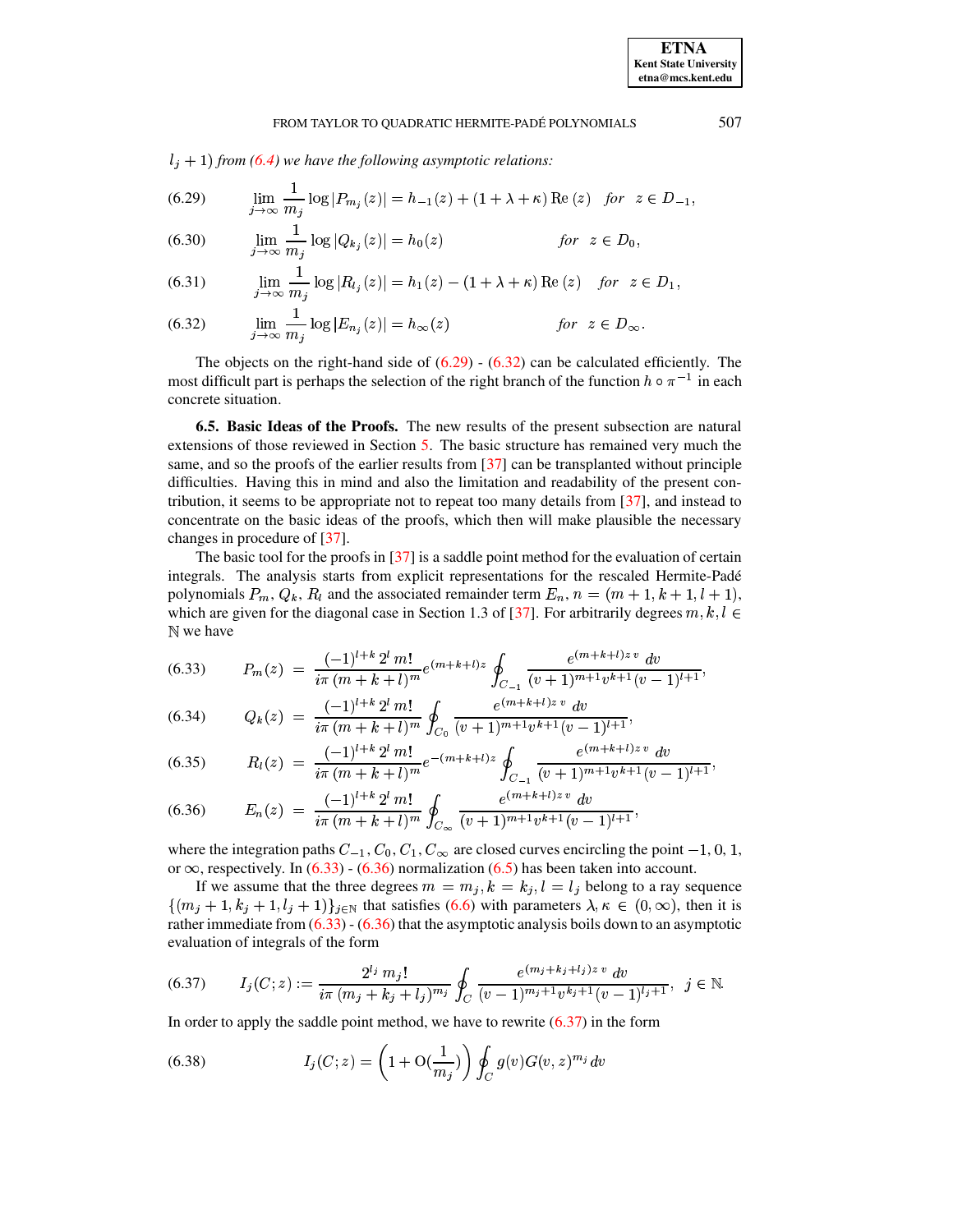with  $O(1/m_i)$  a Landau symbol for  $j \to \infty$  that holds uniformly for z belonging to a compact set in  $\mathbb{C}$ . Comparing (6.38) with (6.37) and using the limits in (6.6) together with Stirling's formula one arrives after some calculations (for details see  $[37,$  Sections 4.1 and 4.2]) to the conclusion that the functions g and G in  $(6.38)$  are necessary of the form

<span id="page-28-1"></span>(6.39) 
$$
G(v, z) = \exp((1 + \lambda + \kappa)z v - \log(v + 1) - \lambda \log(v) - \kappa \log(v - 1) - 1 - \log(1 + \lambda + \kappa) + \kappa \log(2)),
$$

(6.40) 
$$
g(v) = \frac{1}{i\pi v(v^2 - 1)}.
$$

Let now  $z \in \overline{\mathbb{C}}$  be fixed. From the saddle point method (cf. [20], [40], or [37], Section 4.1) it follows that for  $m_j \in \mathbb{N}$  large the value of the integral (6.38) is dominated by the value  $g(v)G(v, z)^{m_j}$  with  $v \in \mathbb{C}$  one of the critical points that are defined by the condition

<span id="page-28-2"></span>
$$
(6.41)\qquad \qquad \frac{\partial}{\partial v}G(v,z)=0
$$

<span id="page-28-3"></span>Since  $\frac{\partial}{\partial v}G(v, z) = G(v, z)\frac{\partial}{\partial v}\log G(v, z)$ , it follows from (6.39) that equation (6.41) is equivalent to the equation

(6.42) 
$$
\frac{\partial}{\partial v}\log G(v,z)=(1+\lambda+\kappa)z-\frac{1}{v+1}-\frac{\lambda}{v}-\frac{\kappa}{v-1}=0.
$$

From (6.42) we deduce that for every  $z \in \overline{\mathbb{C}}$  there exist exactly three critical points  $v_j = v_{z,j} \in \mathbb{C}, j = 1, 2, 3$ . As long as  $z \notin \Gamma$ , with  $\Gamma$  introduced in Lemma 6.3, the value of each of the four integrals in  $(6.33) - (6.36)$  depends only on one of the three critical points  $v_{z,i}$ ,  $j = 1, 2, 3$ , and the interaction between the integration paths  $C_{-1}$ ,  $C_0$ ,  $C_1$ ,  $C_{\infty}$  and the location of the critical points  $v_{z,j}$ ,  $j = 1, 2, 3$ , decides which of the three critical points is relevant for each of the four integrals.

If the three critical points  $v_{z,j}$ ,  $j = 1, 2, 3$ , in the v-plane are pulled back over the  $z$ -plane, then this defines the Riemann surface  $R$  of Definition 6.1. Indeed, the function  $z(v)$  in (6.7) is an immediate consequence of (6.42), and its inverse defines the function  $\psi$ . The role of the critical points in the saddle point method is then also the reason for the specific definition of the function u in  $(6.11)$  of Definition 6.2. Indeed, the value of u is  $\log |G(v_{z,i}, z)|$  with  $j \in \{1, 2, 3\}$ , and the index j indicates on which sheet of the Riemann surface  $R$  the function  $h$  lives.

Zeros of the polynomials  $P_m$ ,  $Q_k$ ,  $R_l$ , and the remainder term  $E_n$  in (6.33) - (6.36) can only appear when more than one critical point  $v_j$  becomes effective in the evaluation of the integral in question. Because of this reason the zeros of the polynomials and the remainder term cluster on intersection arcs of branches of the multi-valued function  $h \circ \pi^{-1}$ .

In  $\left[37\right]$  the whole analysis is given in full detail, but of course limited to the diagonal case  $\lambda = \kappa = 1$ . In the review of results in Section 5 a detailed account has been given with respect to the correspondence between the lemmas, theorems, and the proposition in Section 5 and the relevant proofs in [37]. Because of the structural identity between the Sections  $5$  and 6, this correspondence is also valid for the extended results in the present section, and we will not go into further details here.

### **REFERENCES**

<span id="page-28-0"></span>[1] A. I. APTEKAREV AND H. STAHL, Asymptotics of Hermite-Padé polynomials, in Progress in Approximation Theory, A. A. Gonchar and E. B. Saff, eds., Springer-Verlag, 1992, pp. 127-167.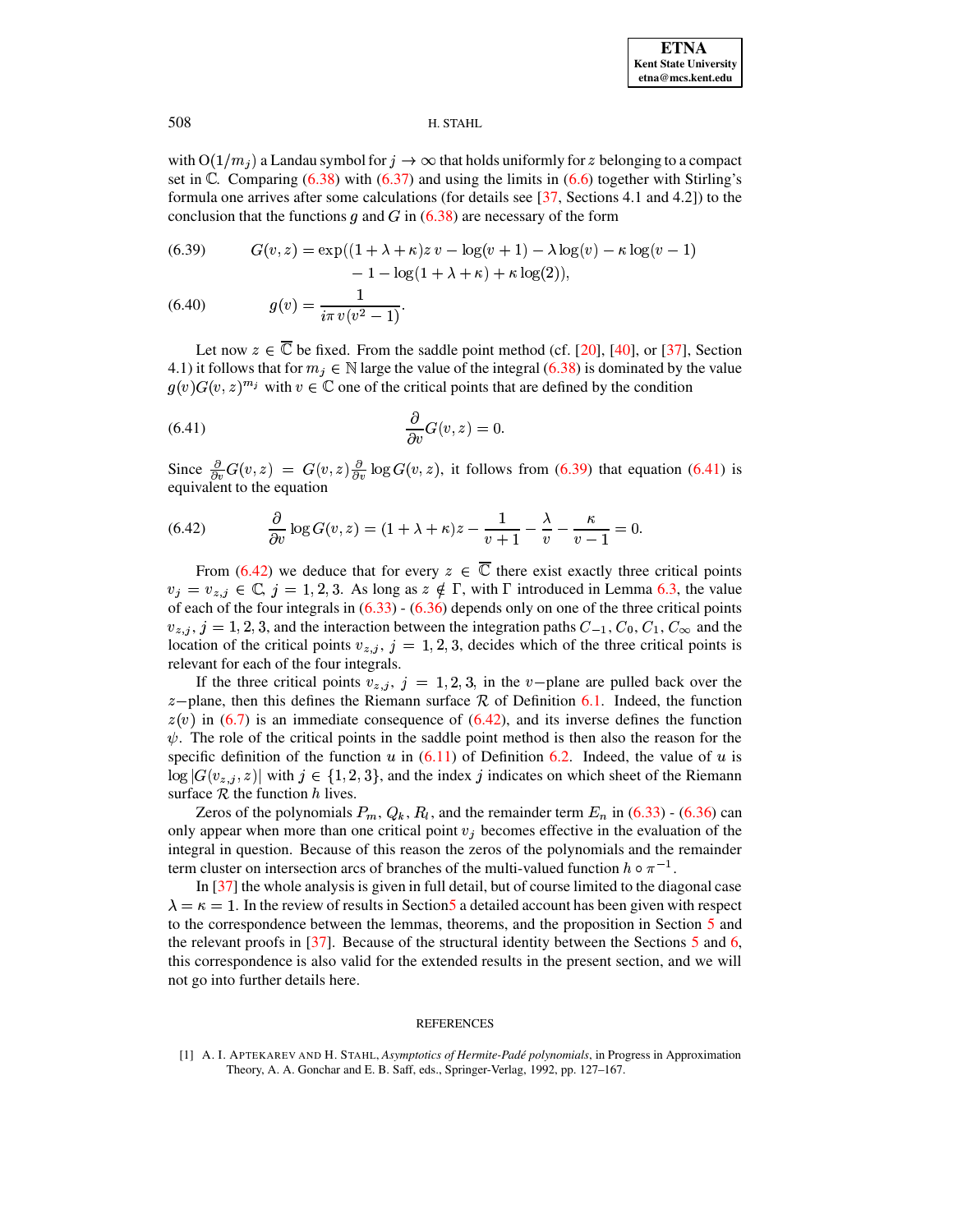- <span id="page-29-23"></span><span id="page-29-17"></span>[2] G. A. BAKER, JR. AND P. GRAVES-MORRIS,*Pade´ Approximants*, Cambridge University Press, Cambridge, 1996.
- <span id="page-29-16"></span>[3] P. B. BORWEIN, *Quadratic Hermite-Pade´ approximation to the exponential function*, Constr. Approx., 2 (1986), pp. 291–302.
- [4] R. S. CARPENTER, R. S. VARGA, AND J. WALDVOGEL, *Asymptotics for the zeros of the partial sums of*  $e^z$ , Rocky Mountain J. Math., 21 (1991), pp. 99–120.
- <span id="page-29-11"></span>[5] J. COATES, *On the algebraic approximation of functions I–IV*, proc. Kon. Akad. v. Wet. A'd Ser. A 69 and 70, Indag. Math. 28 (1966), pp. 421–461, and 29 (1967), pp. 205–212.
- <span id="page-29-28"></span>[6] P. DEIFT AND X. ZHOU, *A deepest descent method for oscillatory Riemann-Hilbert problems: Asymptotics for the MKdV equation*, Ann. Math., 137 (1993), pp. 295–368.
- <span id="page-29-24"></span>[7] K. DRIVER, *Non-diagonal quadratic Hermite-Pade´ approximants to the exponential function*, J. Comp. Appl. Math., 65 (1995), pp. 125–134.
- <span id="page-29-25"></span>[8] K. DRIVER AND N. M. TEMME, *On polynomials related with Hermite-Pade´ approximants to the exponential function*, J. Approx. Theory, 95 (1998), pp. 101–122.
- <span id="page-29-13"></span>[9] A. EDREI, E. B. SAFF, AND R.S. VARGA, *Zeros of Sections of Power Series*, Lecture Notes in Mathematics, 1002, Springer-Verlag, Berlin-New York, 1983.
- <span id="page-29-4"></span>[10] G. FROBENIUS, *Uber ¨ Relationen zwischen den Naherungsbr ¨ uc¨ hen von Potenzreihen*, J. fur¨ reine und angewandte Math., 90 (1881), pp. 1–17.
- <span id="page-29-10"></span><span id="page-29-5"></span>[11] C. HERMITE, *Sur la fonction exponentielle*, C. R. Acad. Sci. Paris, 77 (1873), pp. 18–24, pp. 74–79, pp. 226– 233.
- [12] H. JAGER, *A multidimensional generalisation of the Pade´ table*, proc. Kon. Akad. v. Wet. A'dam Ser. A 67, Indag. Math. 26 (1964), pp. 192–249.
- <span id="page-29-26"></span><span id="page-29-6"></span>[13] F. KLEIN, *Elementarmathematik vom hoher ¨ en Standpunkt aus*, Springer-Verlag, Berlin, 1924.
- [14] A. B. J. KUIJLAARS, W. VAN ASSCHE, AND F. WIELONSKY, *Quadratic Hermite-Pade´ approximants to the exponential function: a Riemann-Hilbert approach*, Constr. Approx., 21 (2005), pp. 351–412.
- <span id="page-29-27"></span>[15] A. B. J. KUIJLAARS, H. STAHL, W. VAN ASSCHE, AND F. WIELONSKY, *Asymptotique des approximants de Hermite-Pade´ quadratiques de la function exponentielle et problemes ` de Riemann-Hilbert*, C. R. Acad. Sci. Paris, Ser. I, 336 (2003), pp. 893-896.
- <span id="page-29-7"></span>[16] K. MAHLER, *Zur Approximation der Exponentialfunktion und des Logarithmus I, II*, J. Reine Angew. Math., 166 (1931), pp. 118–137, pp. 138–150.
- <span id="page-29-8"></span>[17] K. MAHLER, *Application of some formulas by Hermite to the approximation of exponentials and logarithms*, Math. Ann., 168 (1967), pp. 200–227.
- <span id="page-29-12"></span><span id="page-29-9"></span>[18] K. MAHLER, *Perfect systems*, Comp. Math., 19 (1968), pp. 95–166.
- [19] E.M. NIKISHIN AND V.N. SOROKIN, *Rational Approximation and Orthogonality*, Amer. Math. Soc., Providence, 1991.
- <span id="page-29-30"></span><span id="page-29-3"></span>[20] F. OLVER, *Aasymptotics and Special Functions*, Academic Press, San Diego, 1974.
- [21] H. PADE´, *Sur la repr ´ esentation approchee´ d'une function par des fractions rationelles*, Ann. de l'Ecole Normale Sup. 3iéme Série 9, 1892, Suppl., pp. 1-93.
- <span id="page-29-18"></span>[22] H. PADE´, *Sur la gen´ er´ alisation des fractions continues algebr ´ aic*, C. R. Acad. Sci. Paris, 118 (1894), pp. 848- 850.
- <span id="page-29-19"></span>[23] H. PADE´, *Sur la gen´ er´ alisation des fractions continues algebr ´ aic*, J. Math. Pures et Appl., X (1894), pp. 291– 329.
- <span id="page-29-20"></span>[24] H. PADÉ, Memoire sur les dévelopments en fractions continues pouvent servir d'introduction à la théorie des *fractions continues algebr ´ aic*, Ann. Sci. Ec. Norm. Sup., 16 (1899), pp. 395–426.
- <span id="page-29-14"></span>[25] I. E. PRITSKER AND R. S. VARGA, *The Szego¨ curve, zero distribution, and weighted approximation*, Trans. Amer. Math. Soc., 349 (1997), pp. 4085–4105.
- <span id="page-29-15"></span>[26] I. E. PRITSKER AND R. S. VARGA, *Zero distribution, the Szego¨ curve, and weighted approximation in the complex plane*, In: Numer. Math. Sci. Computation, Oxford Univ. Press, New York, 1998, pp. 167–188.
- <span id="page-29-29"></span>[27] T. RANSFORD, *Potential Theory in the Complex Plane*, Cambridge Universty Press, Cambridge, 1995.
- <span id="page-29-0"></span>[28] E. B. SAFF AND V. TOTIK, *Logarithmic Potentials with External Fields*, Springer-Verlag, Berlin, New York, 1997.
- [29] E. B. SAFF AND R. S. VARGA, *On the zeros and poles of Padé approximants to*  $e^z$ , Numer. Math., 25 (1975/76), pp. 1–14.
- <span id="page-29-21"></span>[30] E. B. SAFF AND R. S. VARGA, *Convergence of of Padé approximants to*  $e^{-z}$  *on unbounded sets*, J. Approx. Theory, 13 (1975), pp. 470–488.
- [31] E. B. SAFF AND R. S. VARGA, *Zeros-free parabolic regions for sequences of polynomials*, SIAM J. Math. Anal., 7 (1976), pp. 344–357.
- <span id="page-29-1"></span>[32] E. B. SAFF AND R. S. VARGA, *The behavior of the Pade´ table for the exponential*, in Approximation Theory II, Proc. Int. Sympos. Texas, Austin, TX, 1976, Academic Press, New York, 1976, pp. 519–531.
- <span id="page-29-22"></span>[33] E. B. SAFF, R. S. VARGA, AND W. C. NI, *Geometric convergence of rational approximants to*  $e^{-z}$  *in infinite sectors*, Numer. Math., 26 (1976), pp. 211–225.
- <span id="page-29-2"></span>[34] E. B. SAFF AND R. S. VARGA, On the zeros and poles of Padé approximants to  $e^z$  II, in Padé and Rational

**ETNA Kent State University etna@mcs.kent.edu**